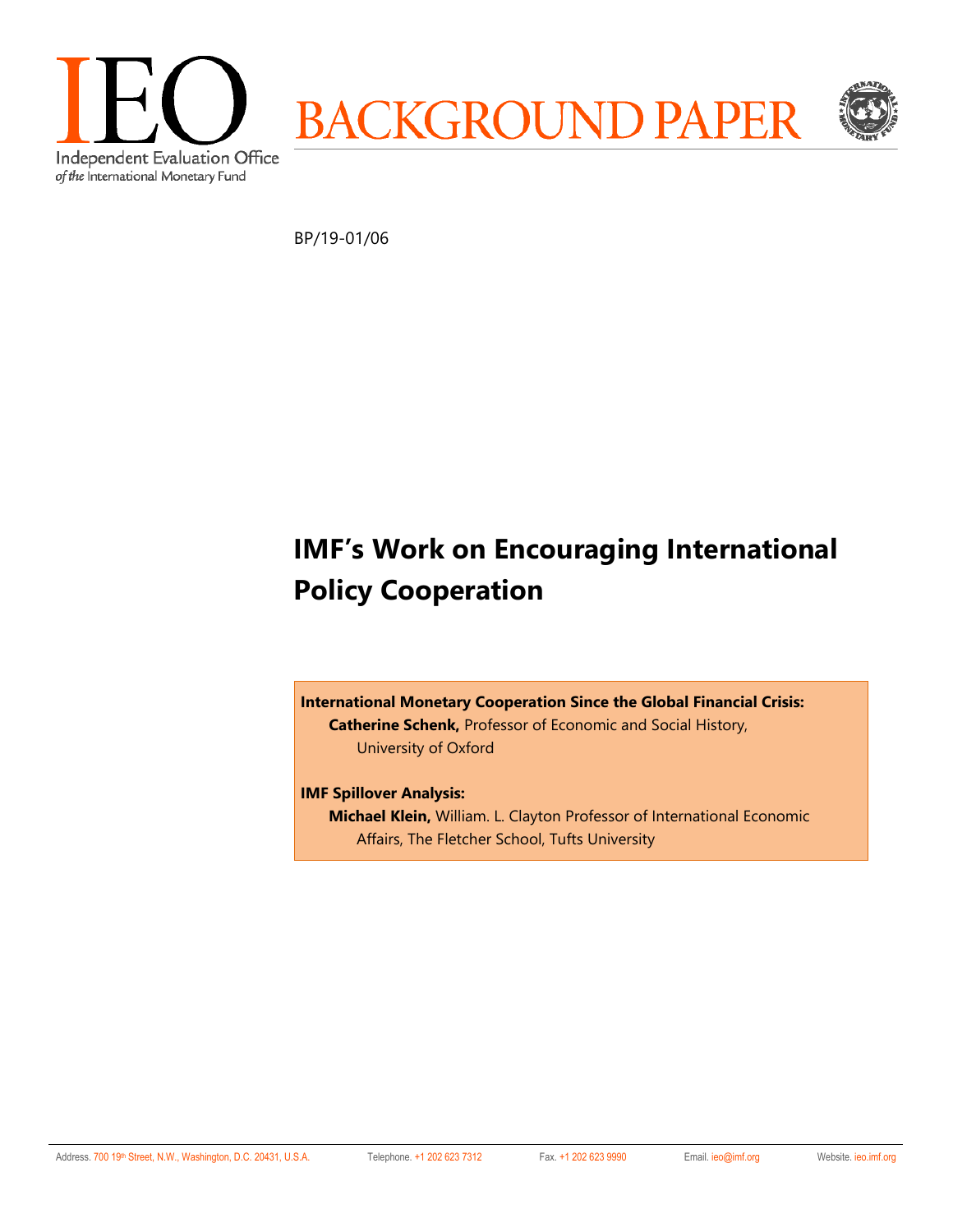## **IEO Background Paper**

Independent Evaluation Office *of the* International Monetary Fund

IMF's Work on Encouraging International Policy Cooperation

May 14, 2019

The views expressed in this Background Paper are those of the authors and do not necessarily represent those of the IEO, the IMF, or IMF policy. Background Papers report analyses related to the work of the IEO and are published to elicit comments and to further debate.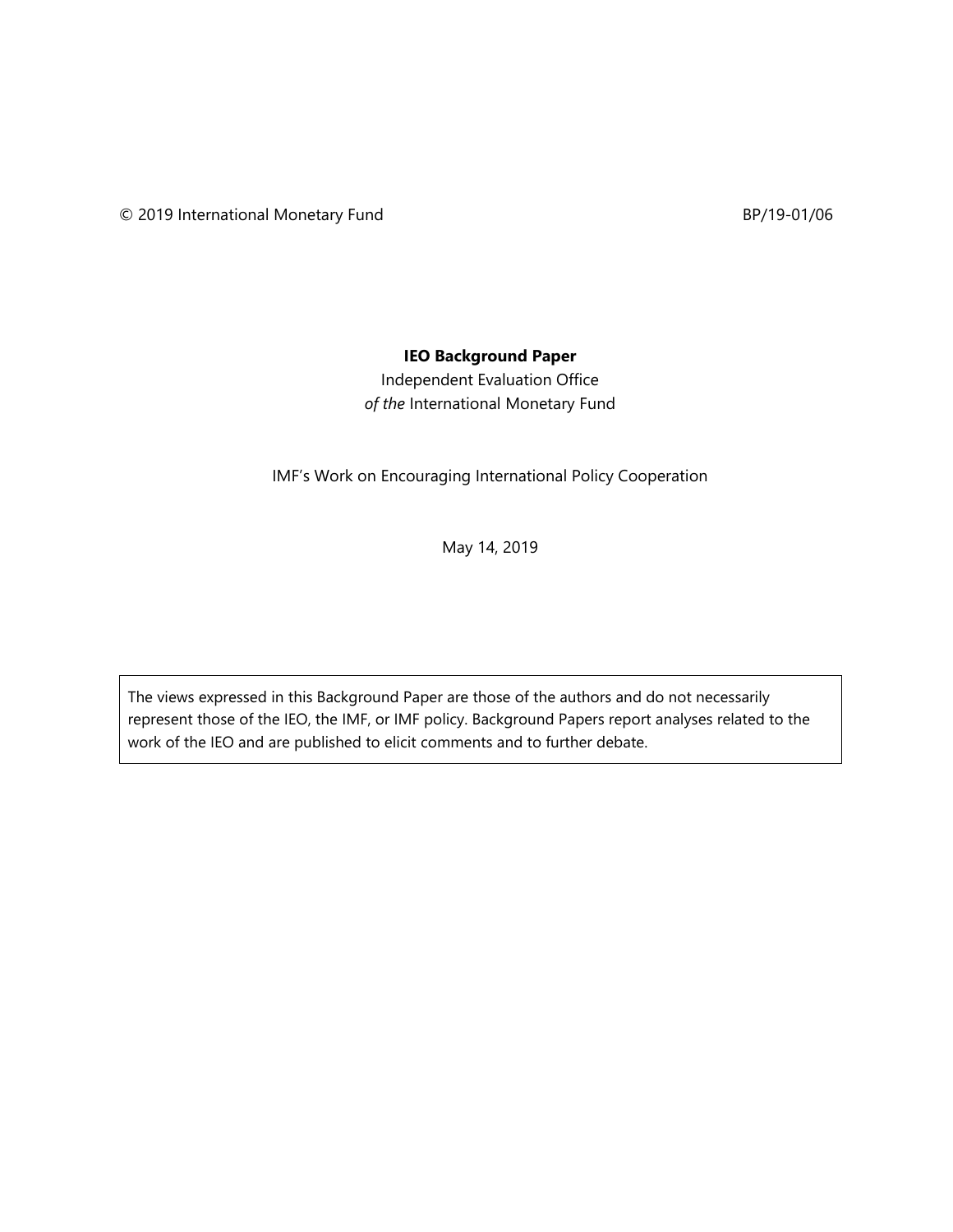| Contents                                                                                               | Page |
|--------------------------------------------------------------------------------------------------------|------|
|                                                                                                        |      |
|                                                                                                        |      |
| Chapter 1—International Monetary Cooperation Since the Global Financial Crisis_________ 1              |      |
|                                                                                                        |      |
| II. The IMF's Role in International Monetary Cooperation: A Historical Overview ________________3      |      |
| III. IMF Role in International Monetary Cooperation: Surveillance Since the GFC _______________5       |      |
|                                                                                                        |      |
|                                                                                                        |      |
|                                                                                                        |      |
|                                                                                                        |      |
|                                                                                                        |      |
|                                                                                                        |      |
|                                                                                                        |      |
|                                                                                                        |      |
|                                                                                                        |      |
|                                                                                                        |      |
| Box 1. Selected Research on Specific Financial Spillover Channels _________________________________ 31 |      |
|                                                                                                        |      |
|                                                                                                        |      |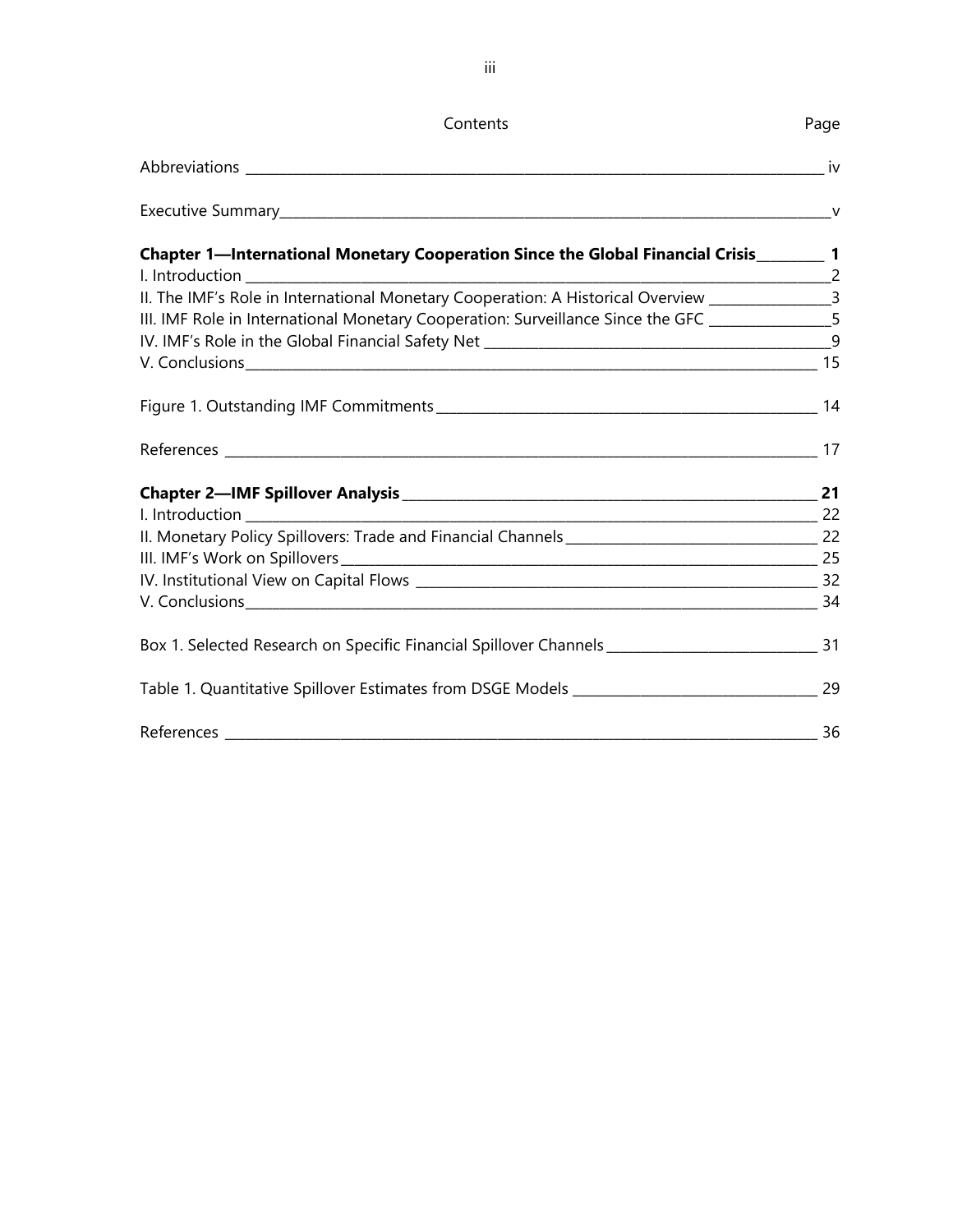### **ABBREVIATIONS**

| AE           | advanced economy                                                               |  |  |  |  |
|--------------|--------------------------------------------------------------------------------|--|--|--|--|
| $ASEAN +3$   | Brunei Darussalam, Cambodia, Indonesia, Lao People's Democratic Republic,      |  |  |  |  |
|              | Malaysia, Myanmar, the Philippines, Singapore, Thailand, Viet Nam, PRC, Japan, |  |  |  |  |
|              | and Korea                                                                      |  |  |  |  |
| <b>BRICS</b> | Brazil, Russia, India, China, and South Africa                                 |  |  |  |  |
| <b>CFM</b>   | capital flow management                                                        |  |  |  |  |
| DSGE         | dynamic stochastic general equilibrium                                         |  |  |  |  |
| <b>ECB</b>   | European Central Bank                                                          |  |  |  |  |
| EM           | emerging market                                                                |  |  |  |  |
| <b>FCL</b>   | <b>Flexible Credit Line</b>                                                    |  |  |  |  |
| Fed          | U.S. Federal Reserve                                                           |  |  |  |  |
| <b>FSGM</b>  | flexible system of global models                                               |  |  |  |  |
| GDP          | gross domestic product                                                         |  |  |  |  |
| <b>GFC</b>   | global financial crisis                                                        |  |  |  |  |
| GFM          | Global Macrofinancial Model                                                    |  |  |  |  |
| <b>GFSN</b>  | global financial safety net                                                    |  |  |  |  |
| ISD.         | Integrated Surveillance Decision                                               |  |  |  |  |
| IV           | Institutional View (on capital flows)                                          |  |  |  |  |
| MAE          | major advanced economy                                                         |  |  |  |  |
| <b>MAP</b>   | <b>Mutual Assessment Process</b>                                               |  |  |  |  |
| <b>MCM</b>   | Monetary and Capital Markets Department                                        |  |  |  |  |
| <b>NAB</b>   | New Arrangements to Borrow                                                     |  |  |  |  |
| OECD         | Organisation for Economic Co-operation and Development                         |  |  |  |  |
| PBOC         | People's Bank of China                                                         |  |  |  |  |
| PCI          | <b>Policy Coordination Instrument</b>                                          |  |  |  |  |
| <b>PCL</b>   | Precautionary Credit Line                                                      |  |  |  |  |
| <b>PLL</b>   | Precautionary and Liquidity Line                                               |  |  |  |  |
| <b>RFA</b>   | Regional Financial Arrangement                                                 |  |  |  |  |
| <b>RES</b>   | <b>Research Department</b>                                                     |  |  |  |  |
| <b>SDR</b>   | Special Drawing Right                                                          |  |  |  |  |
| <b>SNB</b>   | <b>Swiss National Bank</b>                                                     |  |  |  |  |
| <b>SPR</b>   | Strategy, Policy, and Review Department                                        |  |  |  |  |
| <b>UMP</b>   | <b>Unconventional Monetary Policies</b>                                        |  |  |  |  |
| <b>VAR</b>   | vector autoregression                                                          |  |  |  |  |
| <b>VIX</b>   | global risk aversion measure                                                   |  |  |  |  |
| <b>WEO</b>   | <b>World Economic Outlook</b>                                                  |  |  |  |  |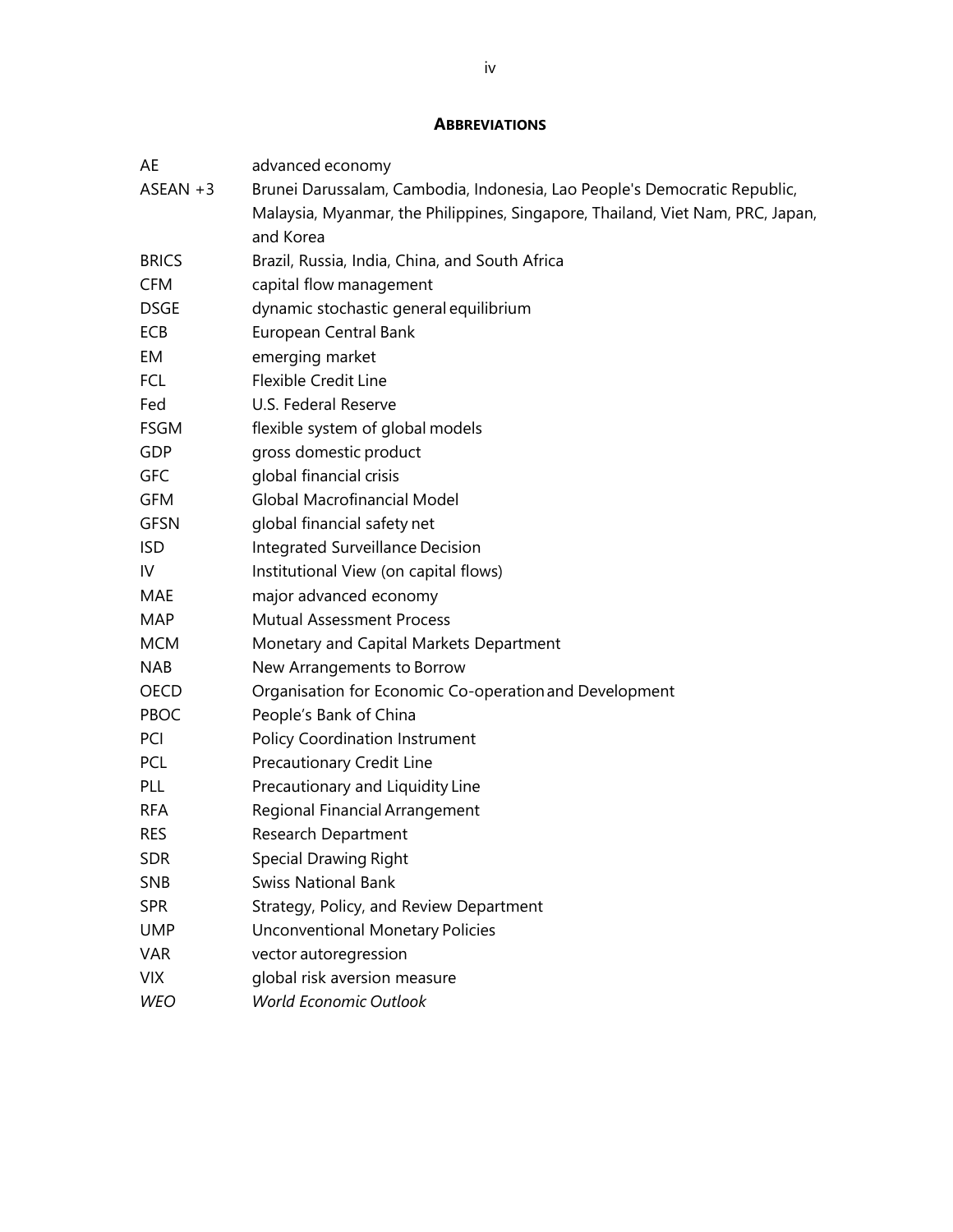### **EXECUTIVE SUMMARY**

This paper describes the IMF's efforts over the past decade to provide "the machinery for consultation and collaboration on international monetary problems," a key part of its mandate under the Articles of Agreement. From 2010 onwards, many emerging market (EM) officials noted that the capital flow volatility induced by unconventional monetary policies (UMP) posed difficult challenges for them. The IMF mounted an active response to these concerns through (i) intensified surveillance efforts; (ii) launch of a new contingent financing instrument—the Flexible Credit Line (FCL)—to provide backstop support to EMs; (iii) increased analysis of spillover effects from UMP and other policies, featured in a new product—the Spillover Report—and policy papers; and (iv) accelerated development of an Institutional View (IV) on Capital Flows to guide IMF advice on how members could deal better with capital flow volatility. Each of these initiatives is commendable and, taken together, they provide evidence of a serious effort by IMF staff to be responsive to the needs of member countries. Nevertheless, each initiative has also run up against the Fund's long-standing difficulties in getting policy choices of its member countries to reflect global considerations.

The Fund's new Integrated Surveillance Decision (ISD) allowed the multilateral impacts of a country's policies to be discussed during bilateral Article IV consultations. While an improvement over its predecessor, the ISD has not necessarily increased the IMF's influence on these issues in domestic policy decisions. The IMF also worked intensively with the G-20, particularly through the Mutual Assessment Process (MAP), to encourage countries to cooperate on monetary, fiscal and structural policies that would boost their own as well as global growth. This effort also had limited success.

Though its track record with precautionary lines of credit had not been promising, in 2009 the Fund successfully introduced the FCL. The three countries—Colombia, Mexico, and Poland—that used the instrument found it helped them adjust better to volatility from external shocks. Nevertheless, the lack of wider take-up suggests continued reluctance to approach the Fund even for precautionary borrowing, and some design limitations of the instrument itself.

Spillover Reports used an eclectic mix of approaches to understand spillovers from UMP and other policies and developments. Though a useful effort to shed light on cross-border impacts, the reports did not succeed in the admittedly difficult task of rigorous modeling of financial spillovers that would have been useful for policymakers. Nevertheless, the analysis of spillovers is regarded by many as a comparative advantage of the Fund and an endeavor in which it should stay engaged.

IMF staff developed the IV to provide a coherent framework for policy advice on dealing with volatile capital flows based on both detailed review of country experience and conceptual work. The IV has garnered praise but also generated some frustration. Some countries have wanted the IV to endorse the use of capital flow management (CFM) measures as part of a broader toolkit that could be used pre-emptively rather than as last in the hierarchy of policies. In addition, some advanced economy (AE) and EM officials feel the IV has been applied too rigidly, for example, in labeling as capital flow management measures some steps that countries view as having been taken for financial stability or social reasons.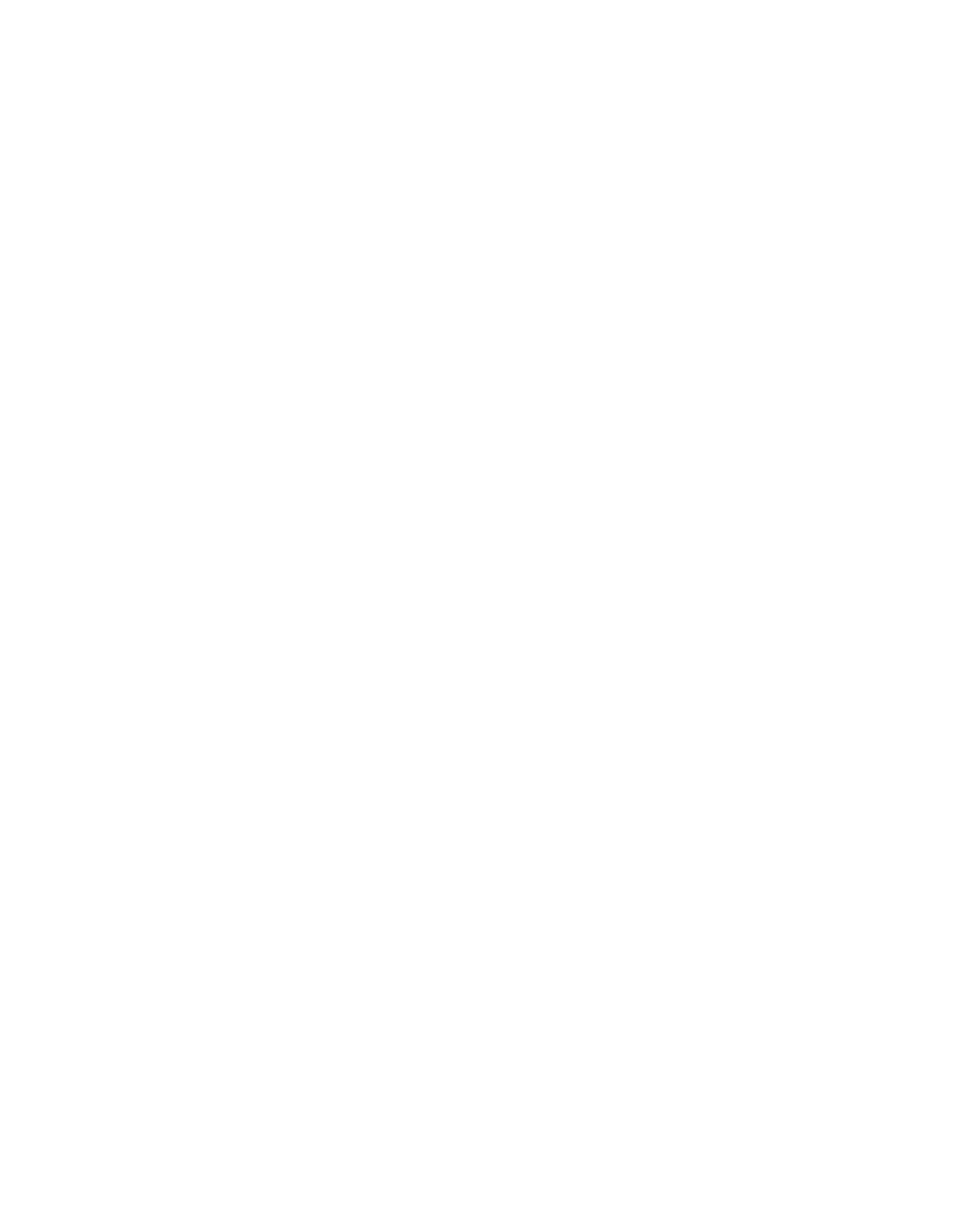## **Chapter 1—International Monetary Cooperation Since the Global Financial Crisis**

**Catherine Schenk**\*

l

<sup>\*</sup> Professor of Economic and Social History, University of Oxford.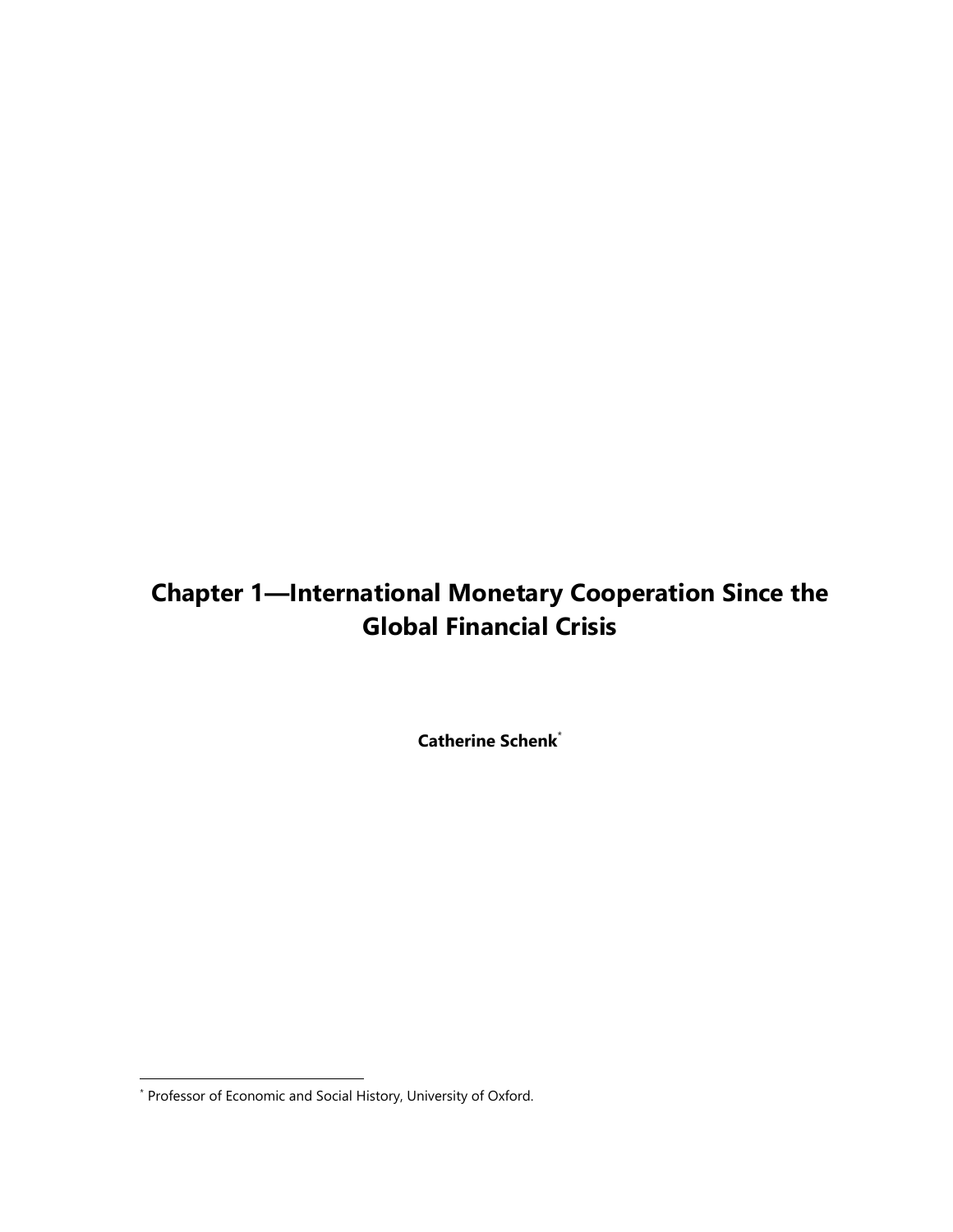### **I. INTRODUCTION**

1. Article I of the IMF Articles of Agreement establishes the purposes that shall guide the IMF "in all its policies and decisions." The first of these purposes is "to promote international monetary cooperation through a permanent institution which provides the machinery for consultation and collaboration on international monetary problems."

2. The Global Financial Crisis (GFC) initially presented a threat to the international monetary system as international liquidity abruptly dried up, leading to fears that countries would resort to uncoordinated monetary and fiscal responses in their attempts to shield their domestic economies. However, these fears did not come to pass as key central banks, notably the U.S. Federal Reserve (the Fed), took steps to ensure international liquidity and the G-20 quickly agreed on fiscal and monetary stimulus measures. The IMF played a prominent role in championing the G-20 initiative and provided important supporting analytical work. It also provided critical financial support to smaller advanced economies (AEs) and emerging market economies (EMs).

3. However, persistent unconventional monetary policies (UMP) by central banks in the major advanced economies (MAEs) contributed to challenging conditions for many EMs as they struggled with volatile capital inflows and exchange rate appreciations. In September 2010, Brazil's Finance Minister, Guido Mantega, evoked the 1930s crisis through his claim of a currency war of competitive devaluation led by the depreciation of the U.S. dollar (Wheatley and Garnham, 2010).<sup>1</sup> The potential for UMP to trigger a repeat of the events of the 1930s as well as broader concerns of members about UMP spillovers led the IMF to seek ways to promote and facilitate cooperative approaches to address global economic strains.

4. This chapter describes the IMF's efforts to fulfill this part of its mandate during the decade since the onset of the GFC in 2008. It reviews adaptations to the surveillance framework, the Fund's support of the G-20's Mutual Assessment Process (MAP) to encourage greater cooperation in policy choices, and its introduction and provision of IMF liquidity backstops. The launch of the Spillover Reports and the development and use of a framework to guide Fund advice on capital flows are discussed in Chapter 2 of this paper.

5. The remainder of this chapter is organized as follows. Section II provides a historical overview of the IMF's role in international monetary cooperation to identify the long-term challenges it has faced in this role. Section III describes how the IMF adapted its surveillance activities over the past decade in an effort to guide policies in the major economies in a more cooperative direction. Section IV discusses the expansion in the IMF's financial support to help countries experiencing external pressures, including those resulting from spillovers from policies of other countries. Section V concludes.

<sup>1</sup> The currency wars of the 1930s inspired the IMF's original remit in 1944 to promote orderly exchange rate regimes as the cornerstone of international monetary cooperation.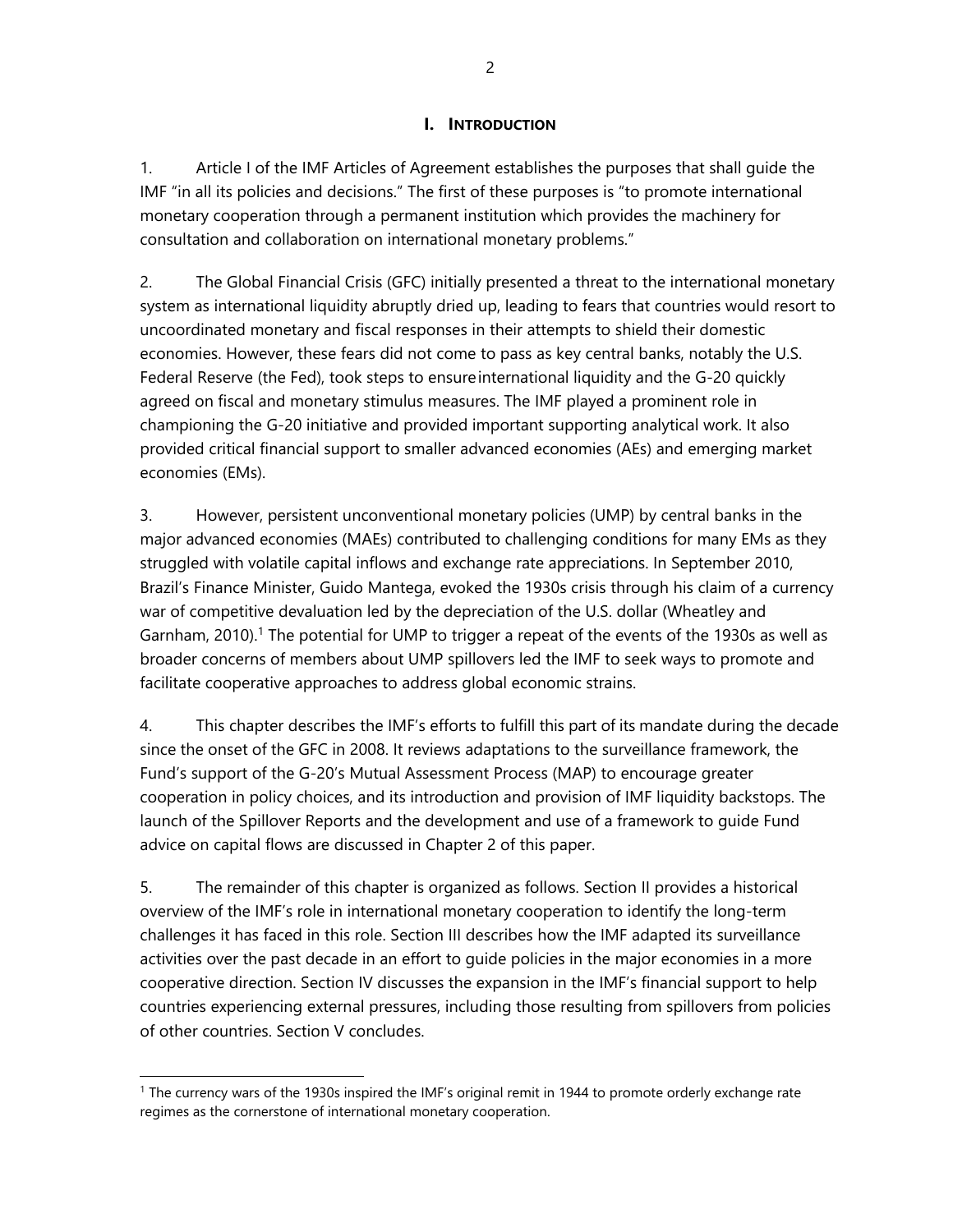### **II. THE IMF'S ROLE IN INTERNATIONAL MONETARY COOPERATION: A HISTORICAL OVERVIEW**

6. The historical record shows that the IMF has typically played a supporting, rather than leading role in efforts to promote international monetary cooperation, particularly at times of major stress when such cooperation is most needed (Schenk, 2017). Up until the GFC, the MAEs took the lead in dealing with international currency strains among themselves, either directly, in international institutions, or through informal groupings, with the IMF serving as the lead agency to provide emergency financing as needed to smaller AEs and EMs.

7. In the 1960s, the major economies used various fora, including the IMF, to grapple with strains arising in the international monetary system. Ways to deal with the "dollar problem" were discussed in the OECD's Working Party 3, consisting mainly of the deputies of finance ministers from the Group of Ten (G-10) countries.<sup>2</sup> G-10 central banks also created a network of multilateral lines of credit and swaps among themselves, facilitated through the Bank for International Settlements. In addition, the G-10 created a mechanism in the IMF—the General Arrangements to Borrow—to supplement existing IMF resources in the event that one or more of their economies faced a need for reserve assets. The many proposals for lasting international monetary reform discussed in these fora led to creation in 1969 of Special Drawing Rights (SDRs) in the IMF to serve as a supplement reserve asset for all members, allocated in proportion to their quota in the IMF. However, the SDR did not emerge as a functional reserve unit nor did it play a significant role in the process of building reserves (James, 1996; Schenk, 2010).

8. In the early 1970s, the Bretton Woods system of fixed exchange rates that was the foundation of the IMF's original mandate was abruptly abandoned in the face of acute currency pressures. In 1973, the U.S. Treasury Secretary invited his counterparts from France, Germany, and the United Kingdom to meet in the White House library, creating the "Library Group." This group evolved into the G-5 (including Japan) and, by 1976, the G-7 (with the inclusion of Italy and Canada). These informal gatherings included meetings of finance ministers and central bank governors, with annual meetings of the G-7 leaders beginning in 1975. The IMF was often a participant, providing advice in the discussions, but the G-7 emerged as the main group managing the international monetary system.

9. Over the course of the 1970s, the bi-monthly central bank governors meeting hosted by the Bank for International Settlements became the main forum for high-level monetary policy discussions among countries (Schenk, 2017). The rising importance of financial flows in the global economy, which was not anticipated in the original Articles of Agreement of the IMF, meant that the Fund's mandate to promote an orderly exchange rate system and open current account transactions was less central to the challenge to global financial stability, which now depended more on developments in international banking markets. In 1977, the IMF membership clarified the parameters for surveillance over members' exchange rate policies in the new mixed

 $2$  The G-10 comprised Belgium, Canada, France, Germany, Italy, Japan, the Netherlands, Sweden, the United Kingdom, and the United States; Switzerland joined in 1964.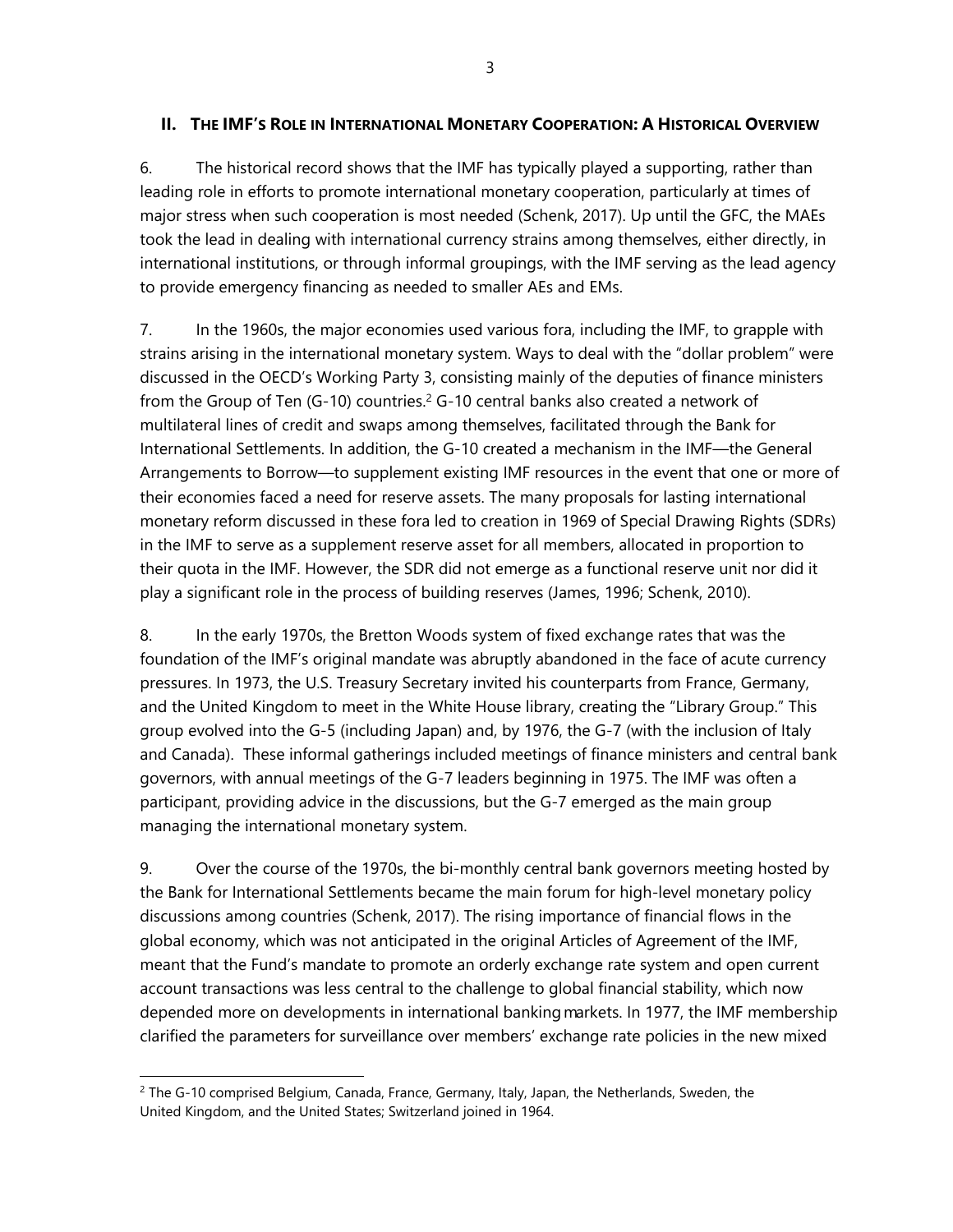environment of flexible and floating exchange rate regimes through a Surveillance Decision. However, while this innovation allowed the IMF to initiate "discussions" with a member, the obligation was limited to consulting with the Fund, providing data and avoiding currency manipulation. The IMF's role thus remained primarily advisory.

10. In the 1980s, the G-7 played the leading role in international monetary cooperation, particularly on efforts to coordinate economic policies and to stabilize exchange rates among the major international currencies. The Plaza (1985) and Louvre (1987) Accords sought to coordinate the management of the exchange rate of the dollar, deutsche mark, and yen through a mixture of coordinated foreign exchange rate intervention and monetary and fiscal policy. The IMF played an advisory role in these discussions, for instance developing a process for examining "objective indicators" of external imbalance and offering a common set of data for the G-7's multilateral surveillance discussions (Boughton, 2001; Schenk 2017). During this period, the IMF also played an important role as the lead agency to deal with the Latin American debt crisis that broke out in 1982.

11. At the end of the 1990s, after a series of financial crises in EMs, a new global group—the G-20—was created, in recognition of the increased economic and financial importance of EMs and the consequent need to involve them in issues of international policy cooperation. The IMF has played an increased role in supporting the G-20 by providing economic and policy analysis (along with World Bank, OECD, and Financial Stability Board)—the IMF Managing Director and World Bank President also participate in G-20 meetings ex officio, as do the International Monetary and Financial Committee and Development Committee chairs.

12. In the 2000s, ahead of the crisis, there was growing concern about global current account imbalances and exchange rate misalignment and the failure of the IMF to exert pressure to achieve the needed adjustment, particularly in exchange rates. Undersecretary Timothy Adams of the U.S. Treasury was concerned that "the perception that the IMF is asleep at the wheel on its most fundamental responsibility—exchange rate surveillance—is very unhealthy for the institution and the international monetary system" (Adams, 2005). The IMF overhauled its approach to bilateral surveillance (see next section) and embarked on a "multilateral consultation" with five large countries in 2006–07, aiming to communicate the benefits of collectively addressing the issue of global imbalances and thereby promoting concrete policy actions by governments. However, the consultation ended with little to show for it, and the exercise was not repeated (Blustein, 2013).

13. In short, since its founding the IMF has faced persistent challenges—for some recurring reasons—in placing itself at the center of efforts to promote international monetary cooperation:

• Smaller groups involving the largest economies have taken the lead in policy cooperation, preferring to retain close control of politically sensitive discussions. The IMF has been brought in as needed to provide analytical input and fulfill specific operational needs, particularly for crisis financing.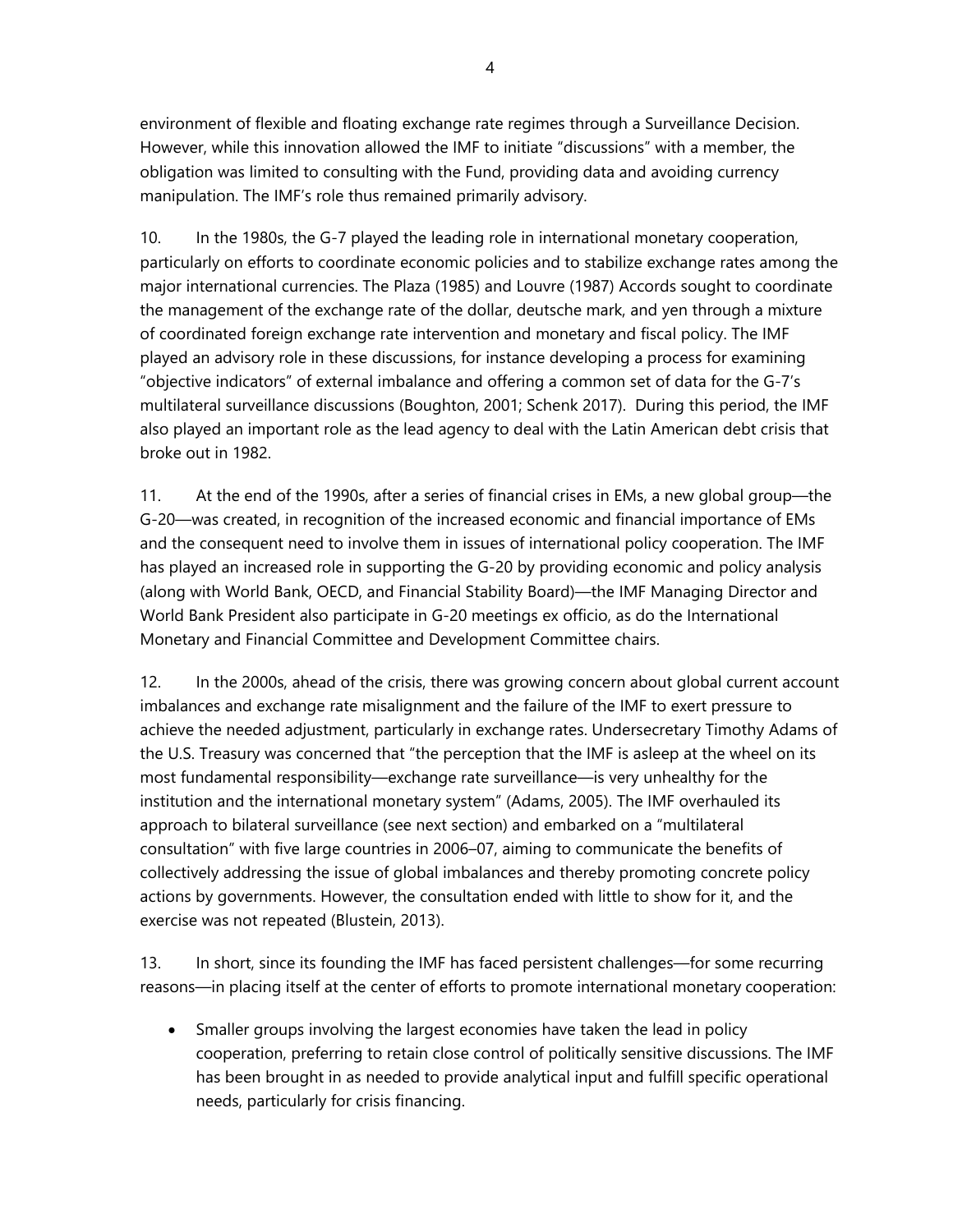- Countries often prefer central bank swap lines or self-insurance through reserve buildup as a first recourse before considering approaching the IMF. Such swaps allow for massive and speedy support and often are not accompanied by the conditionality attached to IMF resources.
- Given that the IMF's surveillance role is largely advisory, the IMF has limited leverage to persuade countries to take account of multilateral effects of their policies during Article IV consultations.
- There is limited scope for sanction/enforcement for economies with persistent current account surpluses, leading to complaints of lack of evenhandedness of treatment.
- The IMF's mandate over capital account transactions, which have taken on rising importance, is limited.

These historic challenges have persisted and continue to affect the IMF's initiatives over the past decade to promote policy cooperation, as discussed in the next section.

## **III. IMF ROLE IN INTERNATIONAL MONETARY COOPERATION: SURVEILLANCE SINCE THE GFC**

14. This section describes the IMF's efforts to foster international monetary cooperation over the past decade through adaptations to its surveillance activities. The IMF adopted a new Surveillance Decision to strengthen its mandate for bilateral and multilateral surveillance over member countries' policies, including the international spillovers of their policy choices. It also provided considerable support to the G-20, including support to the G-20's MAP, which was intended to encourage policy choices by these countries conducive to strong and balanced global growth.

## **Integrated Surveillance Decision**

15. In the context of increasing global imbalances in 2007, the IMF updated its 30-year old Surveillance Decision, to provide firmer exchange rate surveillance, culminating with the "Decision on Bilateral Surveillance over Members' Policies" (2007 Decision). Among other changes, the 2007 Decision tried to set clearer guidance on how to assess exchange rate misalignment. This proved controversial, however, as member countries objected to the identification and labelling of exchange rate regimes, leading to delays in some Article IV consultations, particularly for China.

16. Recognizing that the 2007 Decision was not functioning well, the IMF moved to a broader approach to surveillance. Specifically, after the Triennial Surveillance Review in October 2011, the 2012 Integrated Surveillance Decision (ISD) required that the Fund to fulfill its multilateral mandate by assessing spillovers from any policies pursued by a member country, including domestic policies, that may significantly affect the operation of the international monetary system, in particular through their impact on global economic and financial stability.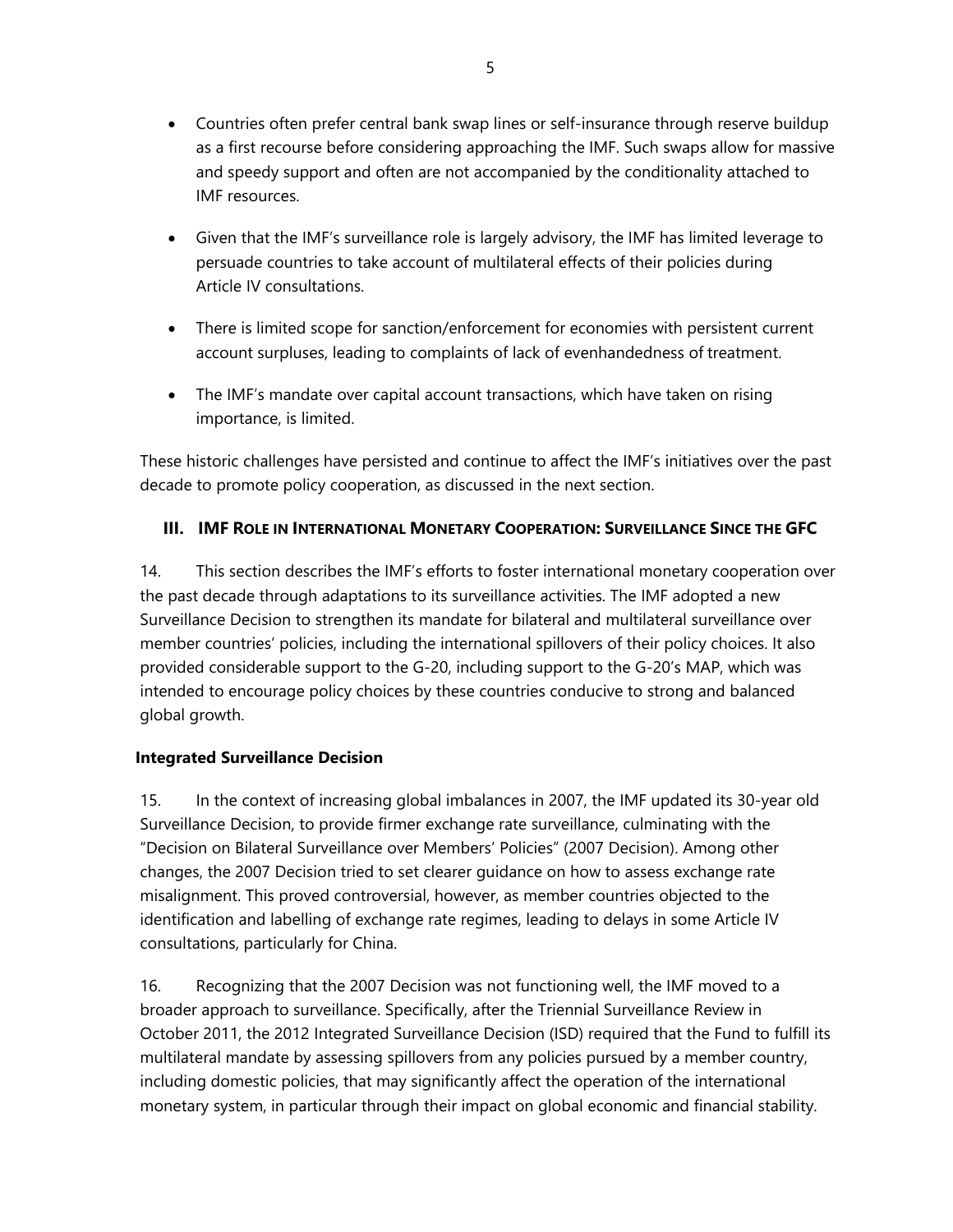Such spillovers were to be discussed during the Article IV consultation with the country. The hope was that recognition of spillovers arising from their domestic policy stance would encourage the country to consider alternatives, though as in the past there was no obligation for them to change policies (IMF, 2016).

17. Under the ISD, the IMF assessment of external stability also shifted from assessment of exchange rate levels to an overall assessment of the external position based on analysis of the current account, capital flows and policy measures, exchange rates, reserves and foreign exchange intervention, and external balance sheets. In 2012, the IMF began to produce a multilaterally consistent "External Sector Report," integrating analysis from bilateral and multilateral surveillance to track the evolution of global external balances, assess their drivers, and discuss the external assessments of systemically important economies (28 countries and the euro area). This report discusses policy measures that could help narrow the gap between actual external balances and the "norm" identified by IMF staff. The IMF has continued to adapt its work in this area, for instance by refining the model underlying assessments (the External Balance Assessment or EBA methodology) and seeking to enhance its engagement with member countries about these assessments over time.

### **G-20 Mutual Assessment Process**

 $\overline{a}$ 

18. In the wake of the GFC, the IMF provided considerable support to the G-20 in its efforts to promote policy coherence among its member countries. With the addition of the Leaders' track to the G-20 in 2009, this group had assumed the role of the lead global institution for cooperation on a broad range of policy issues, although the G-7 continued to function as a key forum for consultation on exchange rates and other sensitive matters of particular interest to this smaller group (IEO, 2018).<sup>3</sup> By design, the G-20 brought emerging economies squarely into policy discussions. The coherence and influence of the G-20 was particularly strong at the outset of the crisis when all countries were facing a synchronized global slowdown.

19. At their 2009 Pittsburgh summit, the G-20 Leaders called on the Fund to assist in assessing the extent to which G-20 policy commitments were consistent with the achievement of strong and sustainable growth—the so-called MAP. The range of policies covered under the

<sup>&</sup>lt;sup>3</sup> With the rise of the G-20, the G-7 generally played a diminished role in international economic issues after the GFC, but with one important and relevant exception: cooperation on the monetary and exchange rate policies of G-7 members. In particular, there was a clear understanding among the G-7 finance ministries and central banks that UMPs were a legitimate response by authorities to unprecedented circumstances and would be mutually recognized and supported provided that it was clear that policies were directed at domestic objectives and using domestic instruments. At the same time, the G-7 committed to allowing their currencies to float freely, refraining from even verbal guidance, and to using foreign exchange intervention only when needed to address disorderly market conditions. For example, the G-7 agreed that coordinated foreign exchange intervention was justified to address disorderly market conditions that were driving up the yen after the 2011 tsunami disaster in Japan. This approach was coordinated through regular G-7 meetings and teleconference calls, in which the IMF participated but was not a central player or provider of technical support.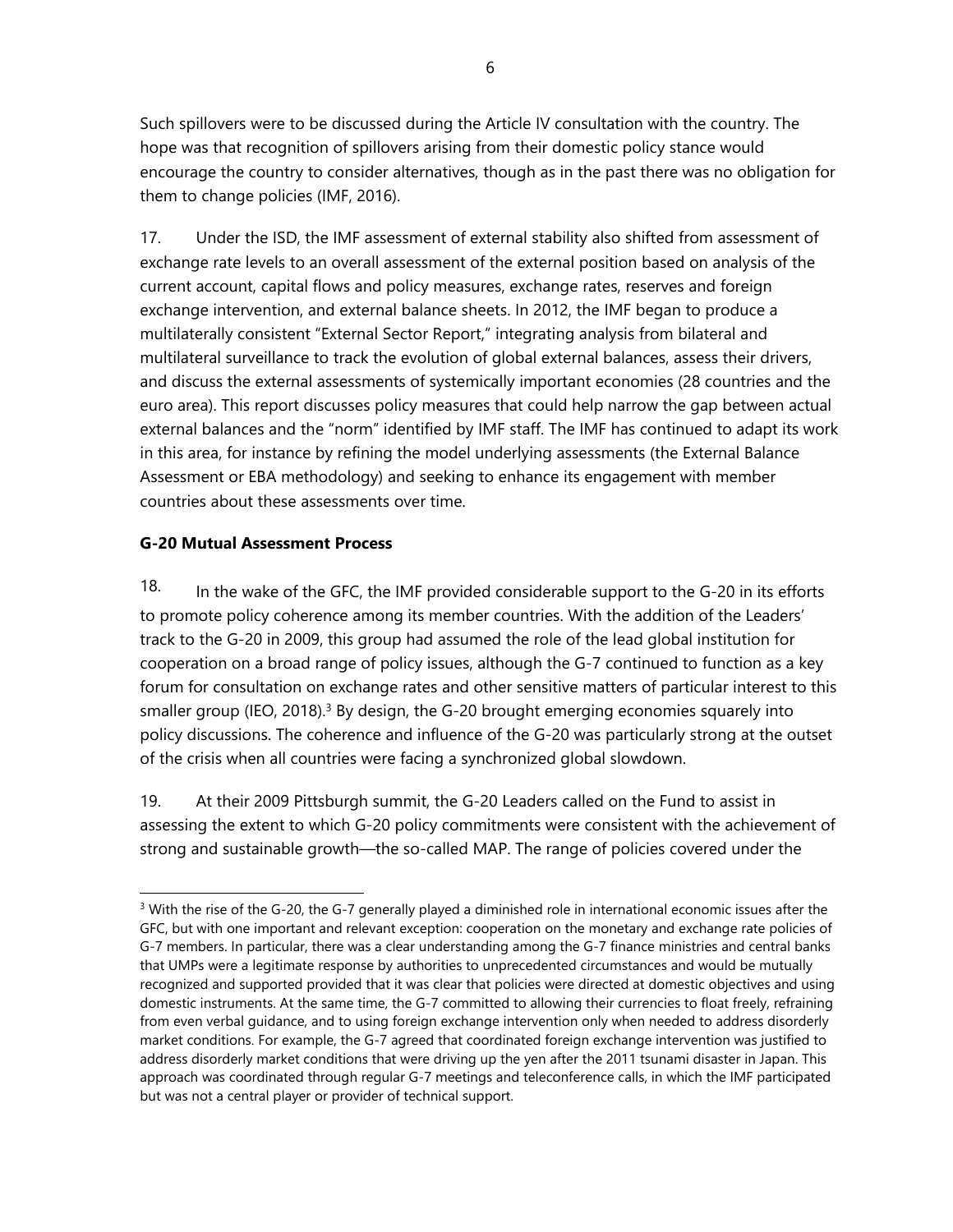MAP was broad: it included monetary policies aimed at price stability and economic recovery; fiscal policies, which were turning from the initial fiscal stimulus to consolidations; and structural policies, as concerns rose that the crisis was having long-lasting effects on growth. Each G-20 member was asked to provide details of its monetary, fiscal, and structural policies and macroeconomic projections, which were then subjected to a peer review, refined, and used to develop policy recommendations for the G-20 leaders. The Fund was tasked with examining the extent to which individual country policies were consistent with the G-20's growth and other macroeconomic objectives, and to provide recommendations for how policies would need to be adapted or reinforced to achieve them. At its launch, MAP was heralded as an important improvement in international policy cooperation, with the IMF's Chief Economist, Olivier Blanchard, known to be a skeptic of previous such efforts, writing that "a problem shared is a problem halved" (Blanchard, 2016).

20. The IMF's first report under the MAP, prepared for the June 2010 Toronto Summit, assessed the implications of country polices and presented alternatives that could help to achieve "stronger, more sustainable and balanced growth" and mitigate downside risks (IMF, 2010b). The report recommended that the AEs pursue "major" fiscal consolidations, sufficient to bring debt/GDP levels down to pre-crisis levels over the medium term, improve the composition of tax and spending policies to make them more "growth friendly," and to adopt structural reforms to boost GDP. The Fund's recommended policies also addressed policy mix issues and spillovers. The preferred policy package was that monetary policy be loosened in AE further to help offset the procyclical drag from fiscal consolidation. Although AE exchange rates were expected to depreciate significantly under the package, the Fund argued that EMs and the rest of the world would benefit overall from the effect of stronger AE growth and their own "complementary domestic policy action" (IMF, 2010b).

21. Coverage of UMP and spillovers was light in the two subsequent IMF reports for the MAP but received greater attention in the 2012 report, which called for further monetary easing conventional and unconventional—in the euro area, Japan, and the United Kingdom given the weaker growth outlook and fiscal consolidations underway. The report noted that while easier monetary policies among the AE would lead to currency appreciations "elsewhere," the effects would be broadly neutral owing to the "stronger import demand from countries where monetary stimulus is introduced" (IMF, 2012).

22. References to monetary policies were not prominent in the 2013 report, and by the time of the 2015 report attention had turned to the potential spillovers from the eventual U.S. withdrawal from UMP. After the "taper tantrum" of 2013, the 2015 report warned that "higher U.S. policy rates could result in an abrupt rebalancing of international portfolios, high market volatility and an increase of the compressed term premium, which may have global financial stability consequences" (IMF, 2015). Therefore, monetary policy normalization should be gradual and macroprudential policies should be the first line of defense to address financial stability concerns.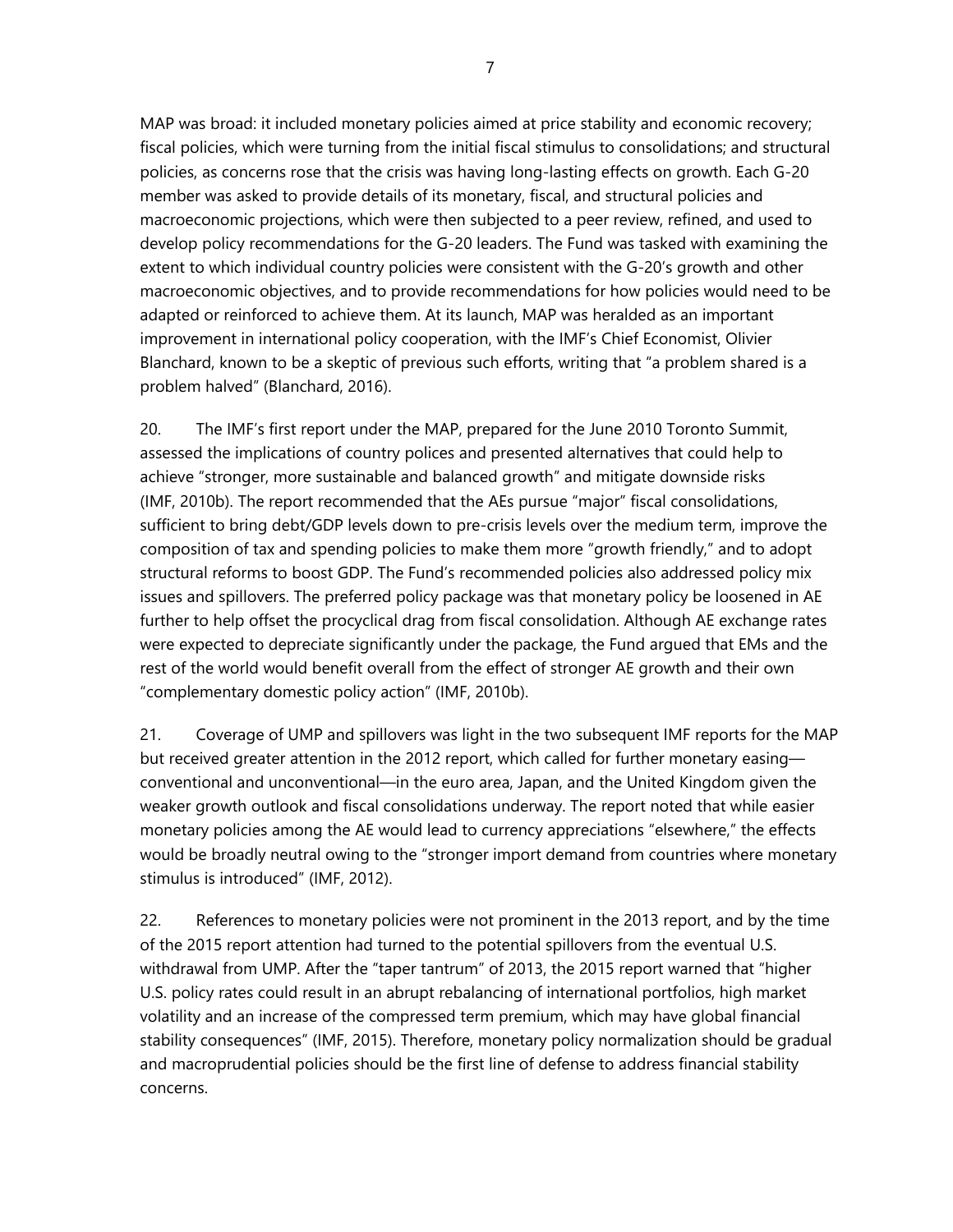23. After 2015, the MAP process lost traction as the earlier coherence at the onset of the crisis dissipated as countries faced divergent challenges. The IMF reports to the G-20 in 2017 and 2018, rather than drawing from submissions from individual G-20 members, were largely rooted in the IMF's own analysis. The 2017 report endorsed the current and projected stance of policies in the euro area and Japan, welcomed a "data dependent" normalization of U.S. monetary policy, and endorsed the projected neutral or contractionary stances in "most emerging countries" (IMF, 2017a). In the 2018 report, existing and projected monetary policy stances in the AEs were judged broadly appropriate.

### **Assessment**

24. The Fund deserves credit for its efforts to foster international monetary cooperation over the past decade. Interviews with authorities suggest that the ISD is viewed as a major improvement over its predecessor and the broader discussion of external stability consequences of domestic policies is a step in the right direction. Nevertheless, the ISD has had limited success in making multilateral concerns an effective part of the bilateral policy discussion with member countries. Though IMF staff brought up the issue of spillovers from UMP on other countries, as the ISD required them to do, there appeared to be little traction on policy adjustments.

25. As assessed in the case studies of the MAEs for this evaluation (Ball, 2019), the IMF had little influence over the monetary policies of the major central banks undertaking UMP and did not change their views that the spillovers of their policies were, on net, positive for EMs. Fed staff, for instance, noted that they had done ample research on the effects of U.S. policies on other economies and how those effects in turn affect the U.S. economic outlook itself. Based on this evidence, prominent policymakers remained skeptical about the adverse effects of spillovers from U.S. UMP (Bernanke, 2015; Powell, 2018). Some European Central Bank (ECB) board members likewise concluded that the ECB's monetary policy actions were clearly positive for the global economy (Cœuré, 2017). Since the Fund's own analysis, in the Spillover Reports and other work, tended to reach similar conclusions, it was difficult for staff to counter the resistance among AE officials to devoting considerable attention during Article IV consultations to the spillovers from their policies.

26. Other than through the bilateral surveillance process, the IMF's contribution to shaping thinking about the broader mix of policies—fiscal and structural as well as monetary, which could have reduced the burden on monetary policy to support growth—was largely channeled through the G-20. The IMF's analytical and policy work in support of the coordinated fiscal stimulus in 2008–09 at the start of the crisis received praise from authorities and outside observers as being influential at the time, both at the conceptual level and in following up with individual countries. After 2010, the IMF provided considerable support for the G-20's MAP. This work was very intensive as up to 10 reports were commissioned in the first year, including country reports and evaluation of policy responses (Faruqee and Srinivasan, 2012) and it included working across a range of institutions such as World Bank, OECD, and International Labour Organization. The technical quality of the Fund's work was praised by G-20 authorities at the time and reiterated in

8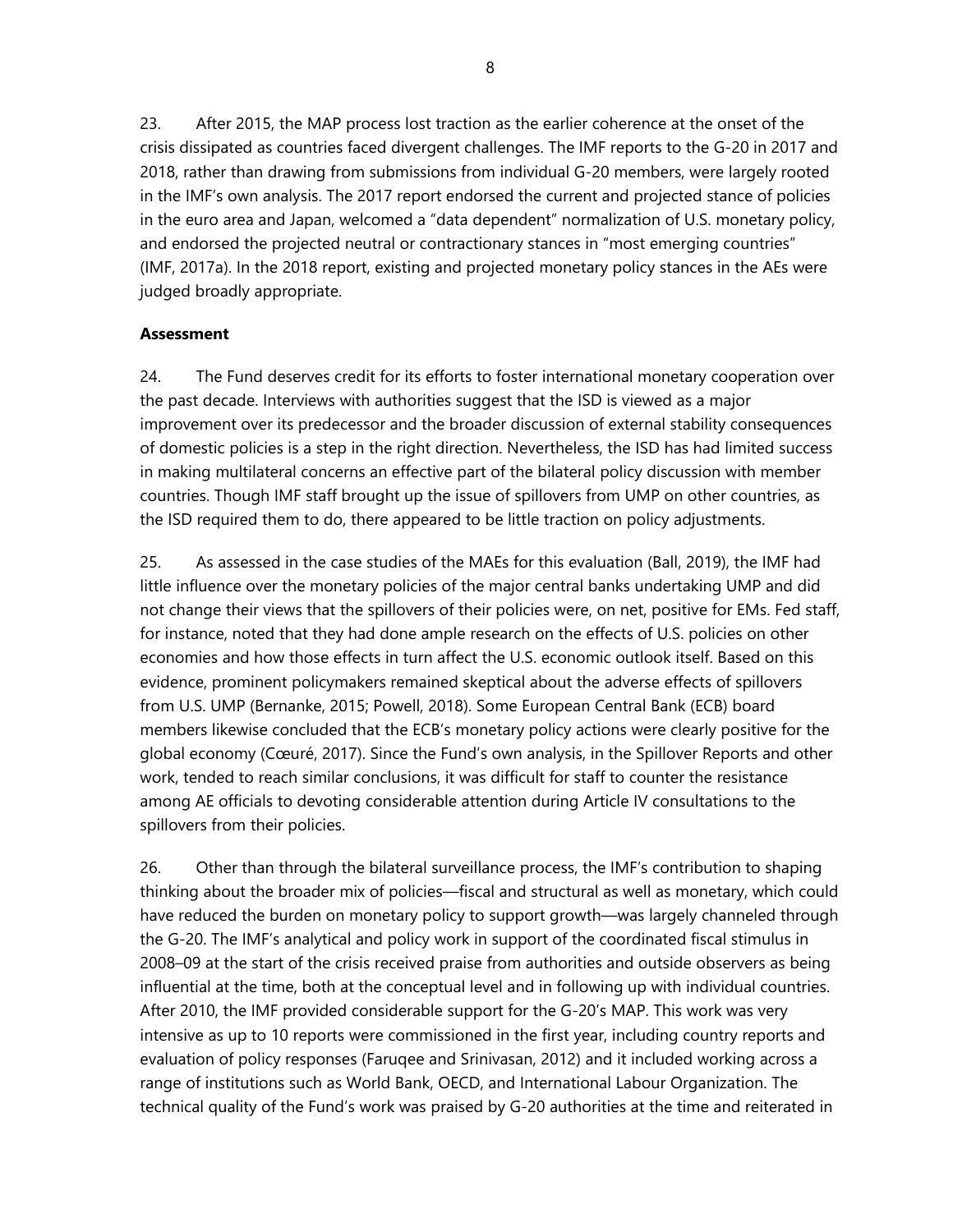interviews conducted for this evaluation. However, while the quality of the reports was praised there was little follow-through on staff recommendations.

27. Some EM policymakers were disappointed that the opportunity provided by the IMF's reports for the MAP to consider carefully the policy mix that would best serve the global economy had not led to much change in the Fund's position. As described earlier, the IMF's reports for the G-20 MAP between 2010 and 2017 generally expressed support of UMP by the AEs, and indeed during 2010–12 pressed for further monetary stimulus to counter the impact of fiscal consolidation. The Fund considered such policies as beneficial not only to these countries but also to EMs and to the global economy, although their potential to cause unhelpful capital inflows to the EMs and financial stability risks was often acknowledged. Even when such spillover risks were mentioned, however, the IMF did not suggest the need for changes in AE policies or in the policy mix, but rather called on EMs to allow their exchange rates to appreciate, to tighten fiscal policies, to strengthen macroprudential oversight and regulation, and (if needed) adopt capital flow measures. The Fund's reports for the MAP regarded the spillovers to EMs as manageable and greater exchange rate flexibility as the major policy instrument with which to address them. Fund staff contend that their positions were determined by their analytic work and reading of the evidence, but at least some EM policymakers interviewed for this evaluation expressed concerns that staff's frameworks and modes of analysis remain quite "AE-centric." As noted in Klein (2019), staff's attempts to introduce the types of financial channels that concerned many EMs into their spillover work has not thus far been very successful.

28. Overall, while the surveillance apparatus has evolved since 1977 and the IMF has taken steps to enhance attention to cross-border systemic issues, the process remains predominantly bilateral, and IMF traction over the policies of major economies engaged in UMP appears limited. Nevertheless, while the mechanisms for influence are not necessarily direct, the IMF provides important expertise and analysis and thus helps represent the interests of the broader IMF membership.

## **IV. IMF'S ROLE IN THE GLOBAL FINANCIAL SAFETY NET**

29. The so-called Global Financial Safety Net (GFSN) is a patchwork of bilateral, regional, and multilateral liquidity arrangements to help countries experiencing sudden loss of access to normal sources of external financing. The IMF has traditionally been the central contributor to the GFSN, mainly by providing financing based on ex post conditionality.4 Since 1999, the IMF has also offered contingency financing without ex post conditionality for countries qualifying

<sup>&</sup>lt;sup>4</sup> In case of a balance of payments need, IMF member countries have access to resources equivalent to their reserve asset contribution to the IMF (the "reserve position") without conditions. In addition, the IMF has provided limited financing under emergency assistance for urgent balance of payments needs from a broad range of sources, including commodity price shocks, natural disasters, and post-conflict situations.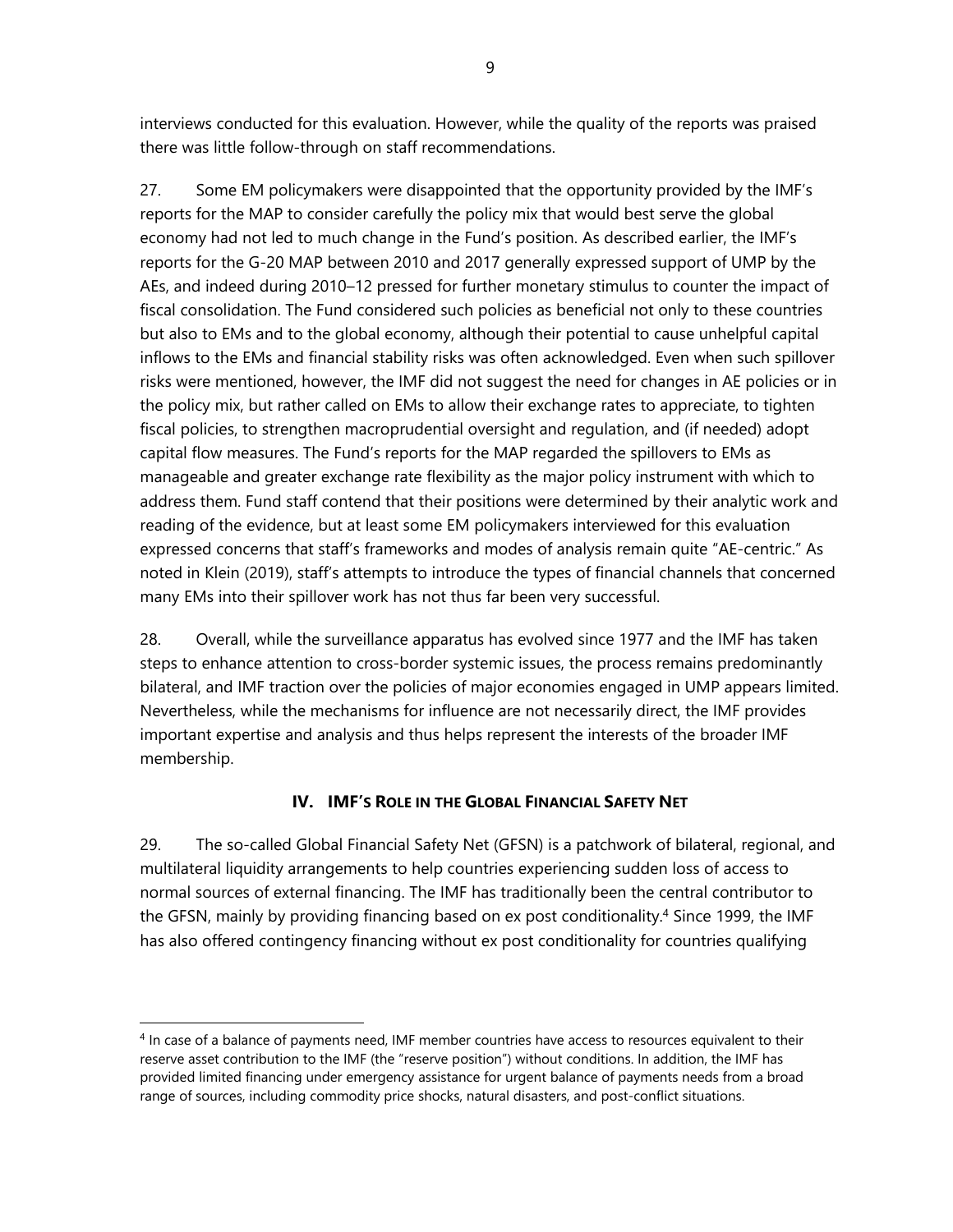ex ante, although these instruments have been much less used, even after the introduction of new instruments following the GFC (IMF, 2017b).

30. Over the past decade, the IMF increased its lending capacity significantly. In 2008, IMF resources had reached a low point relative to world GDP, capital flows, trade and similar metrics (Brau and Stedman, 2014) and it quickly became apparent that they were not adequate to support member countries. In order to expand its lending capacity quickly and significantly in response to the GFC, the IMF adopted a multi-track strategy of arranging increased borrowing commitments from member countries and seeking a large increase in its quota resources. In this way, the IMF quadrupled its lending capacity, although it initially had to rely primarily on borrowing from member countries (via the enlarged New Arrangements to Borrow (NAB) as well as bilateral arrangements)<sup>5</sup> until the 14<sup>th</sup> Quota Increase agreed in 2010, came into effect in 2016.

31. The IMF also boosted international liquidity by increasing the supply of SDRs, responding to a call from the G-20. In August 2009, the IMF approved a general allocation of SDR plus a special issue (to countries that had joined after 1981) that resulted in a tenfold increase in total SDR holdings world-wide. The IMF Managing Director described the allocation as "a prime example of a cooperative monetary response to the global financial crisis" (IMF, 2009). However, the SDR remains a very small share (2.6 percent) of global reserves and continues to play a very limited role. $6$ 

32. Even as the IMF expanded its own resources, the rapid growth of bilateral central bank swap lines and regional financial arrangements (RFAs) meant that these other arrangements together exceeded the Fund's resources beginning in 2008 (Weder di Mauro and Zettelmeyer, 2017). In response to the GFC, the Fed extended its bilateral swap lines to other central banks in the AEs and temporarily introduced swap lines for a limited number of EMs judged to have secure and systemic financial systems. Swap facilities are also offered by the People's Bank of China (PBOC), the ECB, the Swiss National Bank (SNB), and others. The ECB and SNB swaps are similar to the Fed swaps, aimed at providing Euro/CHF liquidity in Central and Eastern European countries, primarily to Hungary, Poland, and Latvia. PBOC swaps have been extended to 32 countries since 2009 focused primarily on RMB trade settlement, although the terms of the agreements also mention providing liquidity support to financial markets. Similar trade facilitating swaps exist between other central banks.

<sup>5</sup> The NAB was introduced in 1997 with a modest total of SDR 34 billion. Following a call from the G-20 in September 2009 to triple the resources available to the IMF, NAB resources were increased to SDR 367 billion. In addition, in 2012 the IMF negotiated SDR 305 billion of bilateral borrowing agreements from 38 member countries, including many EMs.

 $6$  Under the French Presidency, the G-20 promoted a series of initiatives including a commitment to widen the valuation of the SDR (University of Toronto G-20 Information Centre, 2011), and the renminbi was included in 2016.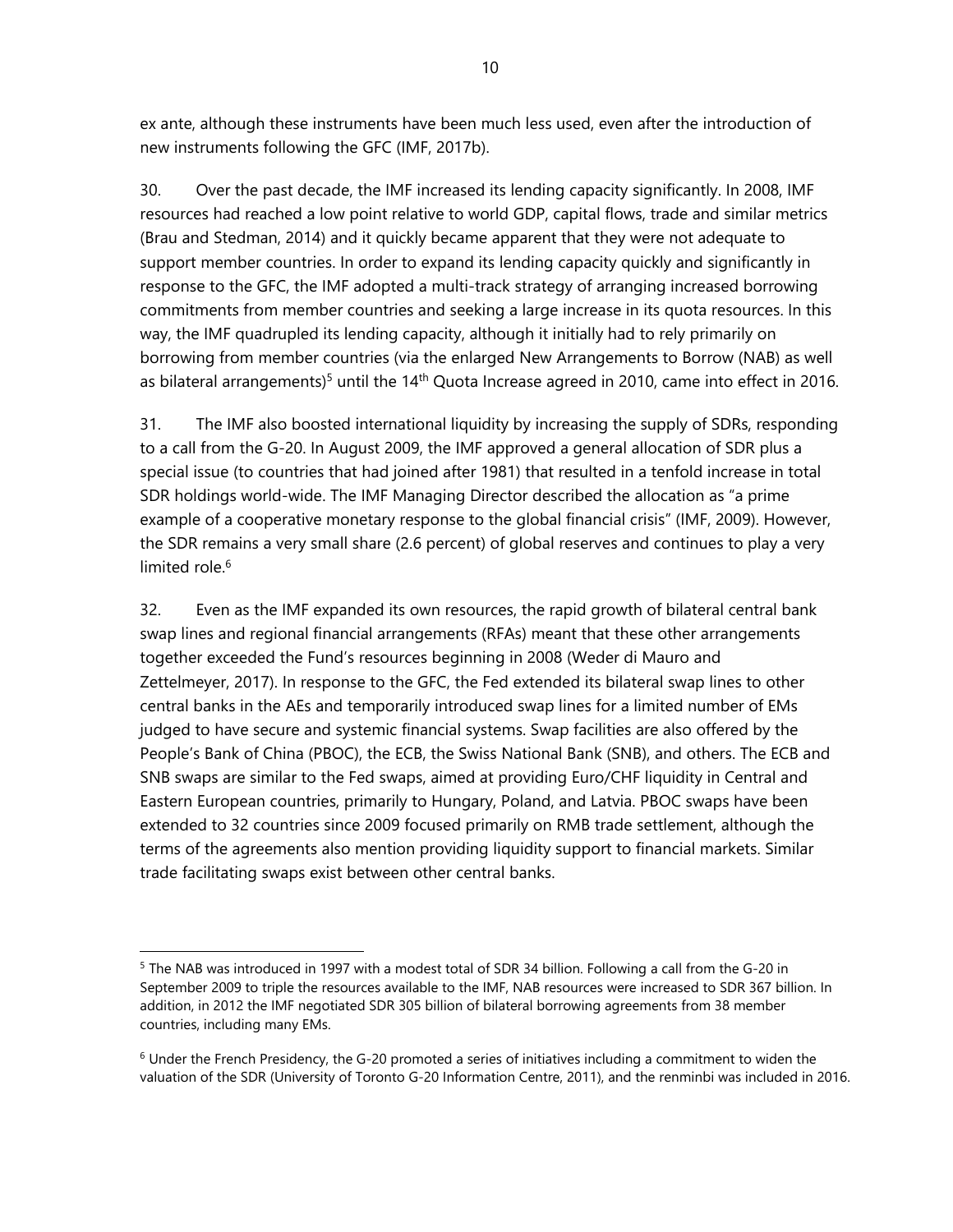33. At the same time, RFAs gained in importance, particularly the introduction of the European Stability Mechanism for the euro area (ECB, 2011) and the strengthening of the Chiang Mai Initiative in East Asia (Park, 2017).<sup>7</sup> Nonetheless, bilateral and regional elements cannot substitute for the IMF's multilateral component of the GFSN for most of its members. First, most IMF members are not offered bilateral swap arrangements by AE central banks. $8$ Second, RFAs have limited resources, and participants in such arrangements are aware that these resources would be stretched in the event of a shock that strikes all members at once. Further, some RFA resources are linked to access to IMF financing. Issues about the linkages between RFA financing and IMF financing surfaced in the context of the euro area debt crisis support for Greece, Ireland, and Portugal (IEO, 2016), leading to adaptation of a new framework for such partnerships (IMF, 2017c).

34. Over the years, the IMF has experimented with a range of new liquidity instruments that would allow members to qualify for access to Fund resources on a precautionary basis without ex post conditionality. The proposal for a Short-Term Financing Facility was considered in 1994 but not in the end adopted because the Board was concerned about the lack of conditionality, the challenge in defining eligibility, and overlap with other facilities. The Contingent Credit Line, introduced in 1999, was another attempt at developing a prequalification borrowing facility after the emerging markets financial crises in 1998 showed that contagion effects could hit otherwise sound economies. But when no members used the instrument, it lapsed in 2003 (IMF, 2003). The IMF's track record with precautionary lines of credit before the GFC was therefore not promising.

35. As the GFC unfolded, the IMF was already in the process of considering new adaptations to its lending framework and moved quickly after the crisis hit to introduce a new precautionary lending mechanism. The Short-Term Liquidity Facility was announced in October 2008 at the same time as the Fed swap lines were extended to four EMs. This facility was available to "countries with track records of sound policies, access to capital markets and sustainable debt burdens;" and access was not subject to ex post conditionality. This effort to overcome stigma and make resources available faster and more easily for pre-qualifying members did not attract subscribers and it was discontinued when the FCL was established in March 2009. The FCL is a similar instrument to provide financing to countries that meet ex ante qualification criteria but with some technical adjustments to make it more attractive. The amount of credit is not capped, and the terms for repayment are the same as for traditional Stand-By Arrangements. The expectation was that the automatic nature of drawing on the facility, the lack of ex post conditionality and the seal of approval for the member's economic policies ex ante would make this an attractive facility for a range of countries. To date, however, only three countries have

<sup>7</sup> The Chiang Mai Initiative Multilateralization is a multilateral currency swap arrangement between ASEAN+3 members, which came into effect in 2010 as a successor to a network of bilateral swap and repurchase facilities among members which had been in place since 2000.

<sup>&</sup>lt;sup>8</sup> During the GFC, the Fed offered bilateral swap lines to 4 systemic EMs as well as 10 AEs. Swap lines remain in place with 5 AEs.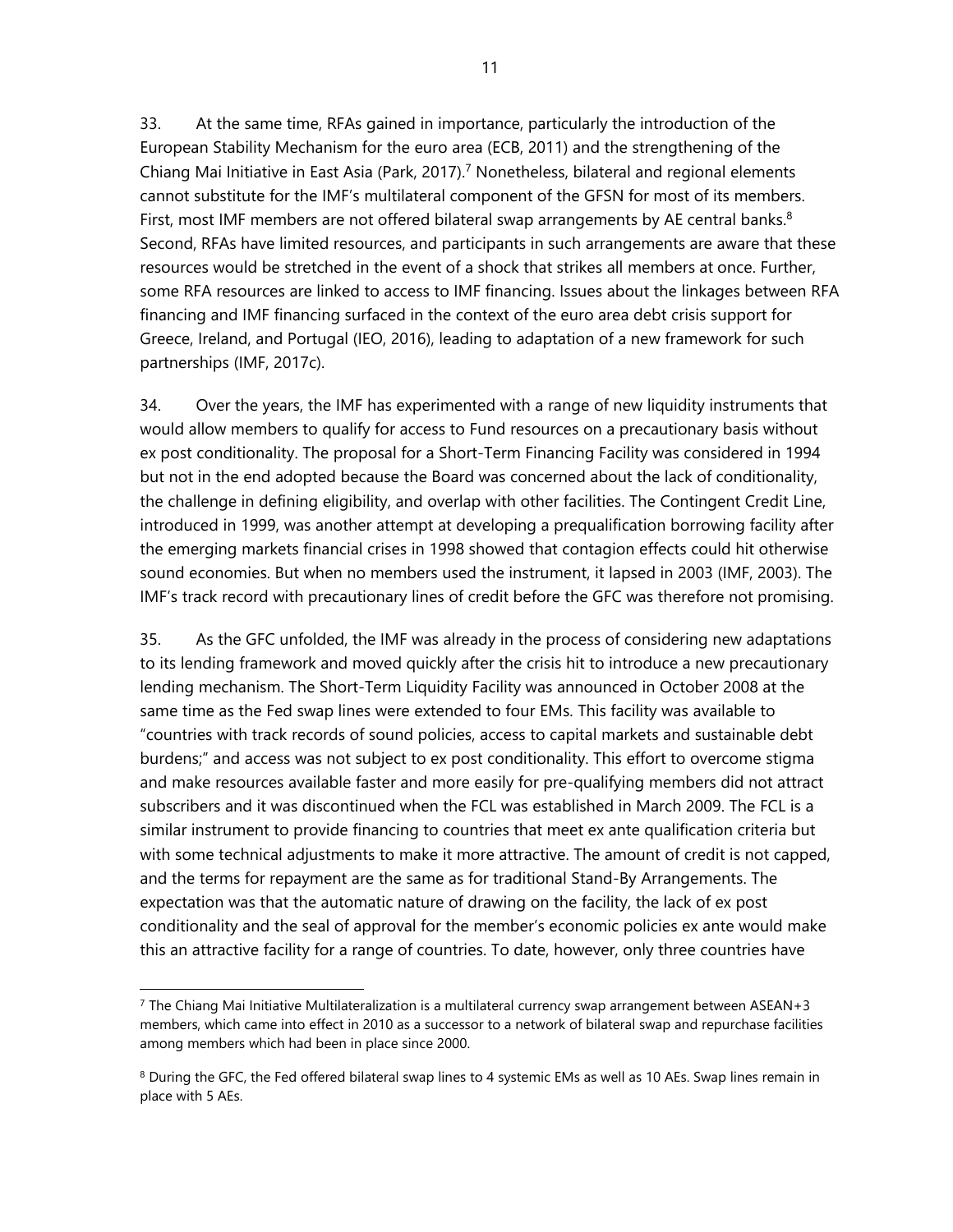taken up the FCL: Colombia, Mexico, and Poland. By February 2019, only Colombia (SDR 7.8 billion) and Mexico (SDR 62.4 billion) still had FCL arrangements in place, as Poland exited from its arrangement in November 2017.

36. The Fund introduced a second precautionary instrument in 2010, the Precautionary Credit Line (PCL), which was modified and renamed the Precautionary and Liquidity Line (PLL) in 2011. Similar to the FCL, the PLL instrument also requires members to meet criteria for sound economic fundamentals; arrangements can be for a shorter duration (either six months or oneto-two years). It includes focused ex post conditionality aimed at addressing remaining moderate vulnerabilities identified during qualification. Morocco is the only country with a PLL arrangement currently in place (SDR 2.15 billion in March 2019). The Former Yugoslav Republic of Macedonia also had a PLL arrangement (initially PCL) but did not seek a new arrangement when it expired in 2013. In a review of the GFSN in 2017 the Executive Board came close to abandoning the PLL because it was so little used and could lead to tiering vis-à-vis the FCL, but in the end it was retained (IMF, 2017b).

37. During a 2017 review of the FCL, the IMF staff presented proposals for a Short-Term Liquidity Swap Line to provide members with strong fundamentals access to revolving lines of credit. However, the Executive Board rejected this initiative. In the view of some Executive Directors, the new proposal was "akin to a swap line offered by central banks, which risks departing from the IMF's traditional role under its mandate" (IMF, 2017b). It was also unclear whether there would be a demand to use the instrument on the access terms that were being considered. The debate in the Executive Board highlighted disagreement about how to address stigma and moral hazard concerns in determining access to the IMF's financial instruments. Reducing stigma by making resources easier to draw could at the same time reduce the incentive to ensure sound economic fundamentals and thus increase moral hazard (IMF, 2017b). In short, the IMF's effort to overcome the tension between stigma and moral hazard by introducing prequalification requirements that encouraged members to establish and maintain strong fundamentals and policy frameworks has so far not proved successful in attracting more members to these instruments.

38. One outcome of the 2017 review was a new instrument under the banner of technical assistance that would allow countries to get a "seal of approval" from the IMF for their economic policies. The Policy Coordination Instrument or PCI (July 2017) is designed to make it easier to raise capital or funds from RFAs and will streamline the process of obtaining access to IMF resources if needed in a time of crisis. Essentially, a member would agree to a program that meets the same standard as those required under an IMF loan in the General Resources Account. The PCI has thus far been used by Seychelles and Serbia.

39. In March 2018, the Executive Board considered proposals to increase the role of the SDR in the international monetary system (IMF, 2018a). IMF staff reviewed the ways that official use of the SDR could be enhanced and supplemented, for instance by encouraging market-traded SDR products and by making more use of the SDR as a unit of account. However, the Board agreed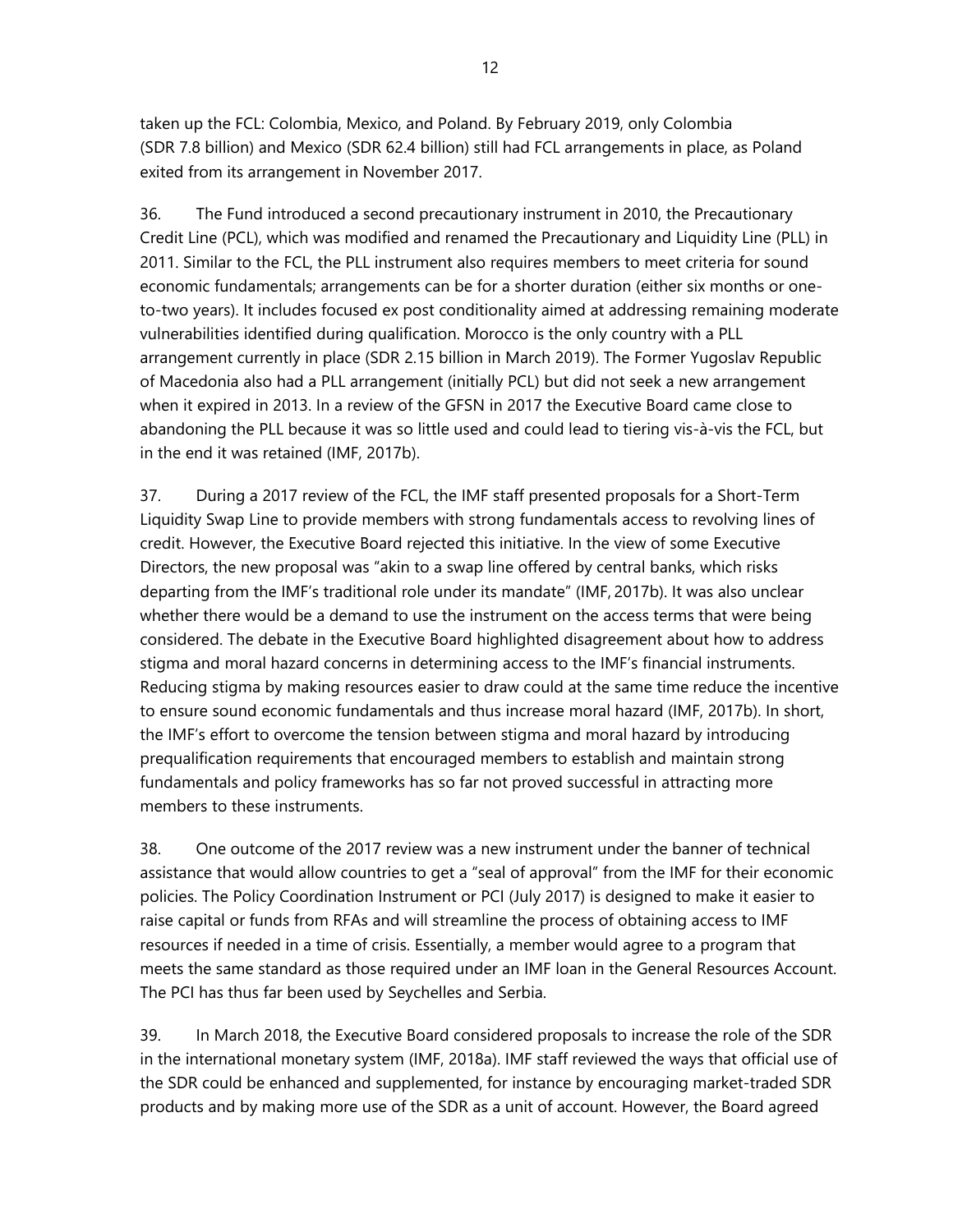with the staff's view that there was little immediate advantage from these enhancements. In the discussion of the paper, "most Directors were uncertain or unconvinced that there is a role for the SDR in addressing the weaknesses of the IMS" (IMF, 2018b).

### **Assessment**

40. The IMF's efforts to expand its available resources dramatically and to design new instruments represented important leadership in the wake of the GFC. The former allowed the IMF to respond to member countries' financing needs, although delays in implementation of the quota increase left the IMF dependent on borrowed rather than quota resources for an extended period, with governance implications (Brau and Stedman, 2014). The launch of the FCL was important in overcoming the disappointing record of previous failed attempts in this direction. The three participants in the FCL benefited from a reduction in sovereign debt spreads and felt that the FCL enhanced their ability to secure continued market access in 2009/10, though it is uncertain whether this was part of generalized trend or due to the FCL itself (IMF, 2010a). Poland was able to exit the FCL without a deleterious effect on the exchange rate or on market conditions, which may alleviate one of the perceived risks of the FCL, i.e., exiting it may destabilize market confidence.

41. As discussed in the Mexico case study for this evaluation (Borensztein, 2019), the Mexican authorities remain very satisfied with their FCL arrangement and regard it as having been a very useful means of shielding Mexico from some effects of the GFC and subsequent market volatility over the past decade. Similarly, the Polish and Colombian authorities considered their FCL arrangements a valuable additional insurance against external shocks. In the latter case, the authorities saw the FCL arrangement as reinforcing market confidence and providing breathing space to navigate shocks as the authorities implemented their reform agenda (IMF, 2018c).

42. That said, long-term use of the FCL instrument is an issue that has raised concerns among some Board members because it ties up IMF resources contrary to the revolving character of access to the Fund's financial support. Moreover, the lack of more widespread take-up of the FCL suggests that there is still some stigma attached to seeking an IMF financing arrangement, even one that is precautionary with no ex post conditionality attached. Indonesian officials, for example, told the IEO that they considered an FCL arrangement to be useful on technical grounds but decided against it for political reasons. There are also lingering concerns about its design. Former Chilean officials indicated that they had decided not to seek an FCL arrangement out of concern that if events took an adverse turn they could lose access at just the moment it was needed. Hence, they preferred to rely on self-insurance.

43. It is also worth highlighting that FCL arrangements, even when used by a small number of countries, can absorb a substantial proportion of available Fund financing capacity, raising questions about its scalability. At end-December 2018, FCL arrangements accounted for half of outstanding financing commitments, although only two such arrangements were then in place and no country has ever drawn on an FCL arrangement. This resource constraint is a fundamental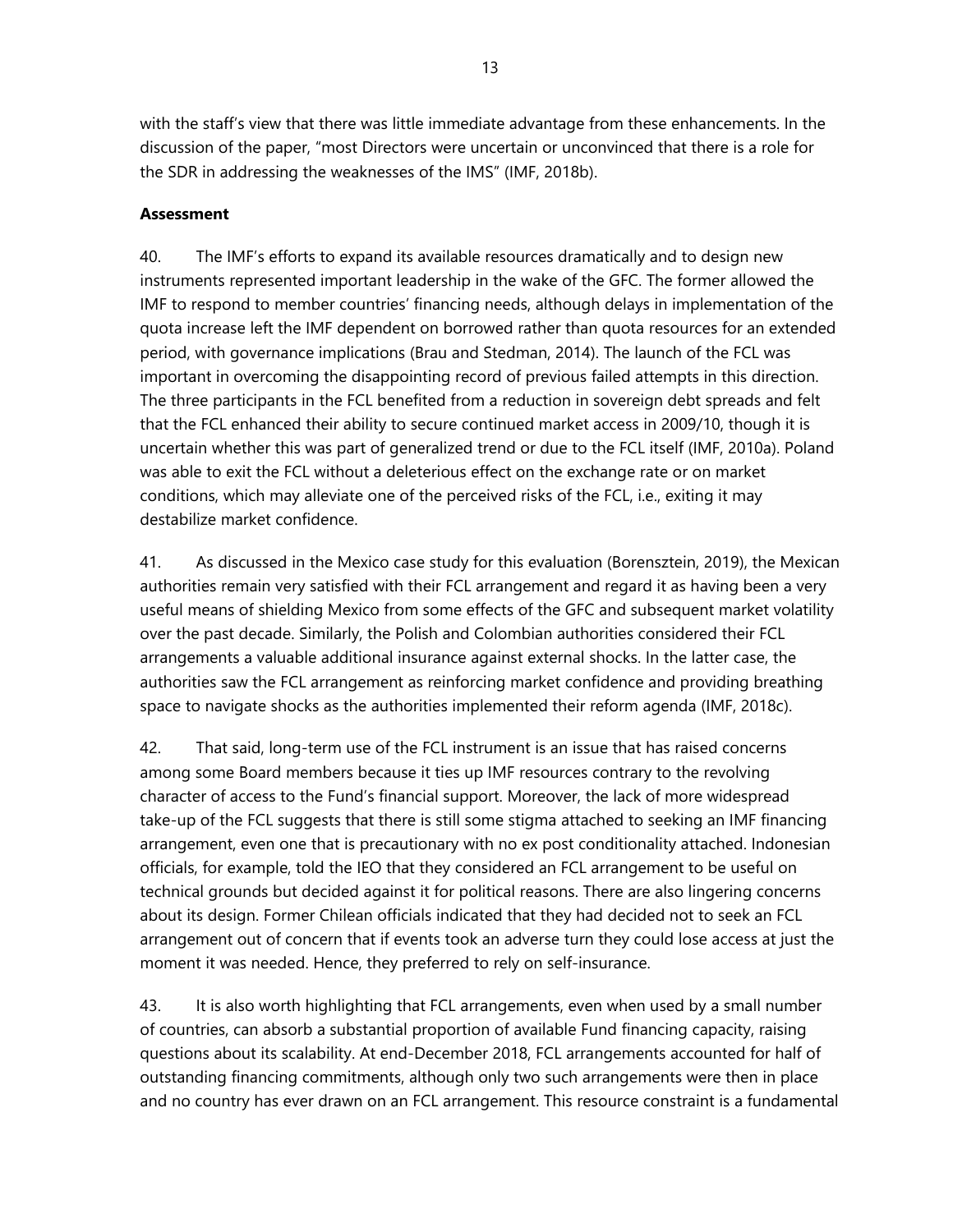

challenge for the Fund to design and introduce new instruments to meet the changing needs of its members (Figure 1).

44. During the height of the GFC itself, central bank swap lines were more instrumental than IMF programs or precautionary credit lines in reassuring markets by providing access to a large, rapid source of short-term liquidity. However, such swap arrangements are not aimed at meeting countries' balance of payments needs and were offered only to a limited number of systemically important countries as a means to facilitate bank funding. Fed swaps were aimed at providing dollar liquidity to partner central banks so that they can provide dollar funding to banks overseas and to banks who had previously funded positions through U.S. money markets. They provide an alternative to counterparty central banks running down their foreign exchange reserves, rather than providing funding for countries with inadequate reserves. Further, such swaps are only available to a very narrow group of countries, and political resistance to the Fed's swap program means that the future potential of such programs in the United States is uncertain.

45. There is continuing interest in the IMF playing a greater role in providing short-term liquidity support in the future. De Gregorio and others (2018), Weder di Mauro and Zettelmeyer (2017), Henning (2016), and Truman (2010) have called for an explicit role for the IMF in determining the prequalification for central bank swaps, partly to enhance transparency and to extend the network to a wider constituency. Thus, the criteria for an FCL or PLL arrangement could be used also to signal eligibility for swaps from reserve currency central banks. For Weder di Mauro and Zettelmeyer (2017) "this would both create good policy incentives and increase the attractiveness of the FCL as a key to unlocking access to emergency central bank liquidity, with IMF funding acting only as a backstop." In principle, this recommendation could be useful, but it is likely that the Fed and other originators of swaps will want to retain independent control over the set of countries to whom they provide liquidity and how the funds are used. Further, the G-20 Eminent Persons Group in 2018 recommended steps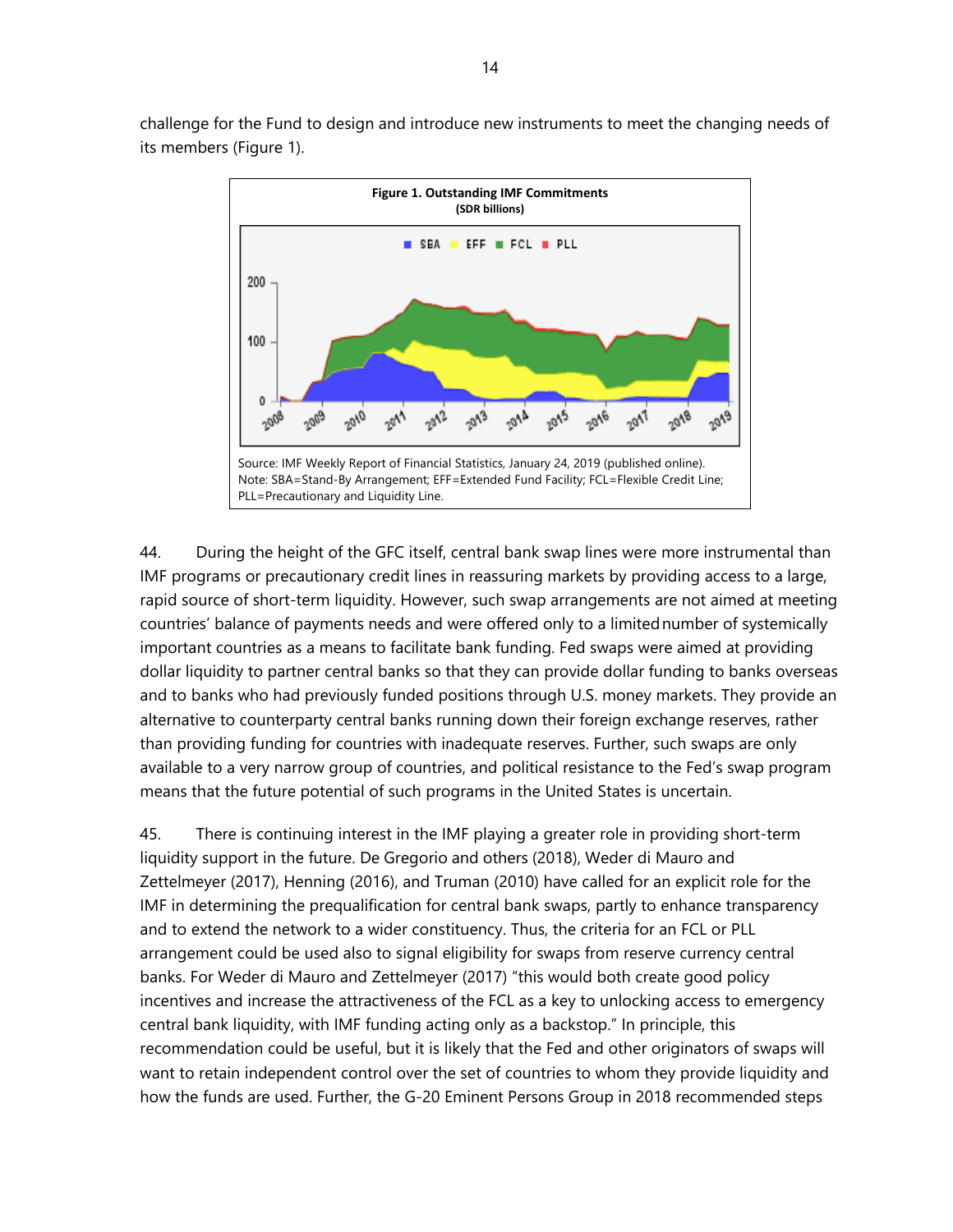to bolster global financial resilience that included intensified collaboration between the IMF and RFAs as well as creation of a new standing IMF liquidity facility.

46. There may be more scope to strengthen cooperation between central banks, the IMF, and RFAs. Initially, there was a perception that RFAs may pose a challenge to the Fund since they could be seen by countries as an alternative to accessing Fund resources. Following the difficult experience under the euro area programs, collaboration between the IMF and RFAs is now being enhanced, consistent with the framework established in 2017. In practice, the Fund has played a direct role supporting RFAs, providing technical expertise and parallel training. In some cases, RFAs have chosen to link financing to access to Fund credit as a source of additional financing and to tap into IMF expertise in crisis management and conditionality, for example, in the Chiang Mai Initiative Multilateralization and the BRICS Contingent Reserve Arrangements.

47. In summary, the GFSN has increased in complexity since 2008 and the Fund has adapted to the changing constellation of organizations and agencies involved in international monetary cooperation. The Fund's crisis management experience, analytical capacity, and surveillance machinery have proven particularly valuable, although the stigma associated with lending continues to create barriers. Looking ahead, ways to strengthen the Fund's role in the GFSN continue to be discussed, given that the Fund is unique in the size and breadth of its membership and its ability to provide substantial short-term conditional liquidity to members in balance of payments crisis.

## **V. CONCLUSIONS**

48. While the Fund has made commendable efforts, it has nonetheless struggled from the very outset to fully live up to its mandate to promote international monetary cooperation. National governments have guarded sovereignty over their policies, and key decisions regarding the international monetary system have often been taken by the major countries in small settings (e.g., G-5/G-7). Nevertheless, the Fund's liquidity facilities, technical expertise in crisis response, and ability to be a forum for discussion have left the Fund with a useful role to play, particularly in providing financing in times of balance of payments stress.

49. Since the GFC, the Fund has played a highly visible role in the international community's response. Thus, while initial short-term liquidity provision came from bilateral central bank swaps, the Fund played a substantial part in crisis financing through its traditional facilities and new precautionary instruments, helped by a rapid augmentation of its resources. In addition, the Fund played a major role in providing technical support to the G-20, which emerged as the leading global body for international monetary cooperation immediately after the crisis, particularly in support of the MAP. It has also strengthened the coverage of spillovers and external imbalances in its bilateral and multilateral surveillance.

50. Nevertheless, consistent with previous experience, the Fund was less effective in playing a role in promoting policy cooperation at times of considerable stress between national interests.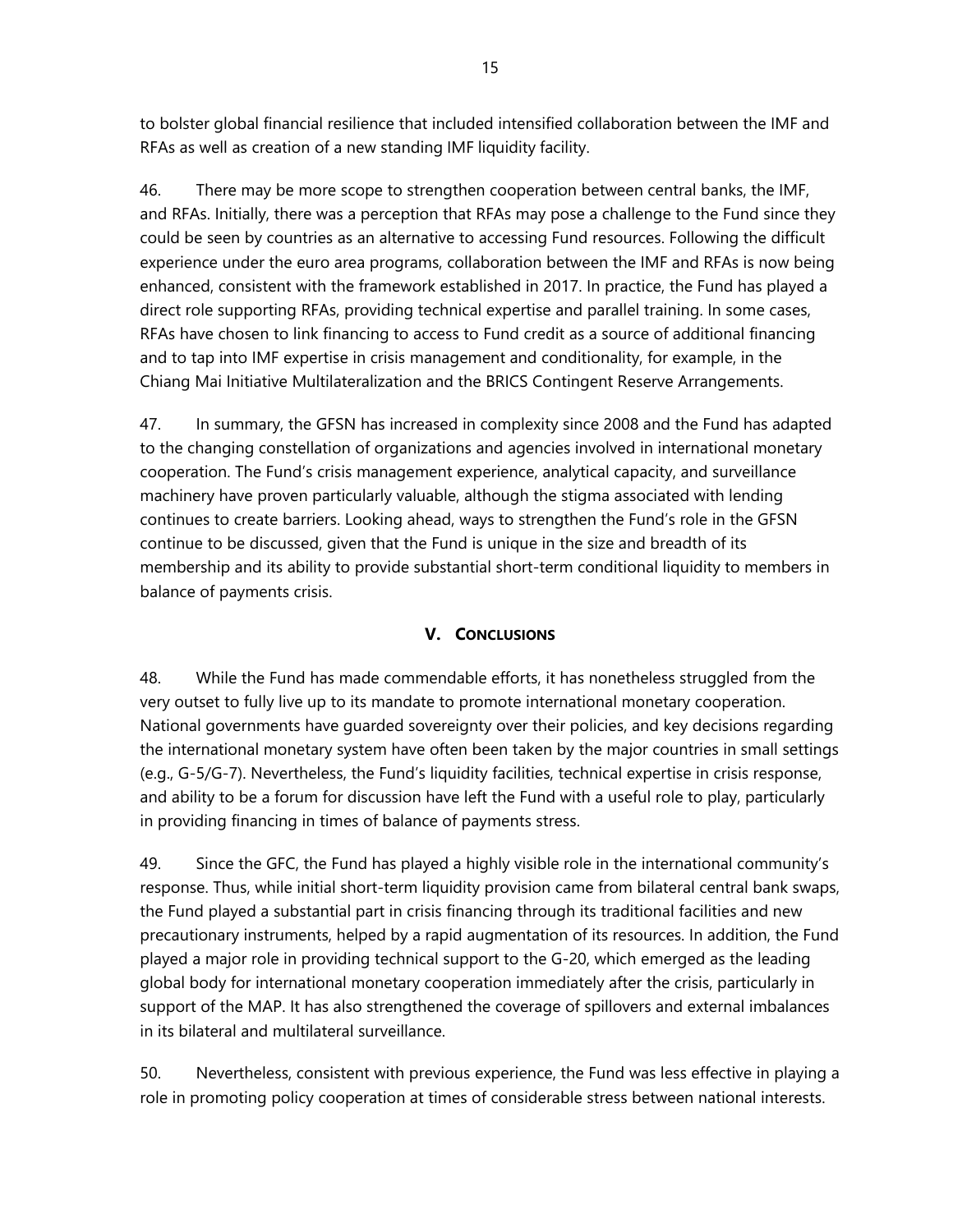While the work on spillovers and external imbalances and the G-20 MAP have generally been seen as helpful and technically of high quality, this work had only limited success in mediating tensions among countries arising from the use of UMP by some countries and the consequences for other countries affected by currency and financial spillovers.

51. There are also continuing challenges to the Fund's capacity to provide backstop financing for countries with strong fundamentals affected by difficult global market conditions, as has occurred occasionally during the reversal of UMP. The FCL instrument has been a success for countries entering into the arrangement, but take-up has been limited and at the same time it commits a large proportion of the Fund's available resources. Other proposals for more widely usable instruments have not prospered.

52. In sum, despite serious efforts, the IMF's record in promoting international monetary cooperation since the GFC has been decidedly mixed. It has been able to fulfill its long-standing mandate to provide financing to countries facing balance of payments needs, with some helpful innovations to provide precautionary backstops and work with RFAs. It has also provided the machinery for consultation on international monetary problems. However, in the end the Fund's influence and traction in promoting collaboration has remained constrained by the continuing desire of the major economies to set policies primarily with an eye to domestic priorities.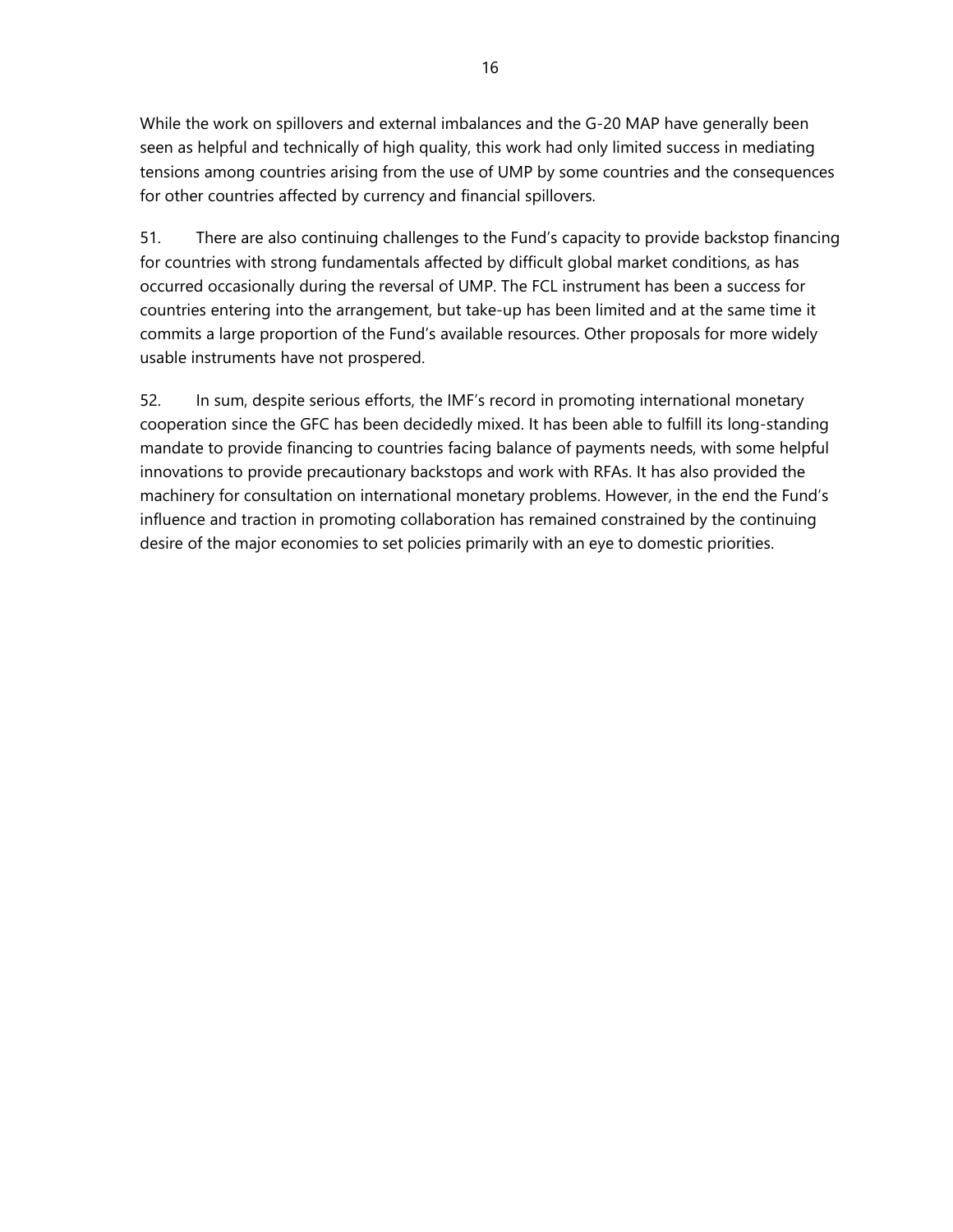#### **REFERENCES**

- Adams, Timothy, 2005, "The IMF Back to the Basics," Institute for International Economics Conference, U.S. Department of the Treasury.
- Ball, Laurence, 2019, "IMF Advice on Unconventional Monetary Policies to Major Advanced Economies," IEO Background Paper No. BP/19-01/01 (Washington: International Monetary Fund).
- Bernanke, Ben S., 2015, "Mundell-Fleming: Federal Reserve Policy in an International Context," Brookings Institute, November.
- Blanchard, Olivier, 2016, "A Problem Shared is a Problem Halved: G-20's 'Mutual Assessment Process,'" IMF Blog, August.
- Blustein, Paul, 2013, "Off Balance: The Travails of Institutions that Govern the Global Financial System," Centre for International Governance Innovation (Washington).
- Borensztein, Eduardo, 2019, "Brazil and Mexico," Chapter 1 in "IMF Advice on Unconventional Monetary Policies to Selected Emerging Markets," IEO Background Paper No. BP/19-01/04 (Washington: International Monetary Fund).
- Boughton, James M., 2001, *Silent Revolution The International Monetary Fund 1979-1989* (Washington: International Monetary Fund).
- Brau, Eduard, and Louellen Stedman, 2014, "IMF Efforts to Increase the Resources Available to Support Member Countries," IEO Background Paper No. BP/14/10 (Washington: International Monetary Fund).
- Coeuvré, Benoît, 2017, "The International Dimension of the ECB's Asset Purchase Programme," speech by Benoît Coeuvré, Member of the Executive Board of the ECB, at the Foreign Exchange Contact Group meeting, July 11.
- De Gregorio, José, and others, 2018, *IMF Reform: The Unfinished Agenda*, International Center for Monetary and Banking Studies, CEPR.
- European Central Bank (ECB), 2011, "The European Stability Mechanism," *ECB Monthly Bulletin,* July.
- Faruqee, Hamid, and Krishna Srinivasan, 2012, "The G-20 Mutual Assessment Process—A Perspective from IMF Staff," *Oxford Review of Economic Policy*, Vol. 28, Issue 3, pp. 493–511, October.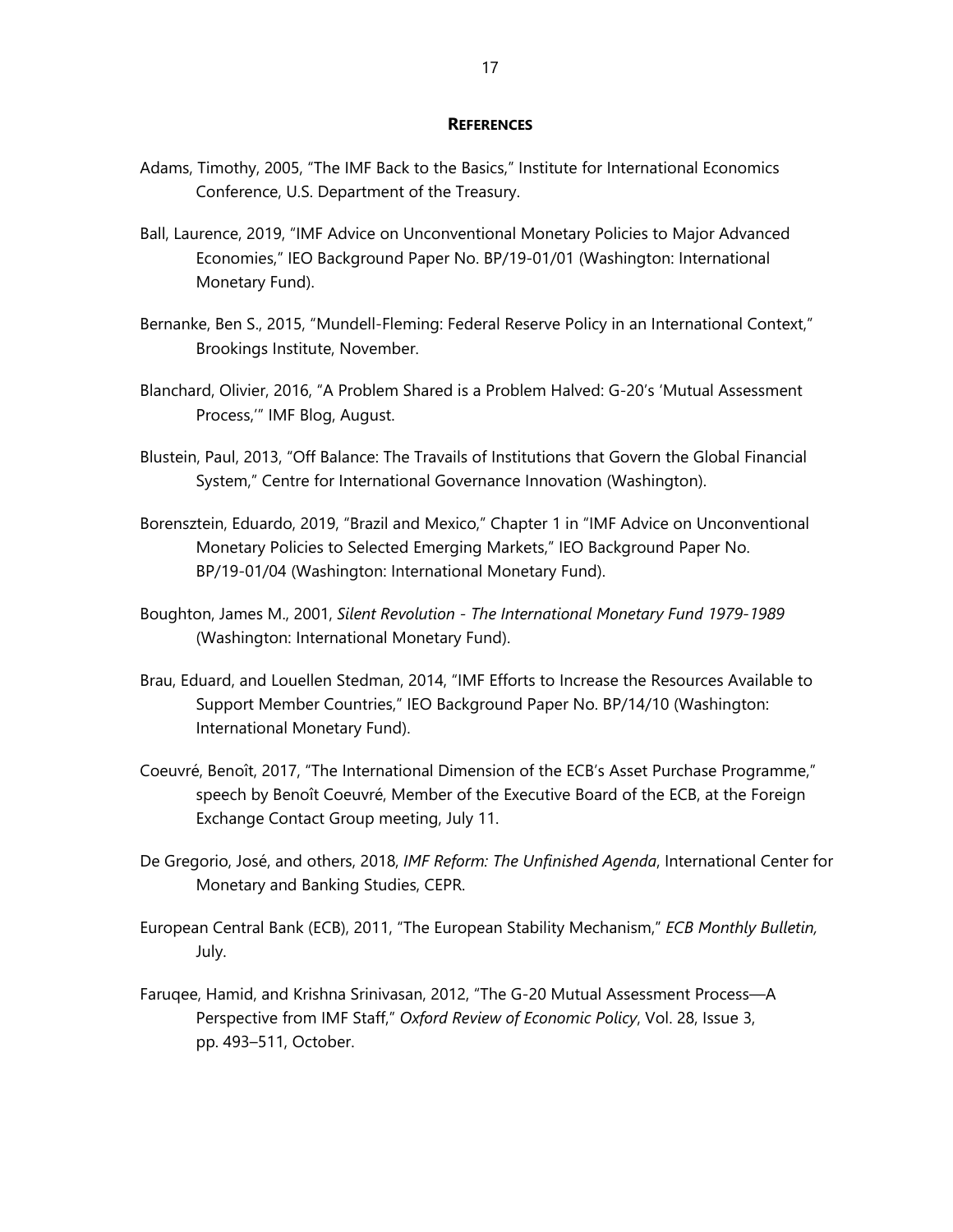- Group of Twenty Eminent Persons Group, 2018, "Making the Global Financial System Work for All: Report of the Eminent Persons Group on Global Financial Governance," https://www.globalfinancialgovernance.org/report-of-the-g20-epg-on-gfg/.
- Henning, Randall C., 2016, "The Global Liquidity Safety Net: Precautionary Facilities and Central Bank Swaps," Gl*obal Financial Governance Confronts the Rising Powers: Emerging Perspectives on the New G-20*, McGill-Queens University Press.
- International Monetary Fund (IMF), 2003, "Review of Contingent Credit Lines" February (Washington).
- \_\_\_\_\_\_\_\_\_, 2009, "IMF Executive Board Backs US\$250 Billion SDR Allocation to Boost Global Liquidity," Press Release No. 09/264, July (Washington).
- \_\_\_\_\_\_\_\_\_, 2010a, "The Fund's Mandate—Future Financing Role," March (Washington).
- \_\_\_\_\_\_\_\_\_\_, 2010b, "G-20 Mutual Assessment Process—Alternative Policy Scenarios," June (Washington).
- \_\_\_\_\_\_\_\_\_\_, 2012, "Toward Lasting Stability and Growth: Umbrella Report for G-20 Mutual Assessment Process," November (Washington).
	- \_\_\_\_\_\_\_\_\_\_, 2015, "Imbalances and Growth: Update of the Staff Sustainability Assessments for G-20 Mutual Assessment Process," October (Washington).
- \_\_\_\_\_\_\_\_\_\_, 2016, "Reference Note on Unconventional Monetary Policies and Foreign Exchange Intervention under Disorderly Market Conditions," February (Washington).
	- \_\_\_\_\_\_\_\_\_\_, 2017a, "G-20 Report on Strong, Sustainable, and Balanced Growth," October (Washington).
- \_\_\_\_\_\_\_\_\_, 2017b, "IMF Executive Board Discusses Proposals for Toolkit Reform, Concludes Review of the Flexible Credit Line and Precautionary and Liquidity Line," Press Release No.19, December (Washington).
- \_\_\_\_\_\_\_\_\_\_, 2017c, "Collaboration between Regional Financial Arrangements and the IMF," July (Washington).
- \_\_\_\_\_\_\_\_\_ 2018a, "Considerations on the Role of the SDR," April (Washington).
- \_\_\_\_\_\_\_\_\_, 2018b, "IMF Executive Board Discusses the Role of SDR," Press Release No. 18/126, April (Washington).

\_\_\_\_\_\_\_\_\_\_, 2018c, "Colombia Staff Report for the 2018 Article IV Consultation," IMF Country Report No. 18/128, June (Washington).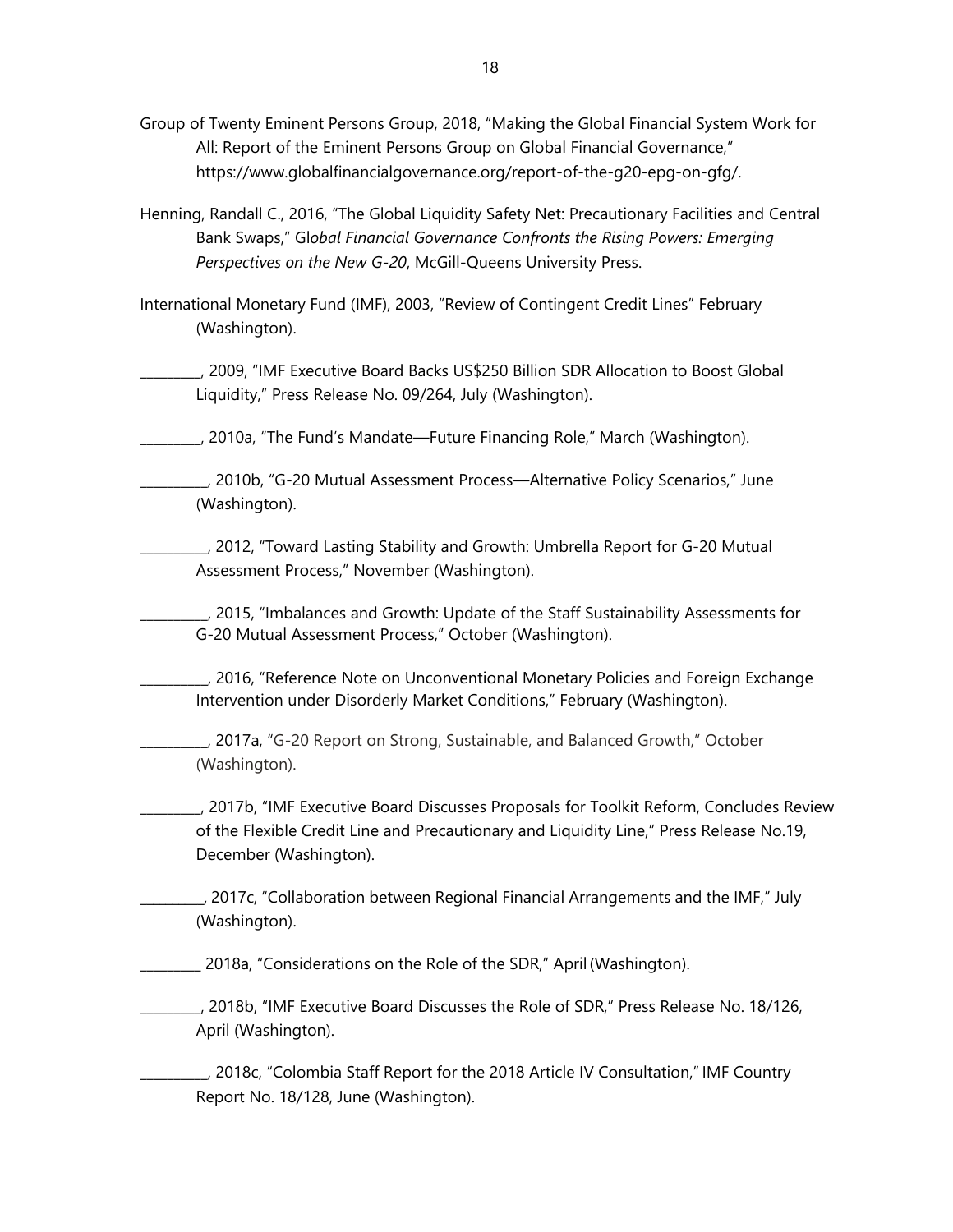- Independent Evaluation Office (IEO), 2016, *The IMF and Crises in Greece, Ireland, and Portugal,* (Washington: International Monetary Fund).
- \_\_\_\_\_\_\_\_\_\_, 2018, *Governance of the IMF: Evaluation Update* (Washington: International Monetary Fund).
- James, Harold, 1996, *International Monetary Cooperation Since Bretton Woods,* (Oxford; Oxford University Press).
- Klein, Michael, 2019, "IMF Spillover Analysis," Chapter 2 in "IMF's Work on Encouraging International Policy Cooperation," IEO Background Paper No. BP/19-01/06 (Washington: International Monetary Fund).
- Park, Young-Joon, 2017, "Strengthening ASEAN+3 Regional Financial Arrangements: A New Framework Beyond CMIM," *East Asian Economic Review* Vol. 21, No. 1, 59–80, March.
- Powell, Jerome, 2018, "Monetary Policy Influences on Global Financial Conditions and International Capital Flows," remarks at 8<sup>th</sup> High Level Conference on the International Monetary System, Zurich, May.
- Schenk, Catherine R., 2010, *The Decline of Sterling: Managing the Retreat of an International Currency, 1945–2002* (Cambridge: Cambridge University Press).

\_\_\_\_\_\_\_\_\_\_, 2017, "Coordination Failures During and After Bretton Woods," *Great Depression to Great Recession: The Elusive Quest for International Policy Cooperation*, (Washington: International Monetary Fund).

- Truman, Edwin M., 2010, "The IMF as an International Lender of Last Resort," Real Time Economic Issues Watch, October 12 (Washington: Peterson Institute for International Economics).
- University of Toronto G-20 Information Center, 2011, Reform of the International Monetary System, Cannes Summit. http://www.g20.utoronto.ca/2011/2011-g20-francereform\_IMS.pdf.
- Weder di Mauro, Beatrice, and Jeromin Zettelmeyer, 2017, "The New Global Financial Safety Net: Struggling for Coherent Governance in a Multipolar System," CIGI Essays in International Finance, 4.
- Wheatley, Jonathan and Peter Garnham, 2010, "Brazil in 'Currency War' Alert," *Financial Times*, September (London).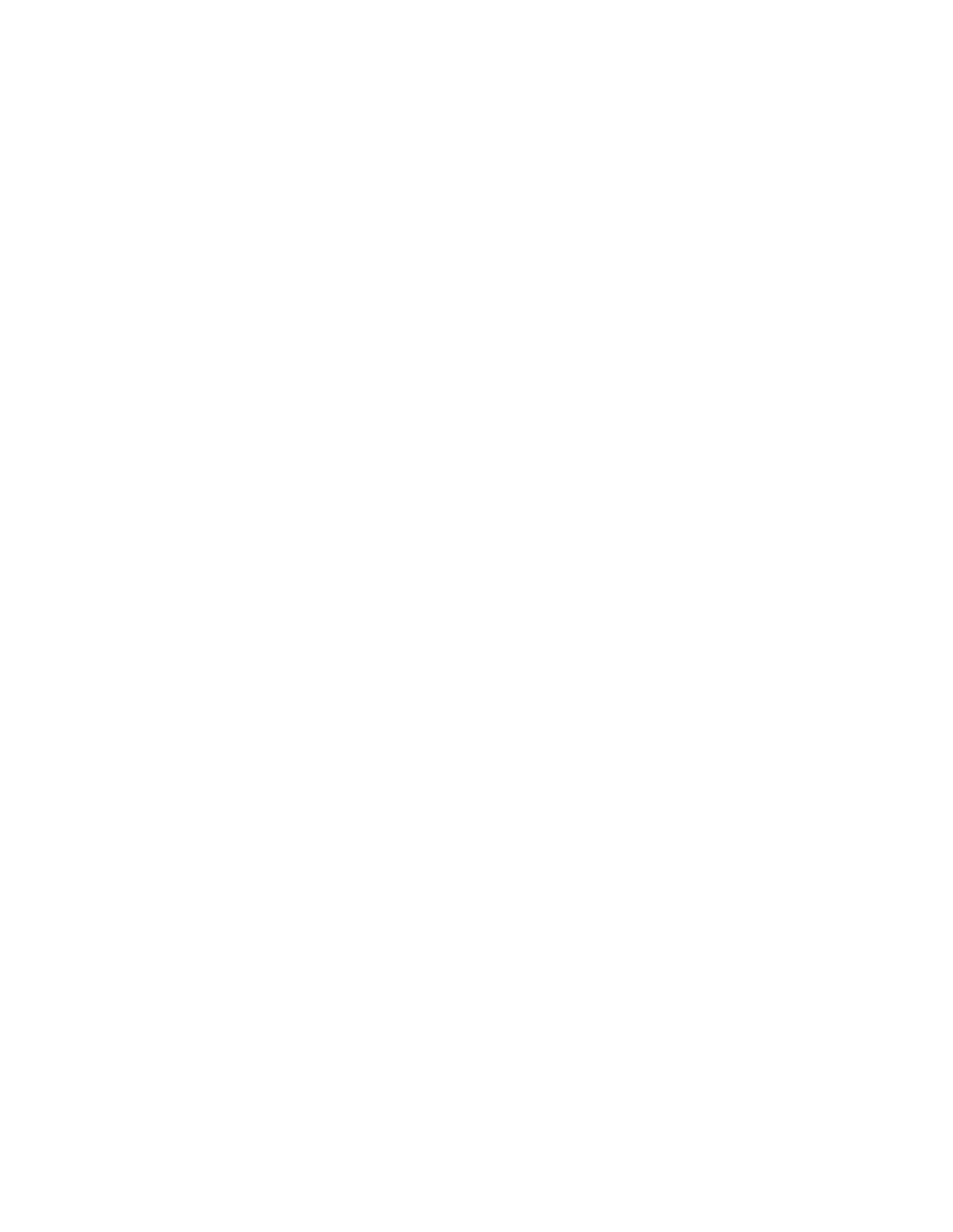## **Chapter 2—IMF Spillover Analysis**

**Michael Klein\***

l

<sup>\*</sup> William L. Clayton Professor of International Economic Affairs, The Fletcher School, Tufts University.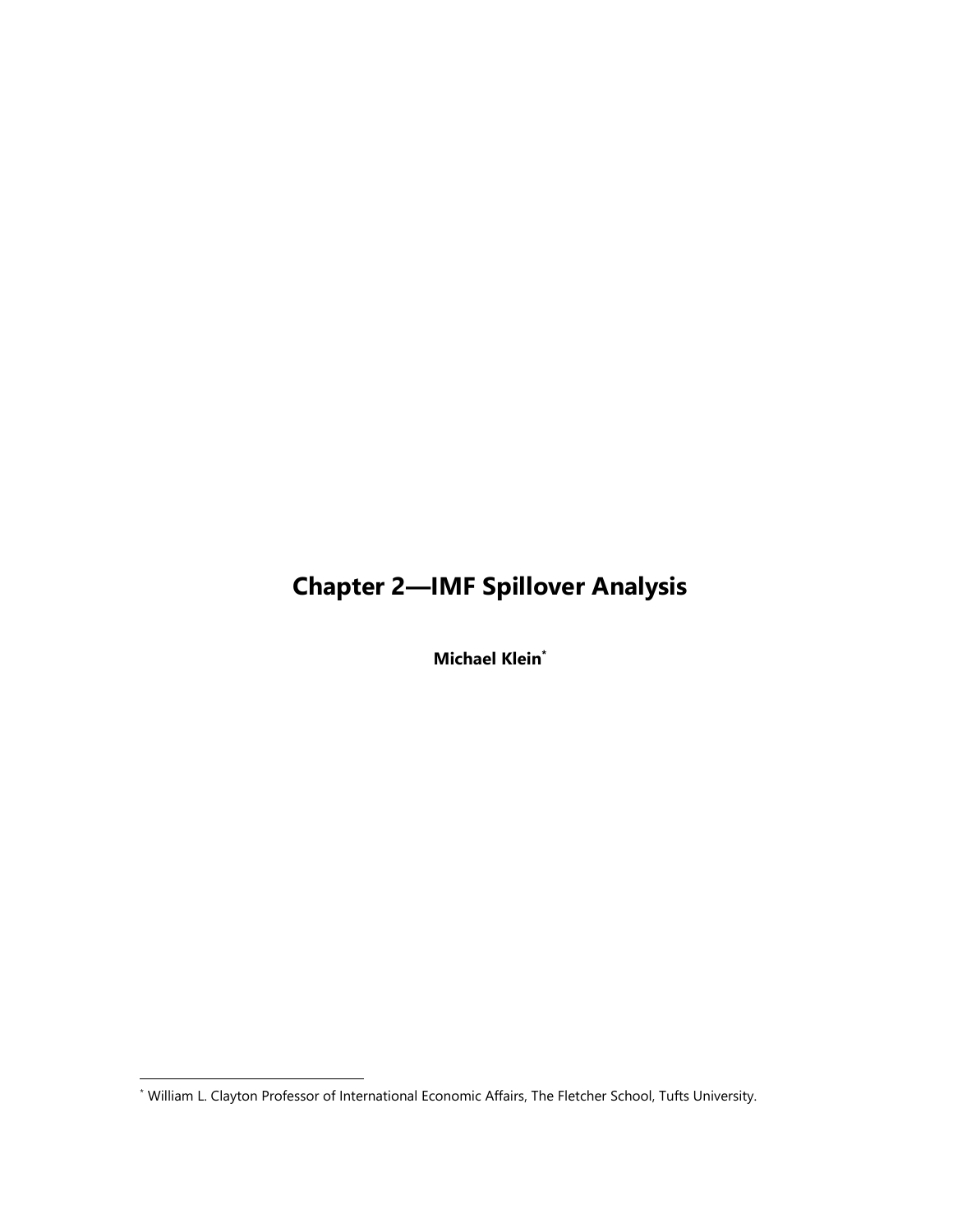### **I. INTRODUCTION**

1. The use of unconventional monetary policies (UMP) in the advanced economies (AEs) since the Global Financial Crisis (GFC) has raised concerns about the spillover consequences for emerging market (EM) countries, especially as these policies remained in place for a prolonged period. There is broad consensus that the first phase of interventions in 2008–09 successfully restored market functioning at the acute stage of the crisis, averting a complete meltdown, with clear benefits across the global economy. The efficacy of subsequent rounds of UMP and their global benefits have been open to more debate. From 2010 onwards, the benefits of UMP for the AEs seem to have been subject to diminishing returns and a number of EM officials both within and outside the G-20 have emphasized that capital flow volatility induced by UMP posed difficult challenges for EMs (Rajan, 2013, 2015; Carstens, 2015), while Mantega (2010) criticized AE policymakers for starting a "currency war."

2. The IMF responded to these concerns from its EM member countries along four lines: (i) increased analysis of spillover effects from UMP and other policies, featured in the Spillover Reports and policy papers; (ii) accelerated development of an Institutional View (IV) on Capital Flows to guide IMF advice on an expanded toolkit of policies including capital flows measures (CFMs) through which EMs could handle volatile capital flows; (iii) intensified surveillance efforts to strengthen international monetary cooperation; and (iv) launch of new contingent financing instruments such as the Flexible Credit Line (FCL) to provide backstop support to EMs faced with capital market pressures. The first two aspects of the IMF's response are evaluated in this chapter, with the other two evaluated in Chapter 1 of this background paper (Schenk, 2019).

3. The evaluation is based on a desk review of the relevant documents such as the Spillover Reports and the modeling efforts on which the reports drew, and the work underlying the IV. It also benefits from interviews with IMF staff, experts at other institutions and academics, current and former officials, as well as the country case studies. When relevant, IMF work is benchmarked against work of other institutions such as central banks. Views of authorities interviewed for the country case studies are briefly recapped in this chapter.

4. Section II of the paper reviews the channels through which monetary policies can have spillovers, focusing on the financial channels uppermost in the minds of many EM central bankers. Section III describes and assesses IMF work on spillovers—the Spillover Reports, other analytic work, and efforts to foster discussions through conferences and other forums. Section IV provides an assessment of staff work on the institutional view on capital flows. Section V summarizes the main findings.

### **II. MONETARY POLICY SPILLOVERS: TRADE AND FINANCIAL CHANNELS**

5. Conventional monetary policies can have spillovers through trade and financial channels, each of which can have both positive and negative impacts on other countries, making it difficult to assess the net effect. This section reviews these channels, and then considers the further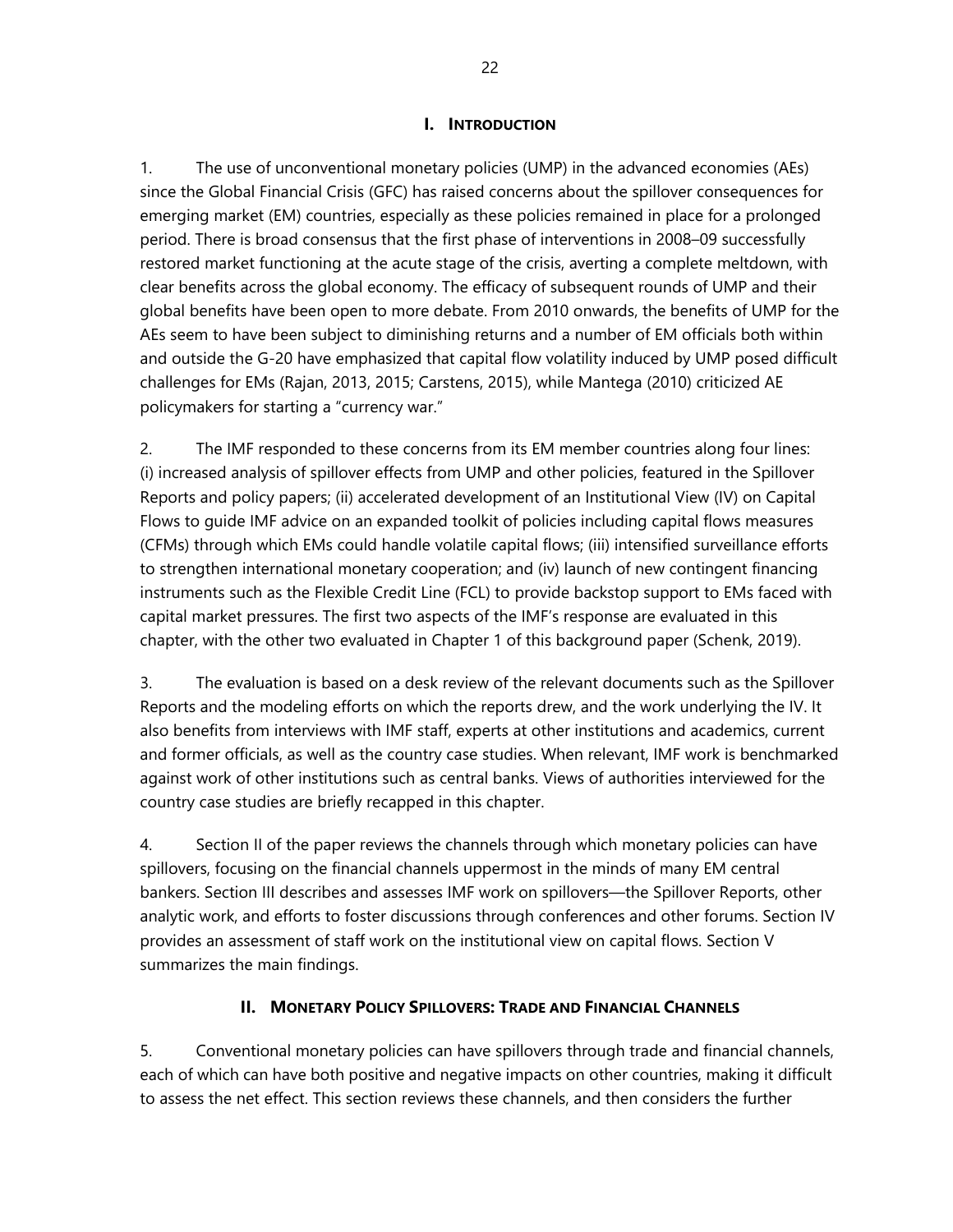difficulties in analyzing spillover effects in the presence of a global financial cycle—the assertion by Rey (2013) and others that U.S. monetary policy drives conditions across international financial markets—and the implications of use of unconventional, rather than conventional, monetary policies.

6. In a standard macroeconomic model, trade spillovers from an expansionary monetary policy work through two channels, a demand channel and an exchange rate channel. The spillovers can be of a "beggar-thy-neighbor" nature if expenditure-switching effects from the exchange rate effect dominate expenditure-creating effects.<sup>1</sup> Other factors matter as well. If expansionary policies are in place in the source country for a prolonged period, long-term export capacity could be damaged in the recipient country through hysteresis effects, a particular concern underlying the "trade wars" pushback to UMP. The presence of cross-border value chains could also modify transmission through the exchange rate channel (Johnson, 2014).<sup>2</sup> Empirical assessment is needed to measure the strengths of these effects and the overall trade spillover effect.

7. Increasing capital mobility has raised the possibility of spillovers from monetary policy decisions through financial channels. These spillovers can operate through capital flows between source and recipient countries, balance sheet effects due to changes in the exchange rate and long-term interest rates, and effects on bank health. $3$  As with the trade channel, assessing the overall effect is difficult. Easier monetary conditions in the source country can promote growth in recipient countries if they ease financial conditions by increasing access to external credit. Conversely, spillovers could be damaging to recipient countries by heating up an economy already in a growth phase. Spillover effects could also be detrimental if volatile capital flows lead to boom-bust asset price or credit cycles. The ability to ride out boom-bust cycles depends in part on the strength of fundamentals—actual or as perceived by markets—in the recipient country.

 $<sup>1</sup>$  In contrast, a fiscal expansion leads to an appreciation of the source-country exchange rate, along with an</sup> increase in its demand, both of which increase the demand for imports from the recipient country; hence, the spillovers from fiscal easing can be unambiguously positive in theory. Of course, in practice, the beneficial effects can depend on the recipient countries being in a similar phase of their respective business cycles; if not, a sourcecountry fiscal expansion can lead to a "overheating" of the recipient country.

<sup>2</sup> See Borensztein (2019).

 $3$  Another channel, beyond the scope of the discussion in this chapter, is through the impact of monetary policy in large source countries on international commodity prices, especially when these prices are set in the source country currency (Gopinath, 2016). These price movements can affect the terms of trade of commodity-exporting countries as well as countries that are commodity importers. EM that depend upon commodity exports are especially vulnerable to inflationary pressures from source-country monetary policy that raises commodity prices worldwide.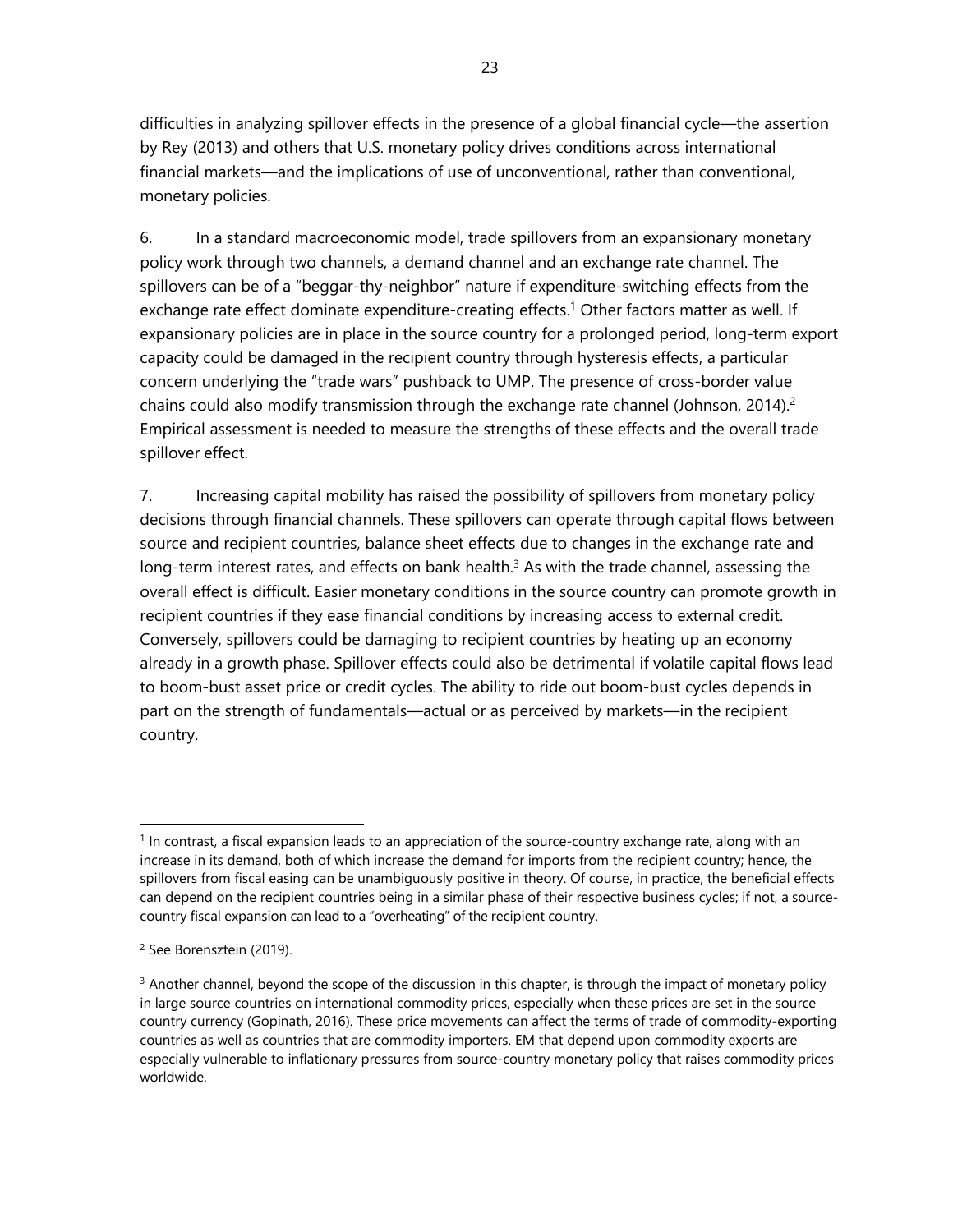8. EMs can take policy actions to help manage the consequences of these capital flow surges but face constraints, both economic and political.<sup>4</sup> The well-known "policy trilemma" states that countries have to choose between monetary autonomy and management of the exchange rate when capital markets are open. EMs with floating exchange rate regimes can let their currencies appreciate in the face of monetary easing but at the cost of some adverse effects on their export sector and growth. EMs with pegged exchange rates can face an overheated economy and asset price bubbles, especially when their business cycles are not synchronized with the advanced economy to which they peg their currency. Countries can try to avoid these adverse consequences through capital flow management measures, also known as capital controls. Such measures can potentially offset pressures on the exchange rate and can be used, along with macroprudential policies, to mitigate movements in asset prices. All these policies are subject to political economy factors; it is unrealistic to assume purely technocratic decision making.

9. The importance of understanding financial channels and the role of capital controls has received an impetus from the work of Rey (2013). She argues that widespread co-movement in capital flows, asset prices, and credit growth across countries (a global financial cycle) "transforms the trilemma into a 'dilemma'" or "irreconcilable duo: independent monetary policies are possible if and only if the capital account is managed." She further argues that U.S. monetary policy is mainly responsible for the global financial cycle. A reduction in the U.S. policy interest rates reduces uncertainty and risk aversion in financial markets (measured by the global risk aversion measure or VIX), in turn leading to higher international capital inflows, increased credit creation, greater leverage, and higher asset price inflation. When U.S. policy rates tighten, things go in reverse and countries face capital outflows.<sup>5</sup> According to Rey, these co-movements occur regardless of the country's exchange rate regime (hence the dilemma rather than the trilemma), so the policy tool to reduce the impact of the global cycle on domestic conditions is not the exchange rate but capital controls.

10. Spillovers differ in nature and can have many causes, which make them difficult to analyze and model even when policies in source countries follow conventional frameworks. The situation gets more complex when economic conditions are unique or extreme—as has been the case over the past decade—and policymakers have to resort to unconventional instruments, as when short-term interest rates hit the zero lower bound and the source country engages in UMP. Such difficulties could arise if, among other reasons, UMP affect risk or liquidity preferences more acutely than conventional monetary policy, if the impact on the exchange rate is large, or if markets are segmented and the types of assets offered by EMs are distinct from those offered in source countries like the United States. The problem is that challenging economic times are precisely when policymakers urgently need rigorous and insightful spillover analysis.

<sup>4</sup> See, for example, Shambaugh (2010) and Shambaugh, Obstfeld, and Taylor (2004).

<sup>5</sup> The global financial cycle might operate through large financial intermediaries active in international capital markets, which lever up on riskier assets during tranquil periods (Shin, 2012; Agrippino and Rey, 2018).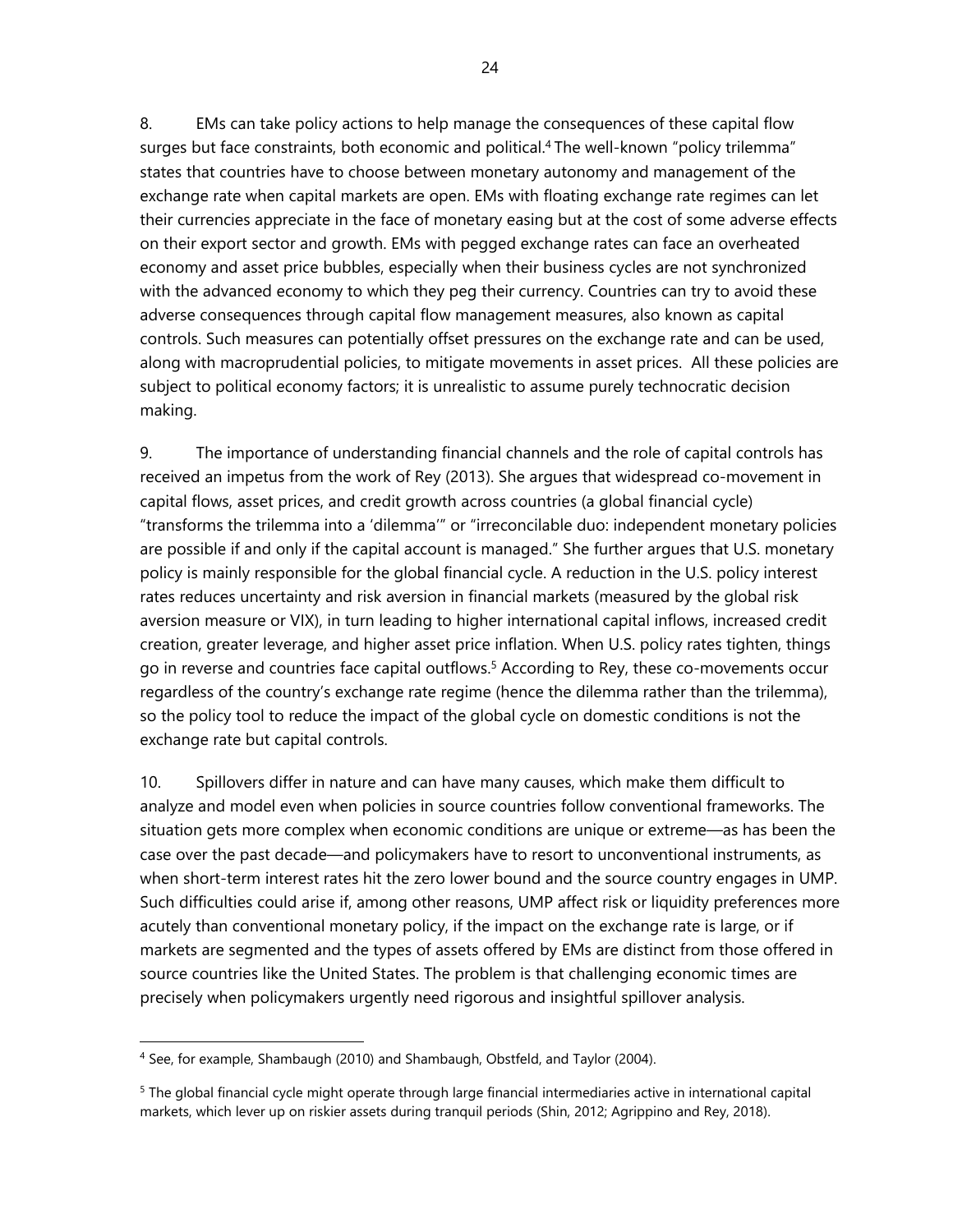### **III. IMF'S WORK ON SPILLOVERS**

11. The IMF responded to the concerns of EM by devoting more resources to the analysis of spillovers. Much of this work was communicated through a new flagship product, the Spillover Report. There was considerable attention devoted to modelling spillovers through dynamic stochastic general equilibrium (DSGE) and other models, including a new large-scale model, the Global Financial Model, as well as other tools. The IMF also carried out some analytic work on the global financial cycle and fostered discussions on spillovers at high-profile events such as the Annual Research Conference.

### **Spillover analysis**

 $\overline{a}$ 

12. In 2008–09, the financial turmoil in AEs led to adverse effects on the banking sectors, stock markets, and foreign exchange markets of emerging economies. A chapter in the April 2009 *World Economic Outlook (WEO)* noted that taking steps to reduce "individual countries' vulnerabilities, such as current account and fiscal deficits," provided "little insulation from the transmission of a major financial shock from the advanced economies." It argued therefore that avoiding such "major negative spillovers" required a coordinated policy response, including monetary and fiscal easing. The actions by the G-20 to provide a coordinated stimulus, supported by the IMF, stabilized financial markets in both advanced and emerging markets.

13. The IMF launched the Spillover Report in 2011 largely in response to rising concerns about cross-border spillovers from UMP.<sup>6</sup> The first report analyzed spillovers emanating from the four major advanced economies (MAEs) carrying out UMP (plus spillovers from another country of systemic importance, China). To better understand the concerns of the recipient countries, consultations were held with authorities from Brazil, Hong Kong SAR, India, Indonesia, Korea, Mexico, Poland, Russia, Singapore, and Thailand; similar consultations continued through 2013. Spillover reports analyzed monetary policy spillovers to emerging markets, albeit as one topic among many. Special attention was devoted to the effect of U.S. monetary policy easing and potential exit on capital flows to EM, the impact of asynchronous monetary policy normalization between the MAEs, and the effect of dollar appreciation on EM balance sheets.

14. While UMP was still seen as beneficial overall to EMs, the reports did identify significant challenges from these policies and policy messages underscored the need for international policy coordination. AEs were asked to clearly communicate their monetary policy intentions and adjust their policy mix to some extent to achieve different exchange rate outcomes. While calling on EMs to strengthen buffers and policy frameworks, the IMF also supported capital flow measures where needed. In its input into G-20 deliberations, the IMF's policy messages emphasized the need for joint action among all economies, while expressing concern about the appropriateness of the demand policy mix, which tended, in several cases, to burden monetary policy authorities

 $6$  Spillover Reports were prepared by an interdepartmental team, with coordinating responsibility held by the Strategy, Policy, and Review Department between 2011 and 2013 and by the Research Department in 2014 and 2015.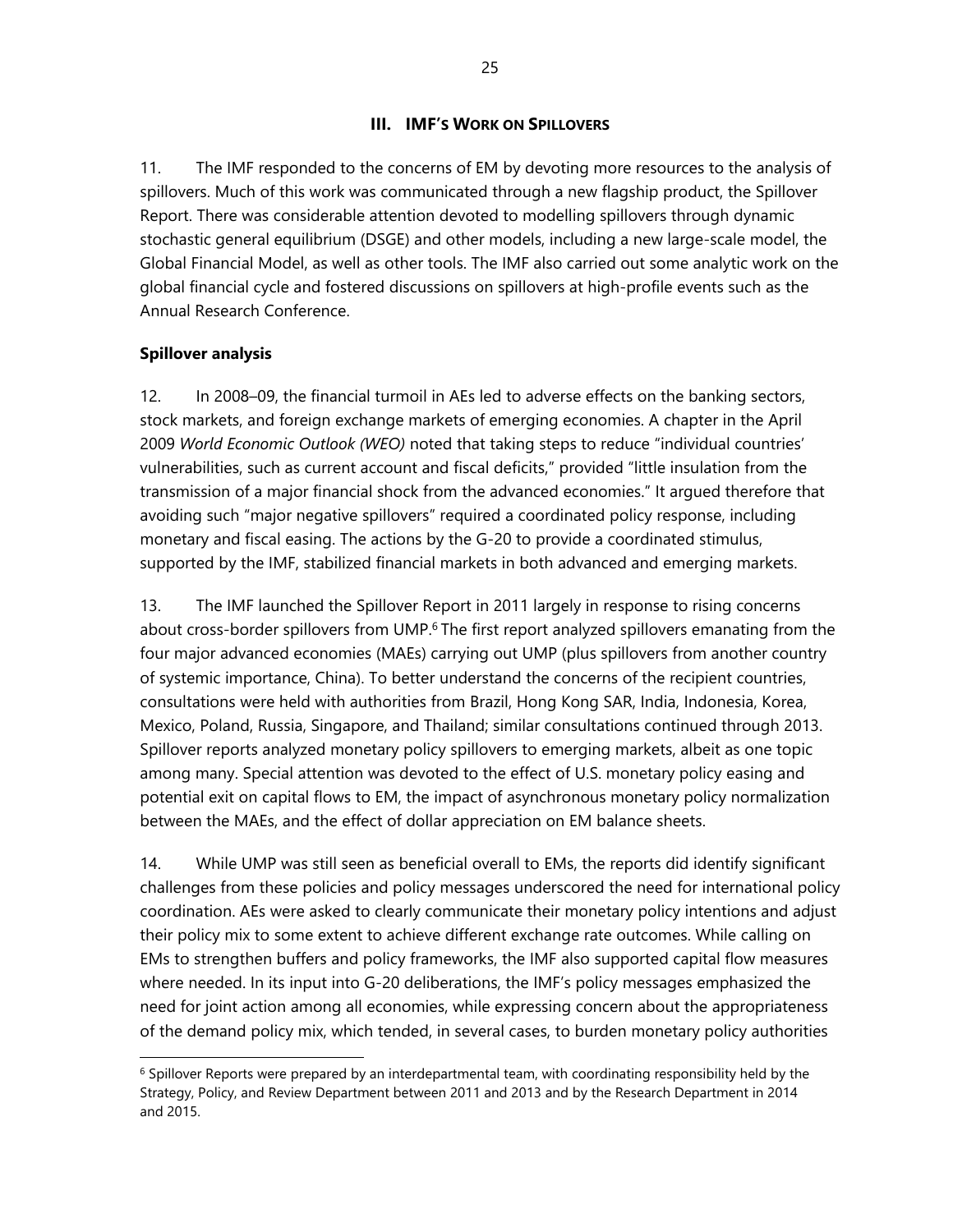disproportionately relative to fiscal authorities. The scale of the effort on the 2014 and 2015 reports was more modest and without the extensive consultations with country authorities that marked the earlier reports. Subsequently spillover analysis was again subsumed in the *WEO,* which included spillover chapters once a year (see for example, Chapter IV of the October 2016 *WEO* on spillovers from China's transition and international migration, Chapter IV of the October 2017 *WEO* on fiscal policy spillovers, and Chapter IV of the April 2018 *WEO* on crossborder knowledge and technology flows).

15. After the 2012 Integrated Surveillance Decision (ISD; see Chapter 1), Article IV consultations with source countries included a discussion of the spillover impacts of their policy choices based on the analysis contained in the spillover reports. The analysis in the reports also fed into the surveillance notes prepared for the G-20, which discussed how spillovers could be partially mitigated through international policy cooperation. The 2011–13 period was also marked by substantive internal discussions of spillovers, often at the weekly surveillance meetings.

16. Spillovers from UMP were also considered in other IMF reports over this period, particularly in the 2013 Joint Policy Paper "Global Impact and Challenges of Unconventional Monetary Policies" prepared by the Monetary and Capital Markets Department (MCM), the Research Department (RES), and the Strategy, Policy, and Review Department (SPR). The analysis was based on the Fund's traditional DSGE model (the Global Integrated Monetary and Fiscal model) as well as a "conceptual" small open economy model that allowed for the possibility of financial instability through capital inflows and subsequent outflows operating though nonlinear effects like easing credit conditions. In light of such nonlinear effects, the paper warned that the potential risks from ongoing UMP could rise over time, including by increasing financial instability, as highlighted by Rajan (2013). Published a few months after the "taper tantrum," the paper also warned of capital flow volatility as AEs exited UMP and urged that the Fed communicate clearly to minimize "signal" surprises. On net, however, the paper concluded that UMP in the MAEs had been beneficial for themselves and non-UMP economies, with the earlier actions being more beneficial than later ones (IMF, 2013). An event study of U.S. monetary policy spillovers suggested that spillovers during the UMP period were larger than during conventional monetary policy easing and were inversely proportional to recipient country fundamentals and market liquidity (Chen, Mancini-Griffoli, and Sahay, 2014). Chapter II of the April 2016 *WEO* reaffirmed these findings using econometric analysis, showing the importance of expected changes in U.S. interest rates in driving capital flows and the role of expectations in determining the timing of such flows in connection with the time when monetary policy "news" materialize.

### **DSGE and vector autoregression models**

17. The Spillover Reports were deliberately eclectic in their choice of models, recognizing that a single approach could not incorporate all the possible channels, particularly the financial channels discussed in Section II. Methods used included the workhorse DSGE models and vector autoregressions (VARs) but were augmented by in-depth factual descriptions of country linkages, event studies, partial equilibrium analysis, and network analysis, and corroborated by research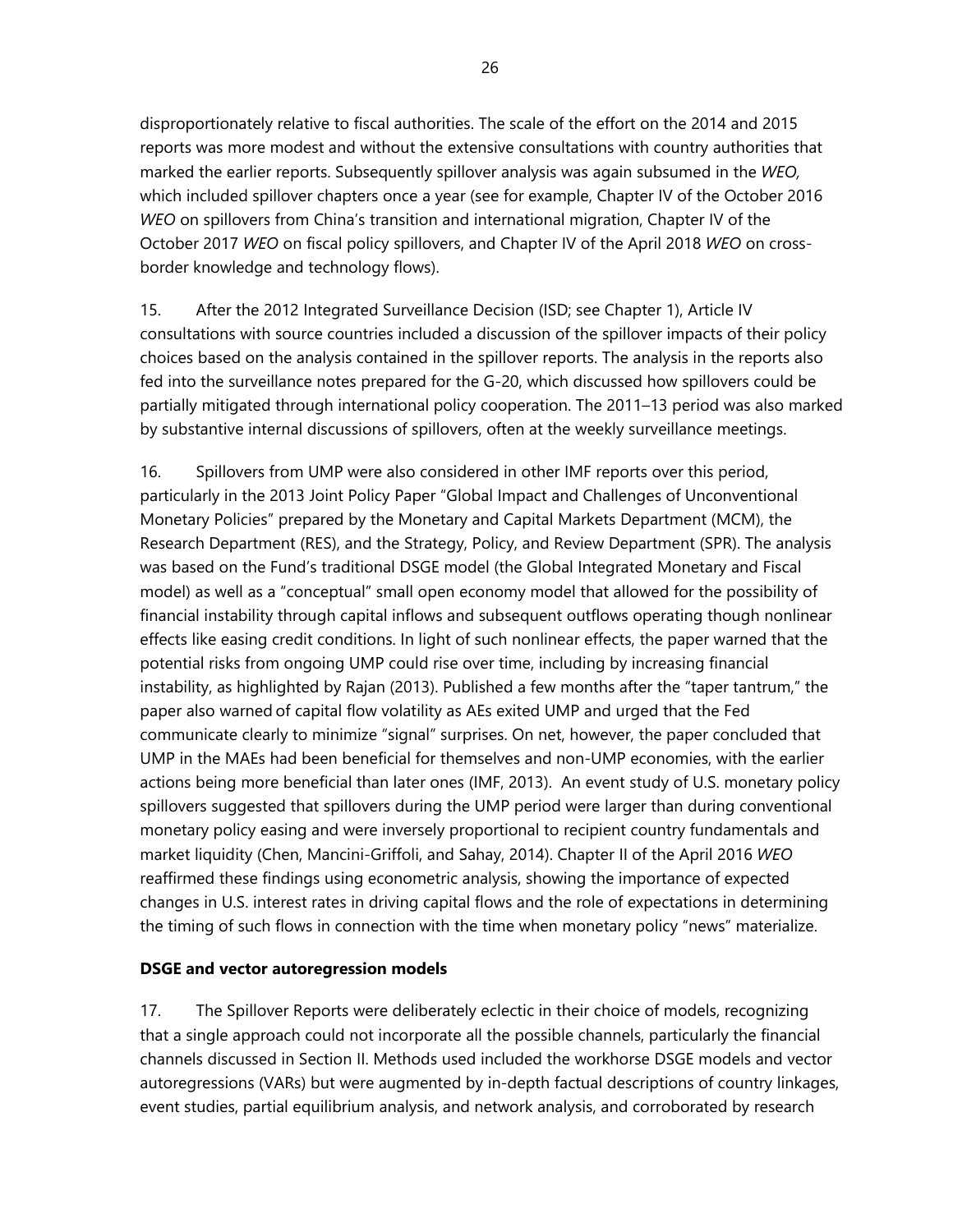bridging the empirical evidence on spillovers with the dynamics of structural models in the context of financial and trade shocks (see, for example, Blanchard, Das, and Faruqee, 2010). In bilateral consultations, staff relied on the full range of this work, but the IMF's overall policy stance toward UMP drew largely on scenario analysis with DSGE models or on VAR analysis.<sup>7</sup>

18. With respect to DSGE models, the existing workhorse model used in RES—known as Flexible System of Global Models (FSGM)—was adapted to include features that allow for financial shocks. $8$  Thus, FGSM includes an external financing premium for firms, a sovereign risk premium, a domestic private economy risk premium, and a term premium. The model could be used to consider how an exogenous change in one or more of these premiums in source countries would spill over to affect recipient countries. For example, with an increase in the U.S. term premium (e.g., mimicking the withdrawal of UMP), the U.S. real effective exchange rate appreciates, leading to a smaller net effect on the current account. But, importantly, the model does not have a channel for the direct transmission of financial shocks across borders.

19. Given the limited capacity of the existing models to capture cross-border financial channels MCM staff developed a new model, the Global Macrofinancial Model (GFM) that includes a more detailed financial sector than the more commonly used FSGM. The structure and properties of this model, compared with other models used at the Fund and at major central banks, are described in Annex 1. As discussed in the Annex, this is done by distinguishing households by their access to financial markets, by including imperfectly substitutable assets, and by modeling the behavior of banks. The financial spillovers in GFM are, nevertheless, limited by its structure and it is difficult to incorporate bank distress in the model, an important channel for spillovers during the GFC.

20. Some of the early Spillover Reports used the GFM model or its precursors. For instance, the 2011 report used GFM to assess spillovers on EMs from both the ECB and the Federal Reserve's monetary easing and to assess differences in spillovers between conventional and unconventional U.S. monetary policies. In 2014, the GFM was used to simulate an asynchronous exit from UMP (the United Kingdom and the United States ahead of euro area and Japan), differentiating its effects between "vulnerable" and "other" EMs (as groups). Despite its differences from the Fund's previous models, the GFM generally continued to deliver the result that UMP by the MAEs conferred benefits on net to EMs.

21. VAR models were used as an alternative to DSGE models for considering the effects of spillovers. These models require fewer explicit assumptions about household and firm behavior but need convincing identifying restrictions to estimate the contribution of different shocks. In the most commonly used VAR models, staff assumed that an improvement in growth prospects in AEs ("real shocks") would be reflected in a simultaneous increase in equity prices and interest

 $<sup>7</sup>$  For a detailed description of the evolution of models used by staff during the GFC, see Jeanne (2018).</sup>

<sup>&</sup>lt;sup>8</sup> Precursors of the FSGM (notably the Global Economic Model, GEM, by Laxton and Pesenti, 2003; and Global Integrated Monetary and Fiscal Model, GIMF, by Kumhof and Laxton, 2007) were also used in spillover analysis.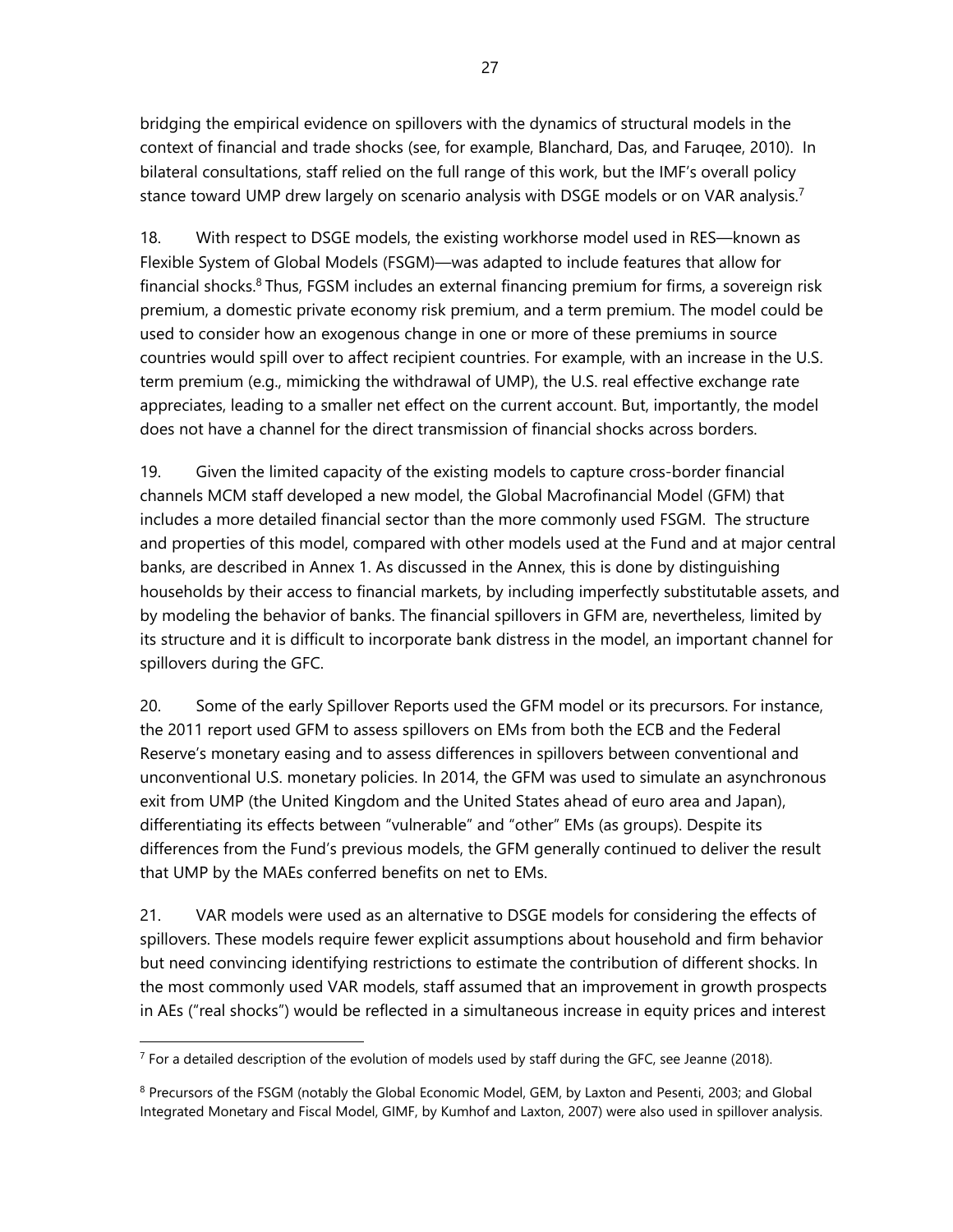rates in these countries. These shocks were then used as exogenous variables in a panel VAR to trace out their effects on EM growth and capital inflows. The analysis, used extensively in the 2014–15 reports, found that good news about growth prospects in AEs—which it was assumed UMP would deliver—led not only to more growth in EMs but also higher net capital inflows (the latter effect occurred because the good news about AE growth boosted investor risk-appetite and thereby capital flows to EMs).<sup>9</sup> At the same time, the VAR analysis highlighted the risks to EMs from other types of shocks, such as an unanticipated tightening by the Fed that could lead to dollar appreciation and balance sheet problems for EMs or asynchronous actions by two major central banks such as the Fed and the ECB.

### **Global financial cycle**

22. IMF researchers also contributed to the debate on the impact of the global financial cycle, and presented evidence supporting the more traditional view that countries with floating exchange rates can insulate themselves better than those with fixed exchange rates. Obstfeld, Ostry, and Qureshi (2018) showed that the transmission of global financial shocks to domestic financial conditions in EMs is magnified when the country has a fixed exchange rate. An increase in the VIX lowers credit growth, housing prices, and bank leverage in EMs significantly more when the country has a fixed exchange rate.<sup>10</sup>

23. In addition to the work of its staff, the IMF was active in providing a platform for the leading economists in the debates over spillovers. Hélène Rey, Ben Bernanke, and Raghuram Rajan all outlined their views through their Mundell-Fleming lectures at the IMF's high-profile Annual Research Conference (ARC) on the prevalence and impact of the global financial cycle. Several other policymakers and academics participated in panel discussions on spillovers at ARC, with more technical work discussed at joint workshops organized by the Fund with the Fed and Bank of England.

### **Assessment**

 $\overline{a}$ 

24. The Spillover Reports were a laudable effort to take EM concerns about spillovers seriously. They involved large multi-departmental staff teams and featured innovative modeling approaches, which confirmed some of the risks that concerned EM policymakers (e.g., the impact of cross-border bank deleveraging or the balance sheet effects of currency movements). While much of the analysis confirmed the Fund's "house view" that what was good for the AEs was, on net, good for EMs, staff who worked on spillover analysis stated that they did not feel that they

<sup>&</sup>lt;sup>9</sup> The source of shocks can be further disentangled by including exchange rates as well, and then distinguishing real shocks due to U.S. growth as causing an appreciation of the dollar and real shocks due to an increase in risk appetite as causing a depreciation of the dollar as investment moves to more risky locales from the United States (both of these real shocks are associated with a positive correlation between interest rates and equity prices—see Annexes V, VI, and IX in the 2014 Spillover Report).

 $10$  They use the VXO, a precursor to the VIX, that allows for a longer sample period for their regressions.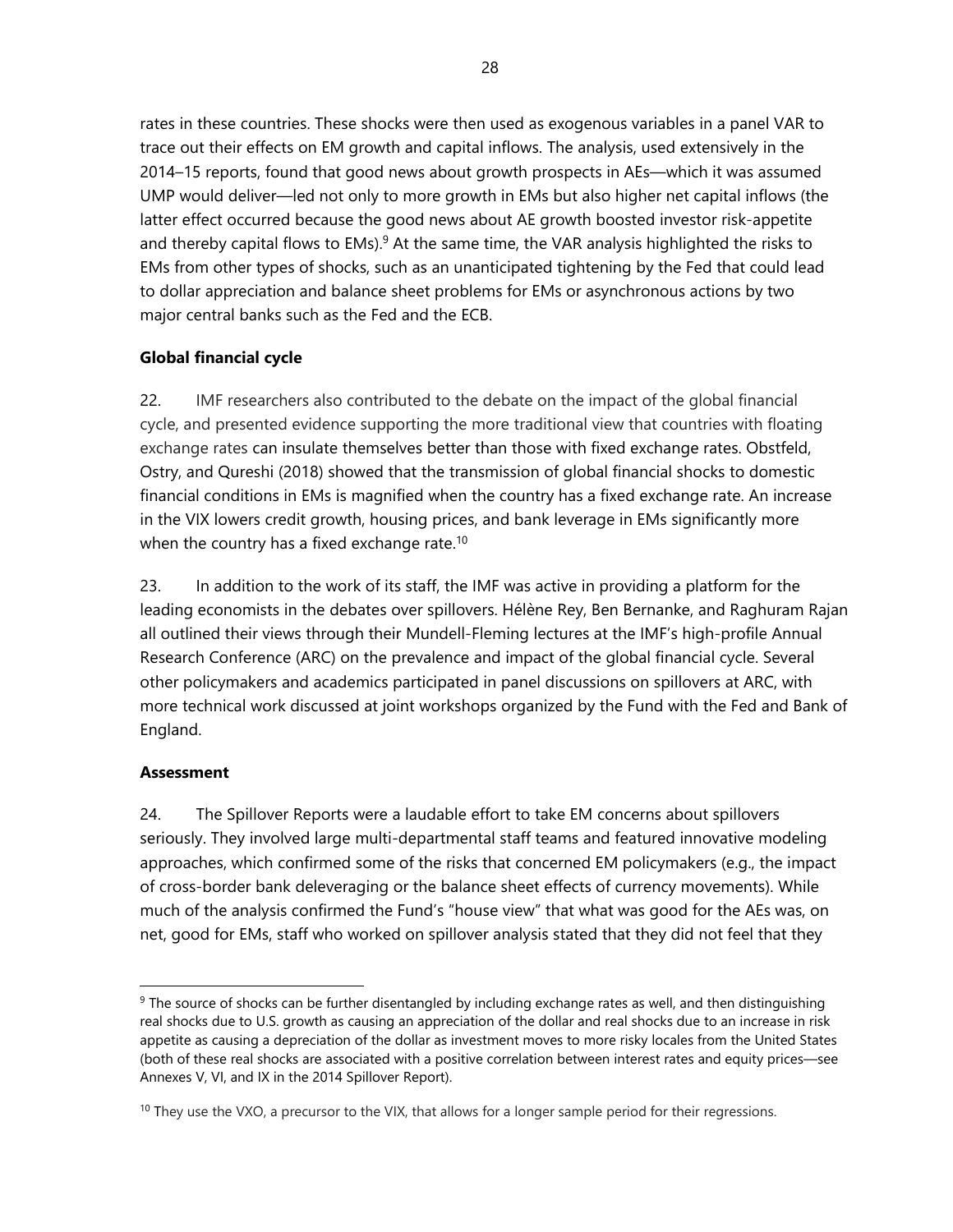were expected to reach such a conclusion or that their analysis and views were censored in any way.

25. EM officials interviewed for the country case studies appreciated the Fund's increased efforts on spillover analysis, though they felt that the analysis had not sufficiently departed from the Fund's priors and had not ended up providing practical policy advice for them. That said, authorities emphasized that spillover analysis remained a comparative advantage of the Fund and should remain high on the Fund's research and policy agenda. A couple of senior policymakers suggested that the Fund assess the lessons learned from its experience with the Spillover Reports and consider how the product could be improved and perhaps relaunched. Some concern was expressed that with the absorption of spillover analysis into the *WEO*, the agenda has been placed on a back burner, especially given that the *WEO's* recent focus has been on trade rather than financial channels.

26. The efforts to improve the Fund's modeling analysis received mixed reviews from academic experts and those in central banking circles, where DSGE models are actively used. The GFM was regarded as innovative but remained too much of a "black box"—particularly since its results differ significantly from more conventional DSGE models. For example, it delivers an impact on U.S. output from a decline in U.S. interest rates that is much larger than in the Fund's traditional models such as the FGSM or in similar models used at the Fed and the ECB (Table 1).<sup>11</sup> This large effect in turn generates large positive impacts on other AEs and on EM, particularly those with open capital markets. While there are also other issues with how financial frictions are introduced in GFM (noted in the Annex), its difference from other models in this key elasticity merits closer attention before its results are accepted more widely.

| <b>Table 1. Quantitative Spillover Estimates from DSGE Models</b> |                                         |                                                                |                                                    |                                                   |  |
|-------------------------------------------------------------------|-----------------------------------------|----------------------------------------------------------------|----------------------------------------------------|---------------------------------------------------|--|
| Model                                                             | GFM (G35)                               | FSGM                                                           | SIGMA (FRB)                                        | ECB-Global                                        |  |
| Published in:                                                     | 2013 Spillover Report,<br>Background #5 | WP/15/64 (pp. 47-48)                                           | IFDP notes 2/8/2016                                | ECB WP No.2045, 2017                              |  |
| Exogenous policy<br>change:                                       | U.S. long-term interest<br>rate 1100 bp | U.S. term premium<br>rises, 100 bp decrease<br>in 10-year rate | U.S. long-term<br>interest rate $\downarrow$ 25 bp | U.S. short-term interest<br>rate 1100 bp          |  |
| Direct output<br>effect:                                          | U.S. real GDP rises 3.4 pp<br>in Year 1 | U.S. real GDP falls<br>0.25 pp at trough                       | U.S. real GDP<br>demand $\uparrow$ 0.5 pp          | U.S. output gap $\uparrow$ 0.6 pp<br>(2 quarters) |  |
| Source: Compiled by author from Fund and central bank documents.  |                                         |                                                                |                                                    |                                                   |  |

<sup>11</sup> For example, in the GFM results used in 2013 Spillover Report, a decrease in the 10-year U.S. Treasury Bill interest rate by 100 basis points is estimated to lift U.S. output by 3.4 percentage points in the first year, an estimate considerably higher than that in other models.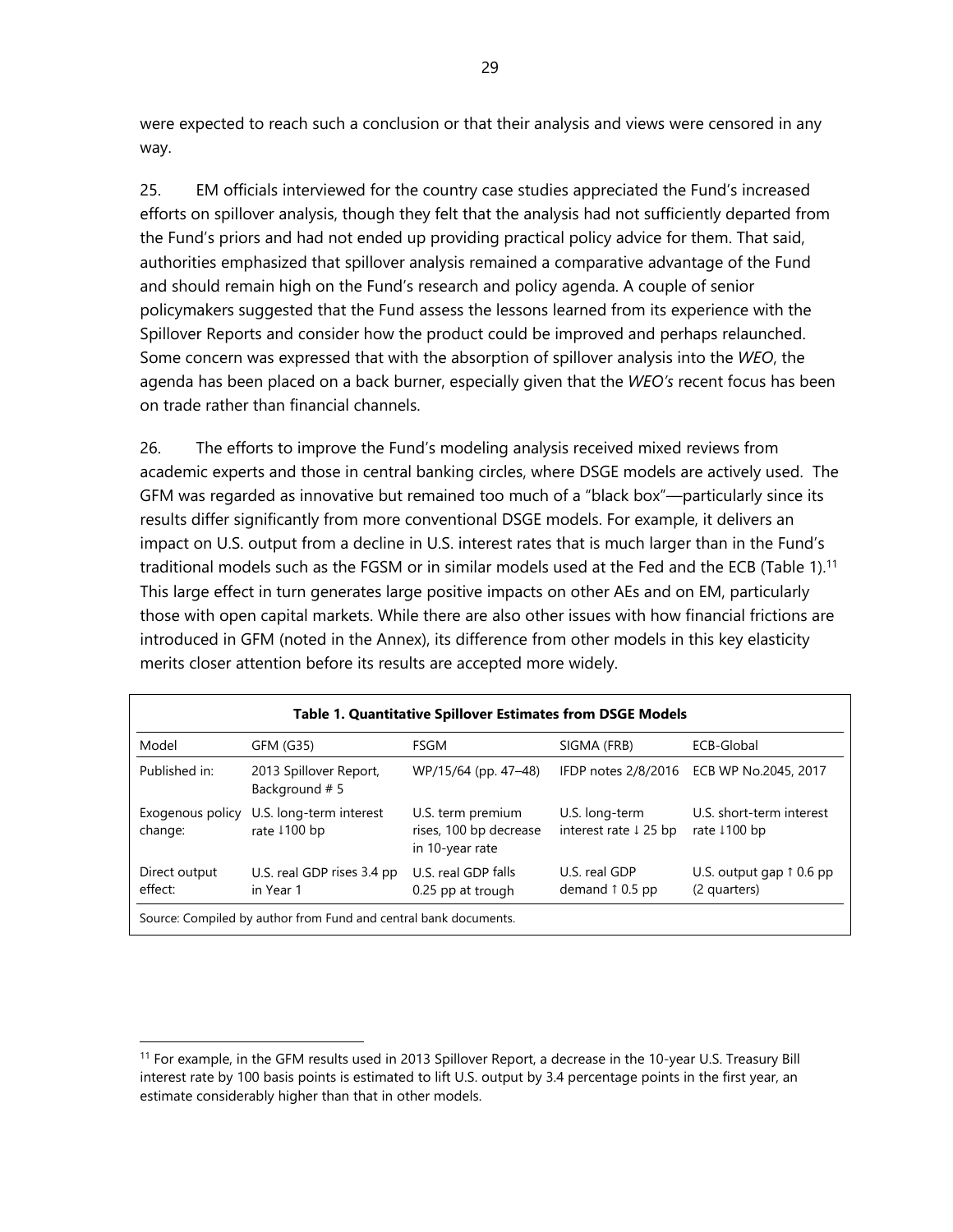27. There are also broader questions about how useful DSGE and VAR models can be in analyzing financial channels. Many staff said such models were useful in that they provided a coherent framework that could be used as a good "vehicle for constrained story-telling" and lay the groundwork for policy messages from the IMF. However, outside observers, and some Fund staff themselves, mentioned that the lack of transparency ("black box feature") of the models could have contributed to the view among some policymakers from EMs that the models were incorrect or biased against their countries. VAR analysis can be more flexible in incorporating a variety of channels for spillovers. The weakness in these models is that the identified shocks can come from a broad range of sources that can include both policy actions and market movements, and this aggregation of causes may limit the usefulness of these results for policy work. Importantly, like other types of calibrated and estimated models, both DSGE and VAR models are subject to model uncertainty at times of profound structural change, like the one characterizing the years immediately after the GFC, limiting the reliability of spillover analysis.

28. In light of these limitations, recent academic analysis of the channels of financial spillovers has tended to follow a different approach based on smaller models, which offer a level of detail to incorporate frictions that cannot be handled in a large-scale macroeconomic model or in a multi-bloc VAR. Such analyses would be more partial-equilibrium in nature and focus on more granular study of channels through which financial spillovers arise. Some recent examples from the academic literature focusing on the operation of banks that borrow and lend across national borders are included in Box 1. IMF staff are contributing to some of this work but do not appear to be in the vanguard. While these studies do not attempt to quantify economy-wide effects, they may build intuition about how particular channels operate and, combined with staff judgment about the likely importance of the overall effects, may prove useful in providing policy advice to EMs.

29. While the crisis triggered isolated staff analysis linking differences in monetary policy stances and exchange rate movements (see Batini and Dowling, 2011), Fund staff could also have been more active in research on whether UMP has stronger spillover effects on EMs than conventional monetary policies in the presence of financial market segmentation and differences in the range of assets between AEs and EMs. Forbes (2018) surveys the recent literature—with no IMF contribution listed in the references—and concludes that this issue remains open in the absence of conclusive evidence that UMP have larger international effects than conventional monetary policy in terms of the size and volatility of capital flows and exchange rate fluctuations experienced by EMs. Federal Reserve Board Governor Lael Brainard has made the point that if such segmentation exists, AEs could undertake monetary policies that would have more limited spillover effects on EMs (Brainard, 2017). Brainard considers a case in which EMs' exchange rates and financial markets are more insulated from changes in yields of AEs' longer-maturity bonds than their shorter-maturity bonds because EMs' assets are more substitutable with the latter than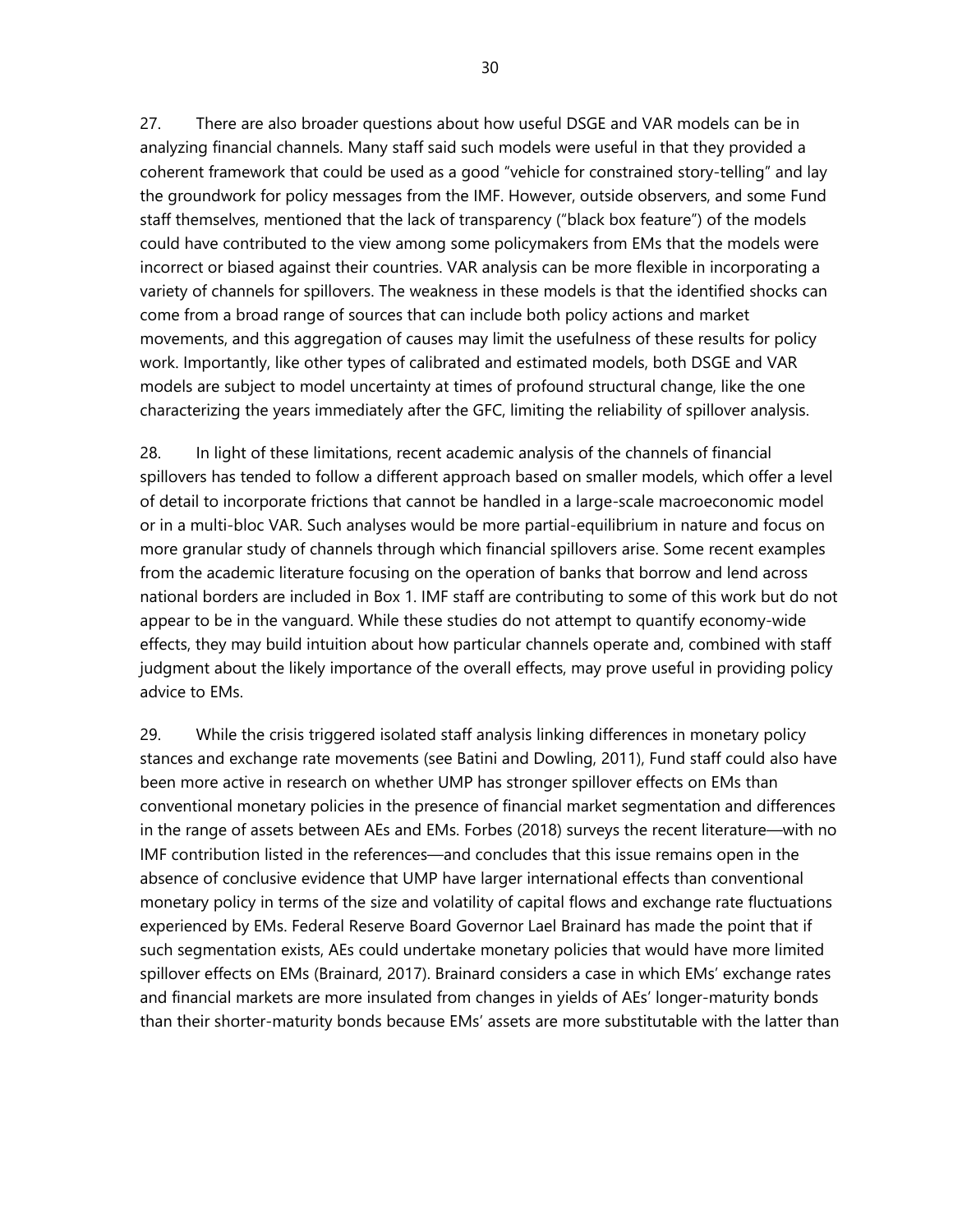with the former.<sup>12</sup> An implication of this is that source countries like the United States could consider a policy mix between different monetary policy instruments with the same domestic impact but with reduced spillover effects.

30. Research on the global financial cycle will continue to be active in academic and policy circles. The Fund has appropriately been open-minded about the prevalence of such a cycle and its implications and has used its convening power to foster useful debates on the issue. The Fund also conducted useful analytic work on the issue. It is important that the Fund stay engaged and visible on this topic.

### **Box 1. Selected Research on Specific Financial Spillover Channels**

- Ivashina, Scharfstein, and Stein (2015) highlight how an adverse shock to the credit quality of European banks during the euro zone sovereign crisis led to a sharp reduction in funding by U.S. money markets and a fall in dollar lending by these banks in both Europe and the United States. A striking manifestation of this was large violations of covered interest parity. Swap lines from the Federal Reserve were an important policy response that helped alleviate this problem.
- Amiti and Weinstein (2011) show how financial distress disproportionately affects exports because international trade involves higher default risk and higher working capital requirements than intranational transactions. Their empirical analysis focuses on Japanese exporters, but it is not unreasonable to consider this effect operating in other AEs as well as in EMs.
- Avdjiev and others (2018), in a paper prepared for the 18th *IMF Annual Research Conference*, show that exchange rate fluctuations can operate through cross-border bank flows in the opposite direction from the exchange rate effect on trade. With the potential for currency valuation mismatches, a weaker dollar improves the balance sheets of non-U.S. borrowers, increasing their demand for borrowing and raising investment in their country. There is a supply-side effect as well, since the balance sheet effect makes borrowers more creditworthy and, therefore, lenders more willing to supply cross-border funding. In this way, an appreciation can be expansionary rather than contractionary and a subsequent depreciation can bring on financial distress.
- The ability to conduct analysis of the role of banks in international financial flows has been bolstered by the International Banking Research Network, led by Claudia Buch and Linda Goldberg, and established in 2012. In their 2015 article in the *IMF Economic Review*, Buch and Goldberg summarize some common themes from the 11 country case studies from 11 countries that bear on spillovers and policy responses, including that liquidity conditions that affect parent banks transmit to both domestic and foreign lending of these banks and that the availability of official sector liquidity during periods of stress tends to reduce adverse outcomes due to bank balance sheet constraints.

<sup>&</sup>lt;sup>12</sup> This would mean that emerging market exchange rates and financial markets move more with AE short-term interest rates. She cites some empirical support for this position from a 2016 working paper (Stravrakeva and Tang, 2016).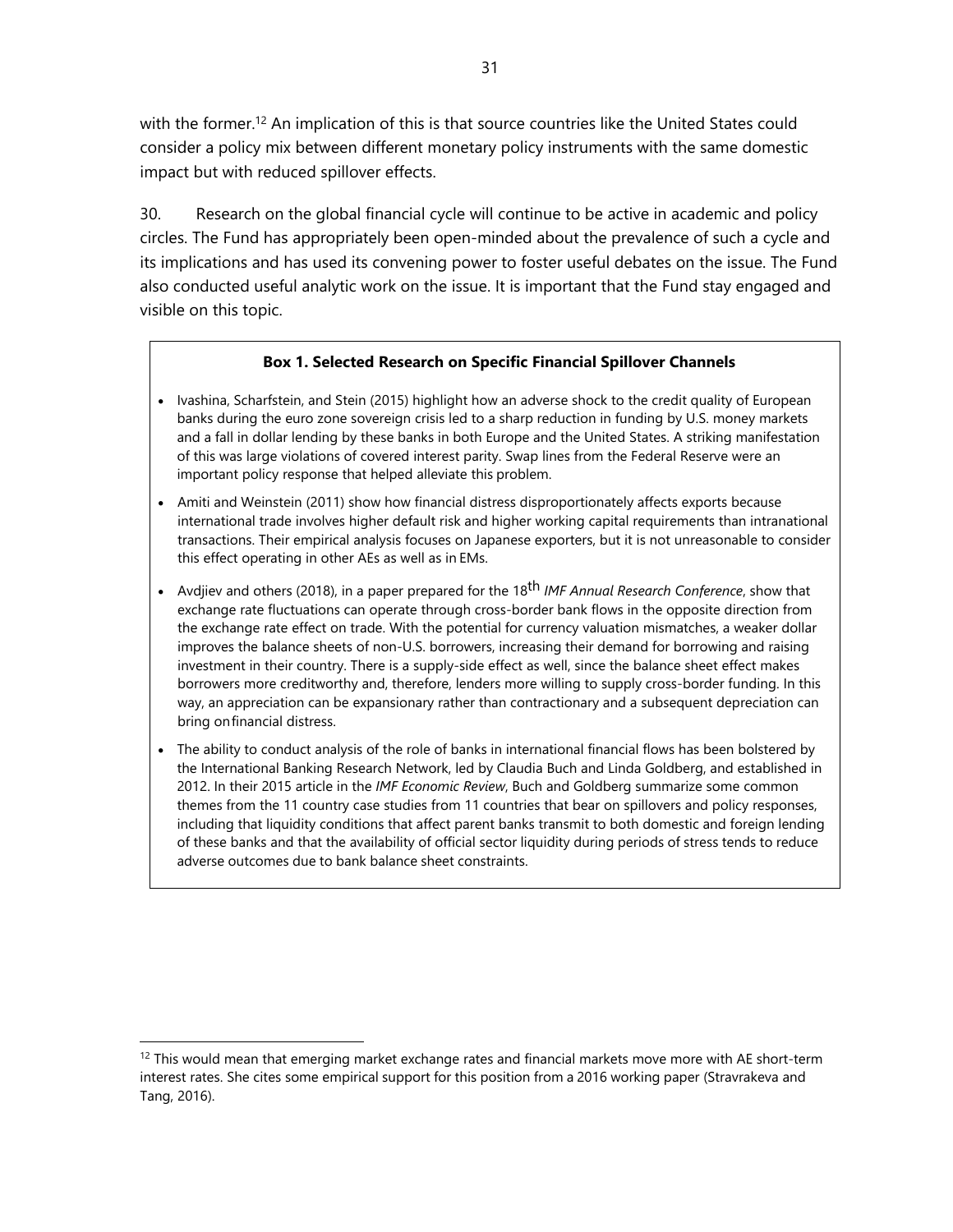### **IV. INSTITUTIONAL VIEW ON CAPITAL FLOWS**

### **IMF work on the Institutional View**

31. The IMF has traditionally favored capital account liberalization as a long-run goal but generally emphasized a sequenced approach in line with the liberalizing country's market and institutional development rather than "big bang" type reform. In the second half of the 1990s, and especially following the East Asian crisis, the IMF increasingly emphasized the need to satisfy certain preconditions prior to liberalizing capital flows in order to gain long-run growth benefits while containing risks of increased financial instability. Liberalization was advocated as part of a comprehensive set of reforms, including prudential regulation, and it was recognized that the benefits of liberalization were conditional on the quality of domestic institutions and the quality of governance (Prasad and others, 2003; IEO, 2005). Measures aimed at restricting capital movements were generally described as likely to be only temporarily effective at best and damaging to financial market development.

32. Policy challenges in the wake of the GFC prompted a reevaluation of the appropriate role of CFM measures at the Fund. As some EM countries introduced such policies in the face of surging capital inflows, the IMF published a number of staff studies and policy papers that recognized that an additional policy instrument could be a useful part of the policy toolkit for a country in the face of volatile capital flows (Ostry and others, 2010; 2011). This work contributed to a shift in the IMF's policy stance towards capital controls, which was eventually systematized as the Institutional View (IV) on Capital Flows and finally approved by the Executive Board in 2012 after much discussion (IMF, 2010; 2011a; 2011b; 2012a; 2012b).

33. Despite the popular perception that the IMF had made a 180-degree turn in its policy, the shift was in fact quite nuanced. The IV continues to recommend that countries adjust to destabilizing capital inflows in the first instance through conventional macroeconomic policies, including by allowing an exchange rate appreciation, accumulating reserves, lowering interest rates, sterilizing the inflows, and tightening fiscal policy. The IV stipulated that CFMs should not be a substitute for such adjustments but could become a legitimate component of the policy response when appropriate adjustments have occurred but are not sufficient to address vulnerabilities. Even in that case the policy recommendation is to "impose/strengthen controls on capital inflows *taking due account of their effectiveness and multilateral impact*" (emphasis added). The IV recommends that CFM should be targeted, transparent, and generally temporary, lifted once the surge abates in light of their cost.

34. Experience with the IV was subsequently reviewed in 2016 (IMF, 2016), and since then its application has been further clarified by a Board paper on the role of macroprudential policies (IMF, 2017a) and by a note to the G-20 on the application of the IV in practice (IMF, 2018). Notwithstanding these efforts, concerns remain about the IMF's policy advice in this area. In implementing the IV, there have been tensions between the goal of providing clear and consistent positions on whether CFMs are warranted, as called for by the International Monetary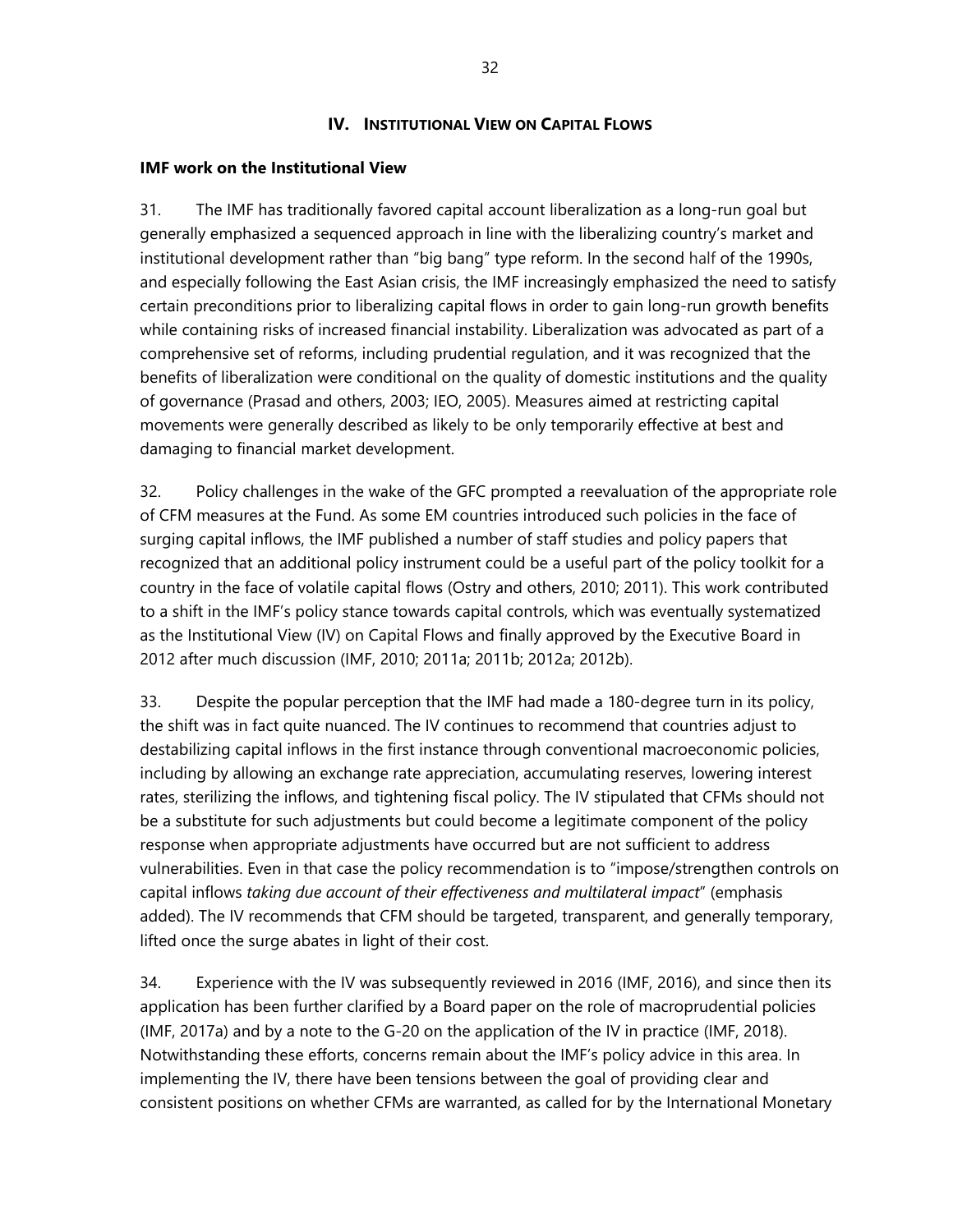and Financial Committee in April 2017, and the need to be evenhanded and to respond to country circumstances. In addition, on the overall design of the IV, questions have been raised about timing issues such as whether CFMs could be applied preemptively or only in the face of a surge of capital flows and then only temporarily; the approach for using CFMs to deal with capital flow reversals, an increasingly relevant issue as AE monetary policy normalizes; and the application of the IV to the housing sector, where social and other goals may be important.

### **Assessment**

35. While academics and policymakers continue to debate the long-term benefits of full capital account liberalization, several influential voices have supported the Fund's view that CFM measure may be useful in certain circumstances. The Fund's view was supported, for example, in a publication by the Peterson Institute entitled "Who Needs to Open the Capital Account?" (Jeanne, Subramanian, and Williamson, 2012). As already noted, Rey (2013) suggested that capital flow measures could insulate countries from the global financial cycle. Blanchard (2016) argued that "if there are limits on the use of fiscal policy by AEs, leading to the overreliance on monetary policy and undesirable effects on the exchange rate, the natural instrument in this context is the use of capital controls by EMs." Support for the use of CFMs is bolstered by theoretical papers that offer models in which such measures are shown to contribute to an optimal approach to financial stability and macroeconomic management.13 These papers typically include impediments to capital mobility as a tax in the uncovered interest parity relationship that drives a wedge between domestic interest rates and foreign interest rates. CFM policies change that tax, enabling authorities to fine-tune policies to achieve optimal outcomes, similarly to how authorities change the other key variable in the uncovered interest parity relationship, the policy interest rate.

36. Authorities in many countries, particularly in EMs, give credit to the IMF for being more open to the use of CFMs, though, as noted in the country case studies, Brazil and India were more welcoming of the IV than some other EMs, where CFMs are regarded as less relevant and useful given a strong commitment to an open capital account. Two issues have arisen, however, that suggest a rethinking of both the broad and narrow aspects of the IV may be needed. The broad issue is that some EM officials find the Fund's blessing for CFM to be only used as "last in the hierarchy of policies to deal with capital flows" as expanding their policy toolkit in a sufficiently flexible way.<sup>14</sup> Officials in some Asian EMs in particular would like Fund support for the use of these measures in a preemptive way and on a more permanent basis, rather than only in more limited circumstances.

 $13$  For just a few of the many examples of theoretical papers, see Farhi and Werning (2012); Bianchi (2011); Jeanne (2012)*;* and Jeanne and Korinek (2010).

<sup>14</sup> See ASEAN (2018).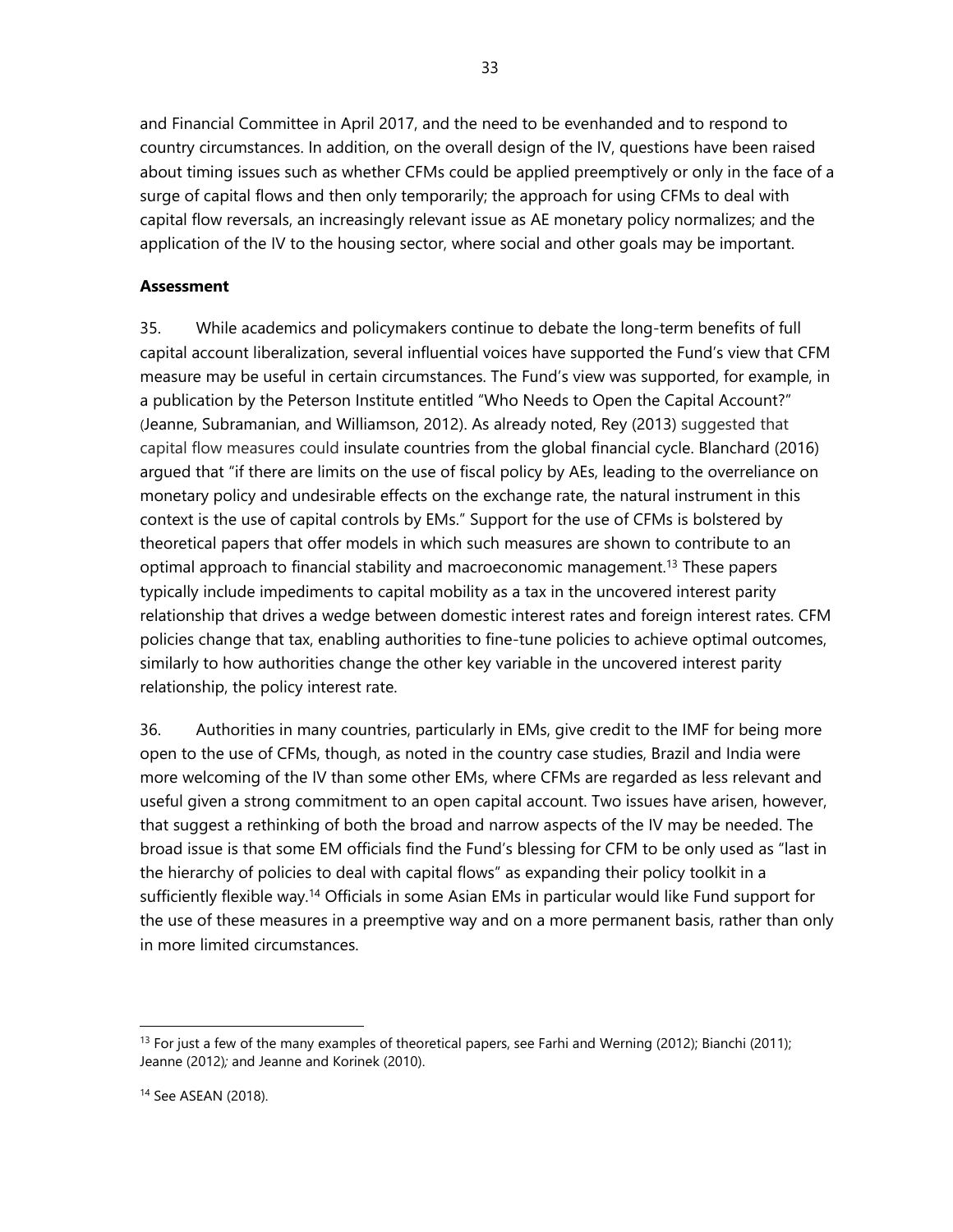37. The narrower aspect pertains to the labeling of certain measures in applying the IV in bilateral surveillance. Authorities in a number of countries, AEs as well as EMs, are irked by the Fund's labeling measures that they consider taken for financial stability reasons or to achieve social objectives as CFMs. For example, the recent disputes over labeling of measures in the housing sector to deal with the impact of foreign buyers of over-heated markets as CFMs threaten to erode some of the goodwill the Fund has gained over the past decade (see Darius and Loungani, 2019). It seems important for the Fund to resolve this issue. Staff's own research has noted that the distinction between CFMs and macroprudential measures may be fuzzy. For instance, Ostry and others (2011) wrote that "… the distinction between prudential regulations and capital controls may be blurred in practice. For instance, a regulation prohibiting banks from extending FX-denominated loans to unhedged borrowers is a prudential measure; yet, in the context of capital inflows, it might act as a capital control if most of the loans being extended in FX by domestic banks correspond to their own foreign borrowing."

38. A key point when considering the use of CFMs concerns their efficacy in practice. Much analysis conducted outside the Fund over the years and based both micro- and macroeconomic evidence has indicated that capital controls are hard to implement effectively (see, for example, Edwards, 1999; and Forbes and Warnock, 2011). However, policy practitioners have maintained that such measures can serve their purpose (ASEAN, 2018).

39. Assessment is complicated by a number of conceptual issues. For example, it is important not to conflate the experiences of countries with long-standing controls over a very wide set of assets with the experiences of countries, like Brazil, that attempted to use narrowly targeted controls as the need for them arose (Klein, 2012). Countries with wide, long-standing controls ("walls") have the administrative and institutional frameworks needed for effective enforcement, but administrative challenges may be greater where countries are seeking episodic use of narrower controls ("gates"). The effective use of these episodic controls requires an enforcement mechanism, but the lack of convincing evidence on the effectiveness of these types of controls suggests that they may be difficult to enforce. One possible reason is that countries that have had substantial exposure to international financial markets have a more agile financial system that enables easier evasion of controls. Furthermore, the appropriate timing of the imposition of episodic controls is complicated by recognition lags, implementation lags, and political considerations (Klein, 2012; Forbes and Klein, 2015; Klein and Shambaugh, 2015). The question of efficacy would seem to be a suitable topic for further research at the IMF.

## **V. CONCLUSIONS**

40. The issue of cross-border spillovers of monetary policy has been tackled extensively in IMF analysis. Most impressively, the series of Spillover Reports provided an early and commendable effort to examine these issues using a broad range of approaches in the absence of any fully established model in the academic literature.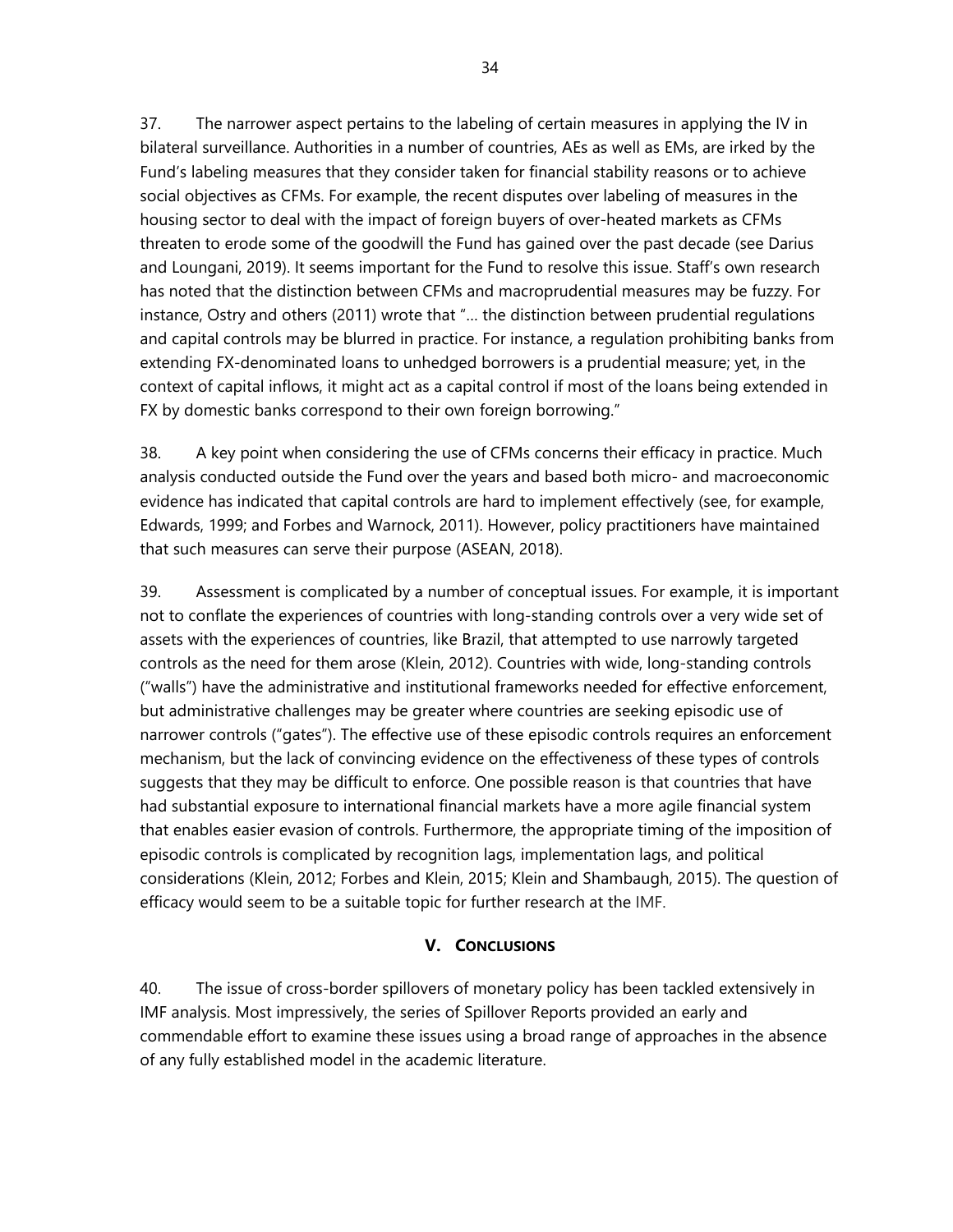41. Having recognized this important contribution, however, there is also a sense that the IMF's work was too ready to support the conventional wisdom that overall central banks in the MAEs should be supported in doing what was necessary to ensure their economies regained health and that EM policymakers should adapt their policies to handle any potentially adverse spillovers in both originating and receiving countries, taking account of political economy constraints. The IMF could have devoted more effort towards identifying the channels for adverse spillovers that caused major concern for EM policymakers as well as the policies to mitigate the harmful effects of these spillovers. The most harmful effects of spillovers may well be through financial channels rather than through the trade account, and the modeling of such spillover channels is still not fully developed. Financial channels are difficult to embed in a largescale macroeconomic model and, when they are included, appear as factors like exogenous shifts in the term premium or risk factors, which are too ad hoc a means to truly understand these effects and do not yield obvious policy prescriptions. In light of these difficulties in modeling financial channels in a DSGE or VAR model of the overall macroeconomy, it could be fruitful for IMF researchers to also pursue partial-equilibrium analyses of particular financial channels, as discussed above, especially since many staff maintained that such models were useful for providing a coherent framework that could be used as a good vehicle for "constrained story telling." In these areas, researchers at central banks and academia have generally played a more prominent part, particularly in recent years when Fund work has been less prominent, especially after the Spillover Report was discontinued.

42. An area where IMF staff has contributed strongly is the analysis of policies to manage capital flows, which has led to a framework for consistent policy advice, the IV, which has been applied in bilateral surveillance across the spectrum of countries. This work has benefited from a detailed review of country experience as well as conceptual work. Despite these achievements, assessing policy prescriptions remains difficult, not least because countries differ along a range of relevant dimensions such as regulatory frameworks, institutional structures, and economic profiles. The strong views of some member countries that the IV does not provide sufficient flexibility in the use of CFMs with the Fund's blessing deserves consideration. At the same time, it should be recognized that reaching a new consensus could be difficult given the spectrum of views within the Fund's Executive Board on the desirability of CFMs, which mirrors the spectrum of views among policymakers and academics. Further work by the IMF to analyze the efficacy of CFMs would provide useful information to all its member countries, regardless of their views on the desirability of controls, and could underpin a broader reconsideration of the IV itself.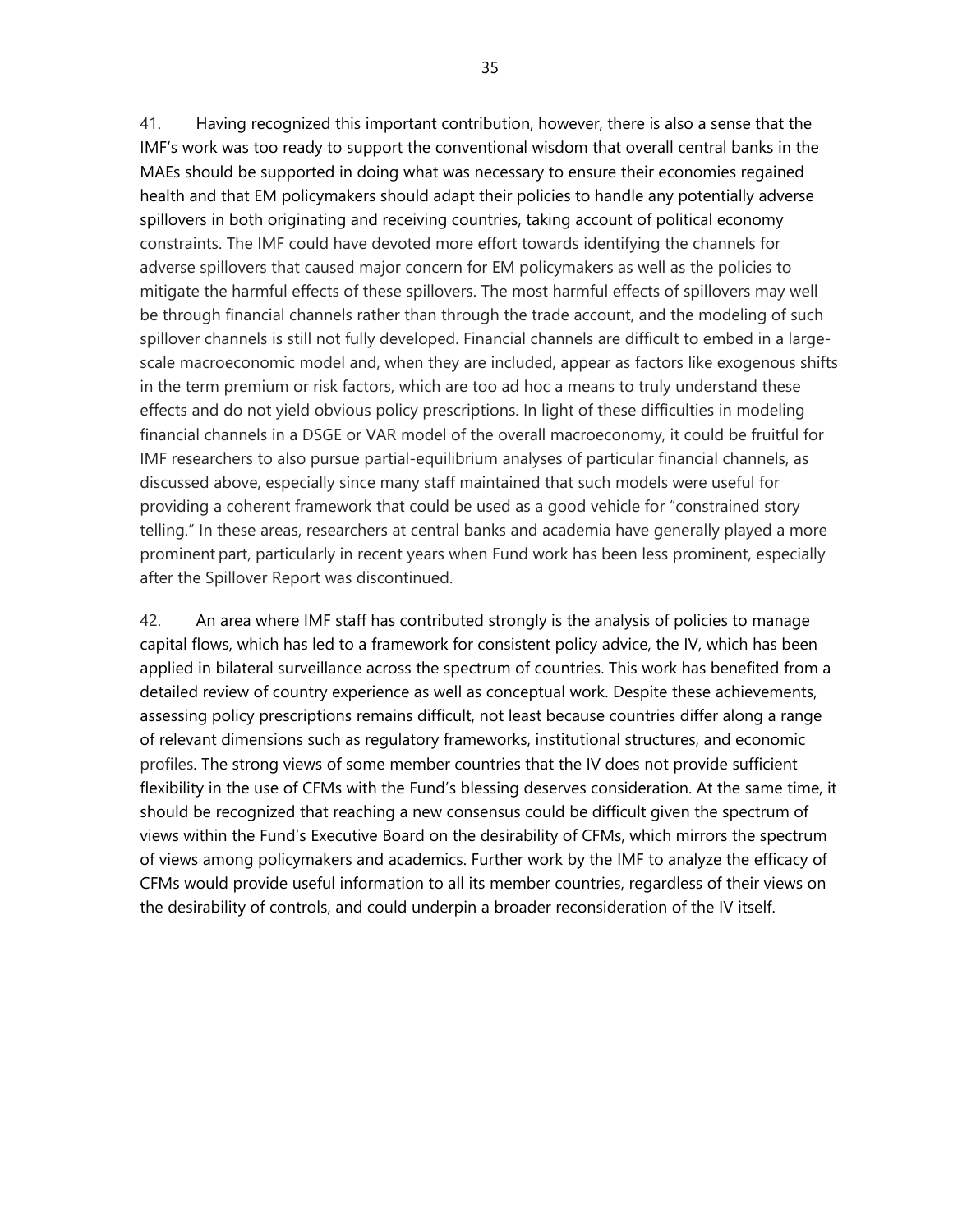#### **REFERENCES**

- Agrippino, Silvia Miranda, and Hélène Rey, 2018, "U.S. Monetary Policy and the Global Financial Cycle," Working Paper, February 10.
- Amiti, Mary, and David E. Weinstein, 2011, "Exports and Financial Shocks," The Quarterly Journal of Economics, Oxford University Press, vol. 126(4), pages 1841-1877.
- ASEAN, 2018, "Capital Account Safeguard Measures in the ASEAN Context," ASEAN Working Committee on Capital Account Liberalization, September.
- Avdjiev, Stefan, and others, 2017, "The dollar exchange rate as a global risk factor: evidence from investment," Paper prepared for the IMF 18th Jacques Polak Annual Research Conference, October.
- Batini, Nicoletta, and Thomas Dowling, 2011. "Interpreting Currency Movements During the Crisis: What's the Role of Interest Rate Differentials?" IMF Working Paper No.11/14, (Washington: International Monetary Fund).
- Bianchi, Javier, 2011, "Overborrowing and Systemic Externalities in the Business Cycle," *American Economic Review*, December.
- Blanchard, Olivier, 2016, "Currency Wars, Coordination and Capital Controls," paper presented at the Asian Monetary Policy Forum, Singapore, July.
- Blanchard Olivier, Mitali Das, and Hamid Faruqee, 2010. "The Initial Impact of the Crisis on Emerging Market Countries," Brookings Papers on Economic Activity, Economic Studies Program, The Brookings Institution, vol. 41(1), pp. 263–323.
- Borensztein, Eduardo, 2019, "Brazil and Mexico," Chapter 1 in "IMF Advice to Selected Emerging Markets," IEO Background Paper No. BP/19-01/04 (Washington: International Monetary Fund).
- Brainard, Lael, 2017, "Cross-Border Spillovers of Balance Sheet Normalizations" Remarks given at the conference *Normalizing Central Banks' Balance Sheets: What is the New Normal?*  Columbia University School of International and Public Affairs and FRB, July (New York).
- Buch, Claudia, and Linda Goldberg, 2015, "International Banking and Liquidity Risk Transmission: Lessons from Across Countries," IMF Economic Review, Vol. 63, Issue 3, 377-410.
- Carstens, A., 2015, "Challenges for Emerging Economies in the Face of Unconventional Monetary Policies in Advanced Economies," Peterson Institute Lecture, April 20.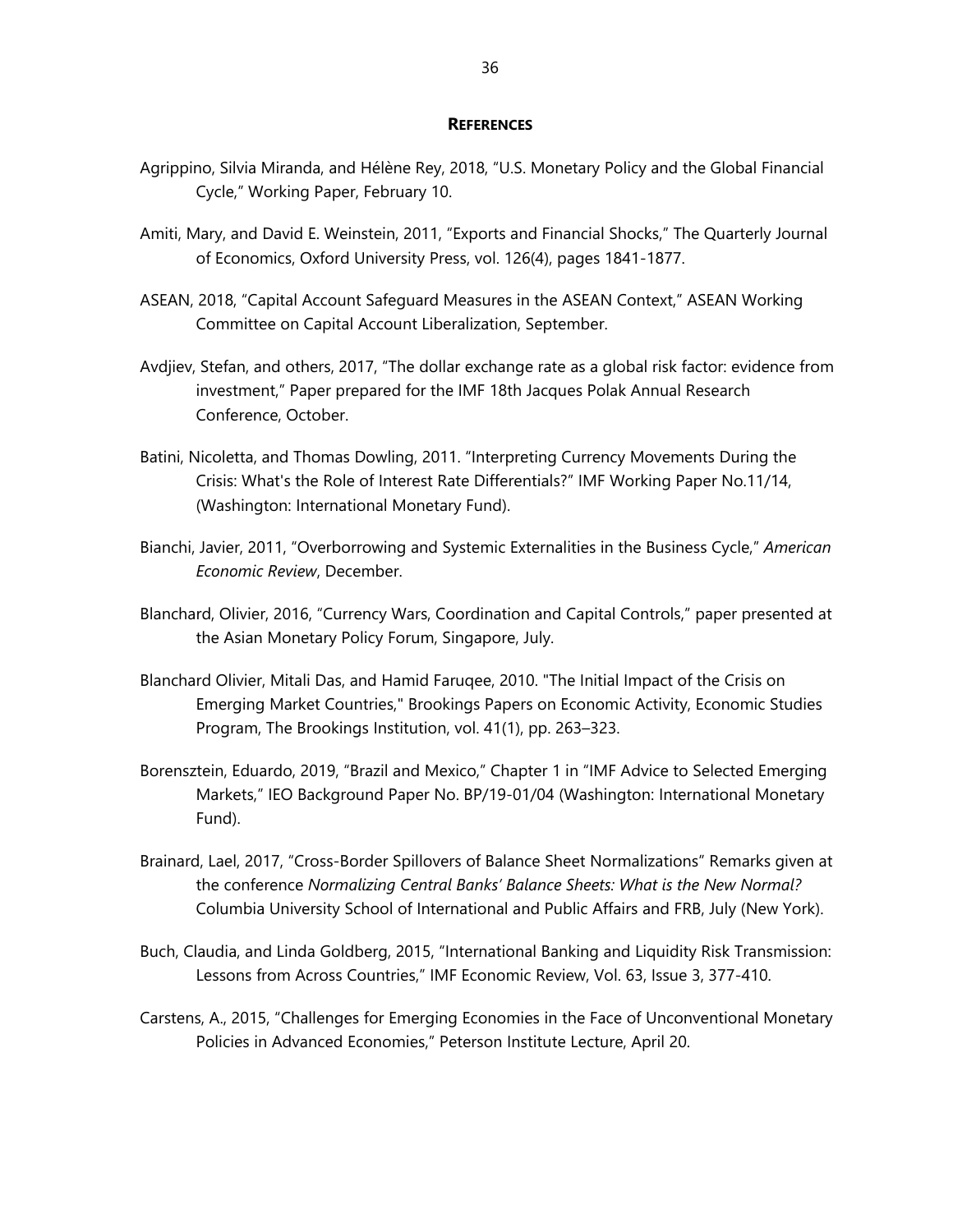- Chen, Jaigan, Tommaso Mancini-Griffoli, and Ratna Sahay, 2014, "Spillovers from United States Monetary Policy on Emerging Markets: Different This Time? IMF Working Paper No. 14/240, (Washington: International Monetary Fund).
- Darius, Reginald, and Prakash Loungani, 2019, "Korea and Selected ASEAN Economies," Chapter 2 in "IMF Advice on Unconventional Monetary Policies to Selected Asian Economies," IEO Background Paper No. BP/19-01/03 (Washington: International Monetary Fund).
- Edwards, Sebastian, 1999, "How Effective Are Capital Controls?" Journal of Economic Perspectives, Vol. 13, no. 4, pp. 65–84.
- Farhi, Emmanuel, and Iván Werning, 2012, "Dealing with the Trilemma: Optimal Capital Controls with Fixed Exchange Rates," NBER Working Paper No. 18199.
- Forbes, Kristin, and Francis E. Warnock, 2011, "Capital Flow Waves: Surges, Stops, Flight and Retrenchment." National Bureau of Economic Research, Working Paper No. 17351.
- Forbes, Kristin J., and Michael W. Klein, 2015, "Pick Your Poison: The Choices and Consequences of Policy Responses to Crises," International Monetary Fund Economic Review, Vol. 63, No. 1, pp. 197–237 (Washington: International Monetary Fund).
- Forbes, Kristin, 2018, "Monetary Policy at the Effective Lower Bound: Less Potent? More International, More Sticky?" Brookings Institute, September (Washington).

Gopinath, Gita, 2016, "The International Price System," Jackson Hole Symposium Proceedings.

- Independent Evaluation Office (IEO), 2005, "The IMF's Approach to Capital Account Liberalization" (Washington: International Monetary Fund).
- International Monetary Fund (IMF), 2009, *World Economic Outlook,* April (Washington).
- \_\_\_\_\_\_\_\_\_\_, 2010, "The Fund's Role Regarding Cross-Border Capital Flows," (Washington).
- \_\_\_\_\_\_\_\_\_\_, 2011a, The Multilateral Aspects of Policies Affecting Capital Flows," (Washington).
- \_\_\_\_\_\_\_\_\_\_, 2011b, Recent Experiences in Managing Capital Inflows—Cross-Cutting Themes and Possible Guidelines," (Washington).
- \_\_\_\_\_\_\_\_\_\_, 2012a, "Liberalizing Capital Flows and Managing Outflows," (Washington).
	- \_\_\_\_\_\_\_\_\_\_, 2012b, "The Liberalization and Management of Capital Flows—An Institutional View" (Washington).

\_\_\_\_\_\_\_\_\_\_, 2013, "Global Impact and Challenges of Unconventional Monetary Policies," IMF Policy Paper, October 7 (Washington).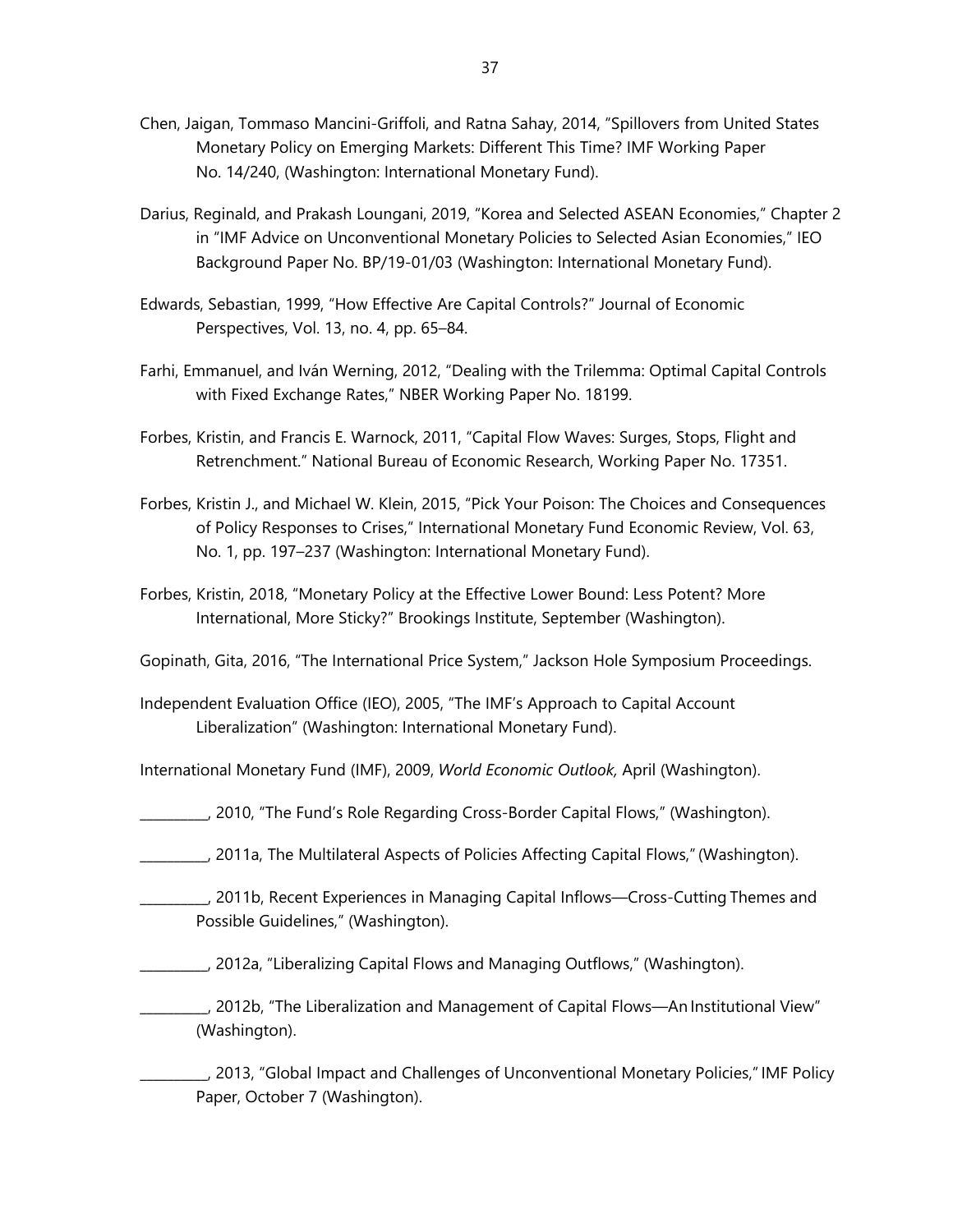\_\_\_\_\_\_\_\_\_\_, 2016, "Understanding the Slowdown in Capital Flows to Emerging Markets," Chapter II of the April 2016, World Economic Outlook (Washington).

- \_\_\_\_\_\_\_\_\_\_, 2017a, "Increasing Resilience to Large and Volatile Capital Flows: The Role of Macroprudential Policies," July (Washington).
- \_\_\_\_\_\_\_\_\_\_, 2017b, *World Economic Outlook,* October (Washington).
- \_\_\_\_\_\_\_\_\_\_, 2018, "The IMF's Institutional View on Capital Flows in Practice," note prepared by staff for the G-20 (Washington).
- Ivashina, Victoria, David S. Scharfstein, and Jeremy C. Stein, 2015, "Dollar Funding and the Lending Behavior of Global Banks," Quarterly Journal of Economics 130 (3): 1241-1281.
- Jeanne, Olivier, and Anton Korinek, 2010, "Managing Capital Flows: A Pigouvian Taxation Approach" *American Economic Review Papers and Proceedings*.
- Jeanne, Olivier, 2012, "Capital Flow Management" *American Economic Review Papers and Proceedings,* Vol. 102, No. 3, May.

\_\_\_\_\_\_\_\_\_\_, 2018, "Analytic Frameworks and Toolkits in IMF Financial Surveillance," IEO Background Paper No. BP/18-02/06, p. 7 (Washington: International Monetary Fund).

- Jeanne, Olivier, Arvind Subramanian, and John Williamson, 2012, *Who Needs to Open the Capital Account,* Peterson Institute for International Economics.
- Johnson, Robert C., 2014, "Five Facts about Value-Added Exports and Implications for Macroeconomics and Trade Research," Journal of Economic Perspectives, American Economic Association, Vol. 28(2), pp. 119–142, Spring.
- Klein, Michael, 2012, "Capital Controls: Gates versus Walls," Brookings Papers on Economic Activity, Fall. Also published as an NBER Working Paper, 18526, November.
- Klein, Michael W., and Jay C. Shambaugh, 2015, "Rounding the Corners of the Policy Trilemma: Sources of Monetary Autonomy," *American Economic Journal: Macroeconomics*, Vol. 7, No. 4, pp. 33–66, October.
- Kumhof, Michael, and Douglas Laxton, 2007, "A Party Without a Hangover: On the Effect of U.S. Fiscal Deficits," IMF Working Paper No. 07/202 (Washington: International Monetary Fund).
- Laxton, Douglas, and Paolo Pesenti, 2003, "Monetary Policy Rules for Small, Open, Emerging Economies," *Journal of Monetary Economics,* Vol. 50, pp. 1109–1146.